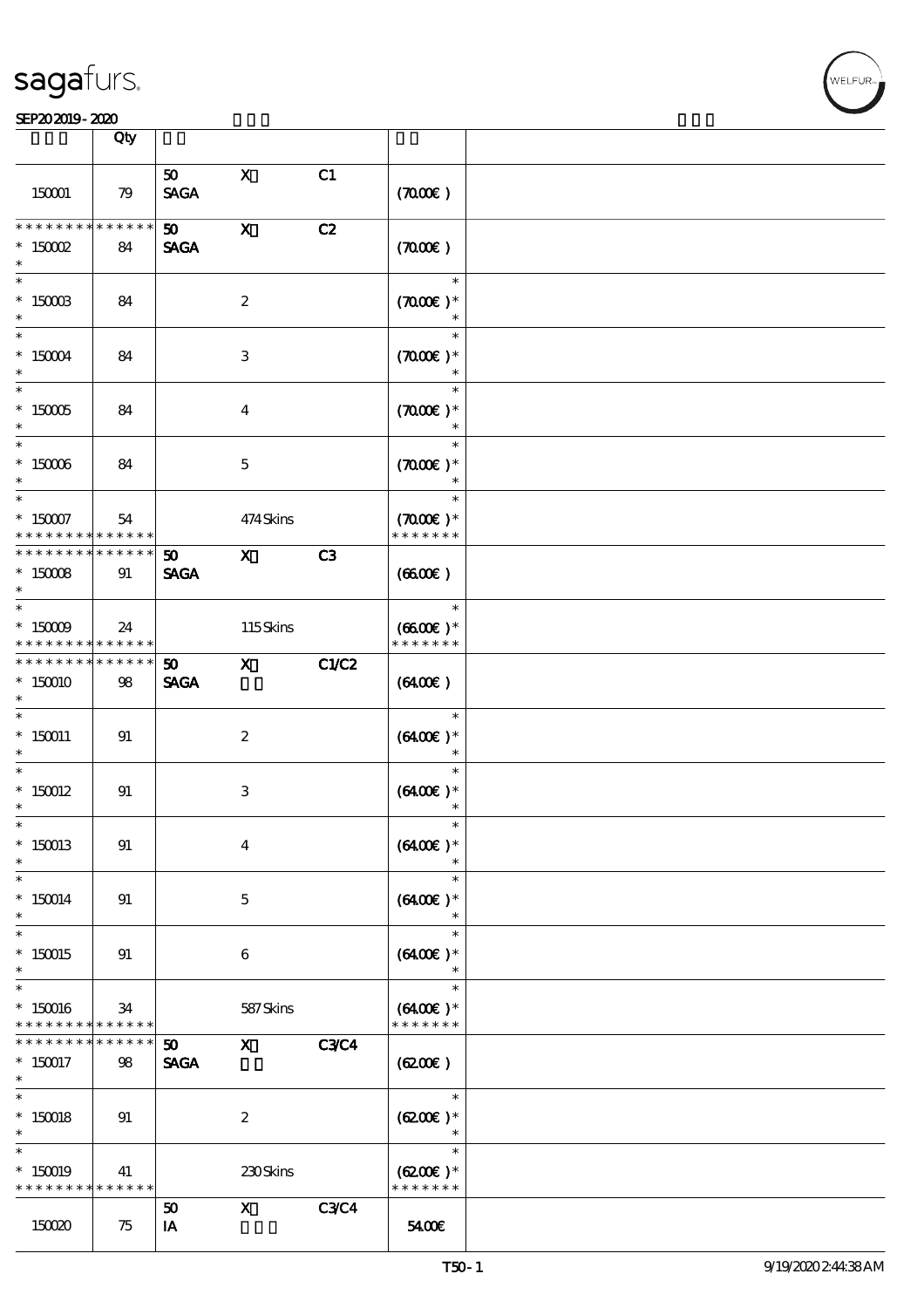|                                          | Qty               |                             |                  |              |                                           |  |
|------------------------------------------|-------------------|-----------------------------|------------------|--------------|-------------------------------------------|--|
| * * * * * * * *                          | $* * * * * * *$   | 50                          | $\mathbf{x}$     | C1/C2        |                                           |  |
| $*$ 150021                               | 98                | ${\bf s}$                   |                  |              | (6600)                                    |  |
| $\ast$<br>$* 150022$                     | 91                |                             | $\boldsymbol{2}$ |              | $\ast$<br>$(6600\text{E})*$               |  |
|                                          |                   |                             |                  |              |                                           |  |
| $*$ 150023                               | 80                |                             | 269Skins         |              | $\ast$<br>$(6600\text{E})*$               |  |
| * * * * * * * * * * * * * *              |                   |                             |                  |              | * * * * * * *                             |  |
| * * * * * * * *<br>$* 150024$            | * * * * * *<br>98 | 50<br>${\bf s}$             | $\mathbf{x}$     | <b>C3C4</b>  | (6400)                                    |  |
| $\ast$                                   |                   |                             |                  |              | $\ast$                                    |  |
| $*150025$                                | 73                |                             | $171$ Skins      |              | $(6400)$ *                                |  |
| * * * * * * * * <mark>* * * * * *</mark> |                   | 50                          | $\mathbf{X}$     | C2C3         | * * * * * * *                             |  |
| 150026                                   | 63                | $\mathbf{B}$                |                  |              | (5800)                                    |  |
| * * * * * * * * <mark>*</mark>           | * * * * * *       | 50                          | X /              | <b>C2/C3</b> |                                           |  |
| $*$ 150027<br>$\ast$                     | 91                | IA                          |                  |              | (5800)                                    |  |
| $\ast$                                   |                   |                             |                  |              | $\ast$                                    |  |
| $*150028$<br>* * * * * * * *             | 74<br>******      |                             | 165Skins         |              | $(5800\text{E})*$<br>* * * * * * *        |  |
|                                          |                   | 50                          | X /              | C2C3         |                                           |  |
| 150029                                   | $52\,$            | ${\bf s}$                   |                  |              | (5800)                                    |  |
|                                          |                   | 50                          | X /              | <b>C2/C3</b> |                                           |  |
| 150030                                   | $36\,$            | $\mathbf{B}$                |                  |              | (5400)                                    |  |
|                                          |                   |                             |                  |              |                                           |  |
| * * * * * * * *                          | * * * * * *       | $\boldsymbol{\mathfrak{D}}$ |                  | C1           |                                           |  |
| $*$ 150031<br>$\ast$                     | 84                | <b>SROY</b>                 |                  |              | 7800                                      |  |
| $\ast$                                   |                   |                             |                  |              | $\ast$                                    |  |
| $*$ 150032<br>$\ast$                     | 77                |                             | $\boldsymbol{2}$ |              | $7800$ $*$<br>$\ast$                      |  |
| $\ast$<br>$*$ 150033                     | 77                |                             | $\,3$            |              | $\ast$<br>7800€ *                         |  |
| $\ast$                                   |                   |                             |                  |              | $\ast$                                    |  |
| $*$ 150034                               | 77                |                             | $\bf{4}$         |              | $\ast$<br>$7800$ $*$                      |  |
| $\ast$<br>$\ddot{x}$                     |                   |                             |                  |              | $\ast$<br>$\ast$                          |  |
| $* 150035$                               | 77                |                             | $\mathbf{5}$     |              | $7800$ £ *                                |  |
| $\ast$<br>$\overline{\ast}$              |                   |                             |                  |              | $*$<br>$\ast$                             |  |
| $*150036$                                | 77                |                             | 6                |              | 7800 £*                                   |  |
| $\ast$<br>$\ast$                         |                   |                             |                  |              | $\overline{\phantom{a}}$<br>$\ast$        |  |
| $*$ 150037<br>$\ast$                     | 77                |                             | $\tau$           |              | $7800$ $*$<br>$\star$                     |  |
|                                          |                   |                             |                  |              | $\ast$                                    |  |
| $*$<br>$*$ 150038<br>$\ast$              | 77                |                             | 8                |              | $7800$ $*$<br>$\rightarrow$ $\rightarrow$ |  |
| $\overline{\ast}$                        |                   |                             |                  |              | $\ast$                                    |  |
| $* 15009$                                | 63                |                             | 9                |              | $7800$ $*$<br>$\overline{\phantom{a}}$    |  |
| $\ast$<br>$*150040$                      | $22\,$            |                             | 708Skins         |              | $\ast$<br>7800 $\varepsilon$ *            |  |

т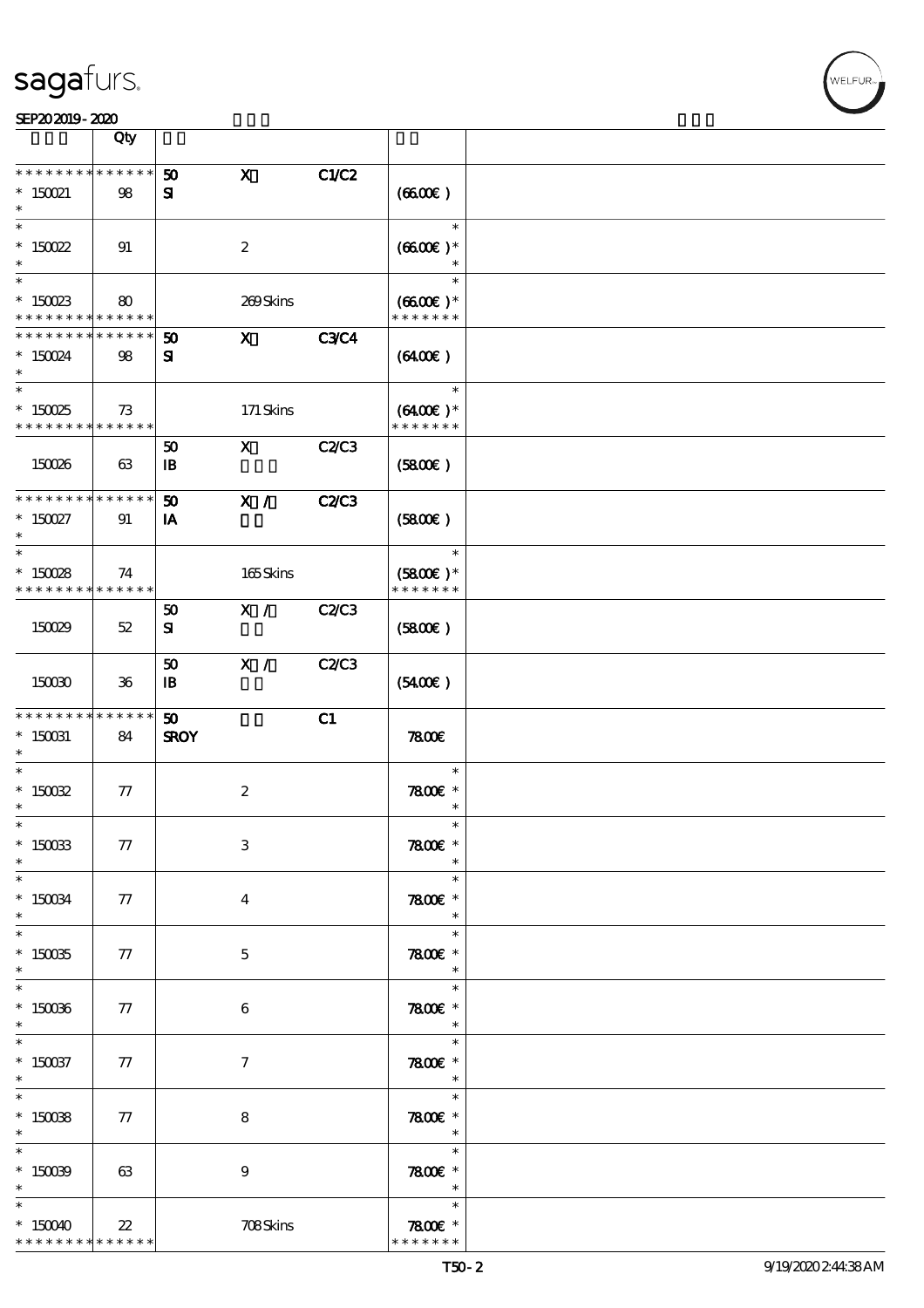#### SEP202019-2020 EXP = 2020 EXP = 2020 EXP = 2020 EXP = 2020 EXP = 2020 EXP = 2020 EXP = 2020 EXP = 2020 EXP = 2

|                                                         | Qty                   |                                            |                                                 |  |
|---------------------------------------------------------|-----------------------|--------------------------------------------|-------------------------------------------------|--|
| * * * * * * * *<br>$* 150041$                           | $* * * * * * *$<br>84 | 50 <sub>o</sub><br><b>SAGA</b>             | C1<br>$(7400\varepsilon)$                       |  |
| $\overline{\ast}$                                       |                       |                                            | $\ast$                                          |  |
| $*150042$<br>* * * * * * * *                            | 84<br>******          | 168Skins                                   | $(7400)$ *<br>* * * * * * *                     |  |
| * * * * * * * *<br>$*150043$                            | * * * * * *<br>84     | $\boldsymbol{\mathfrak{D}}$<br><b>SAGA</b> | C2<br>7200E                                     |  |
| $\ast$<br>$\ast$                                        |                       |                                            | $\ast$                                          |  |
| $*150044$<br>$\ast$                                     | 84                    | $\boldsymbol{2}$                           | $7200$ £ *<br>$\ast$                            |  |
| $*150045$<br>$\ast$                                     | 84                    | 3                                          | $\ast$<br>$7200E$ *<br>$\ast$                   |  |
| $*$<br>$*150046$<br>$\ast$                              | 84                    | $\overline{\mathbf{4}}$                    | $\ast$<br>$(7200)$ *<br>$\ast$                  |  |
| $\overline{\ast}$<br>$* 150047$<br>$\ast$               | 84                    | $\mathbf 5$                                | $\ast$<br>$(7200)$ *<br>$\ast$                  |  |
| $\overline{\ast}$<br>$*150048$<br>$\ast$                | 84                    | 6                                          | $\ast$<br>$(7200)$ *<br>$\ast$                  |  |
| $\overline{\phantom{0}}$<br>$*150049$<br>$\ast$         | 84                    | $\tau$                                     | $\ast$<br>$(7200)$ *<br>$\ast$                  |  |
| $\overline{\phantom{0}}$<br>$*15000$<br>* * * * * * * * | $39$<br>* * * * * *   | 627Skins                                   | $\ast$<br>$(7200)$ *<br>* * * * * * *           |  |
| 150051                                                  | 91                    | 50<br><b>SAGA</b>                          | C2<br>(720)                                     |  |
| * * * * * * * *<br>$* 150052$<br>$\ast$                 | $******$<br>91        | 50 <sub>o</sub><br><b>SAGA</b>             | C3<br>6600                                      |  |
| $\ast$<br>$*$ 150063<br>$\ast$                          | 77                    | $\boldsymbol{2}$                           | $\ast$<br>$6600$ $*$<br>$\ast$                  |  |
| $\ast$<br>$* 150054$<br>* * * * * * * *                 | 21<br>******          | 189Skins                                   | $\ast$<br>$6600E$ *<br>* * * * * * *            |  |
| * * * * * * *<br>$*150055$<br>$\ast$                    | *****<br>98           | 50<br><b>SAGA</b>                          | C1/C2<br>(6600)                                 |  |
| $\ast$<br>$*150066$<br>$\ast$                           | 91                    | $\boldsymbol{z}$                           | $\ast$<br>$(6600)$ *<br>$\ast$                  |  |
| $\ast$<br>$*150057$<br>$\ast$                           | 91                    | 3                                          | $\ast$<br>$(6600)$ *<br>$\ast$                  |  |
| $\ast$<br>$* 150058$<br>$\ast$                          | 91                    | $\bf{4}$                                   | $\ast$<br>$(6600)$ *<br>$\ast$                  |  |
| $\ast$<br>$* 150009$                                    | 91                    | $\mathbf{5}$                               | $\ast$<br>$(660E)*$<br>$\ast$                   |  |
| $\ast$<br>$*15000$<br>* * * * * * * *                   | 91<br>* * * * * *     | 553Skins                                   | $\ast$<br>$(6600\varepsilon)*$<br>* * * * * * * |  |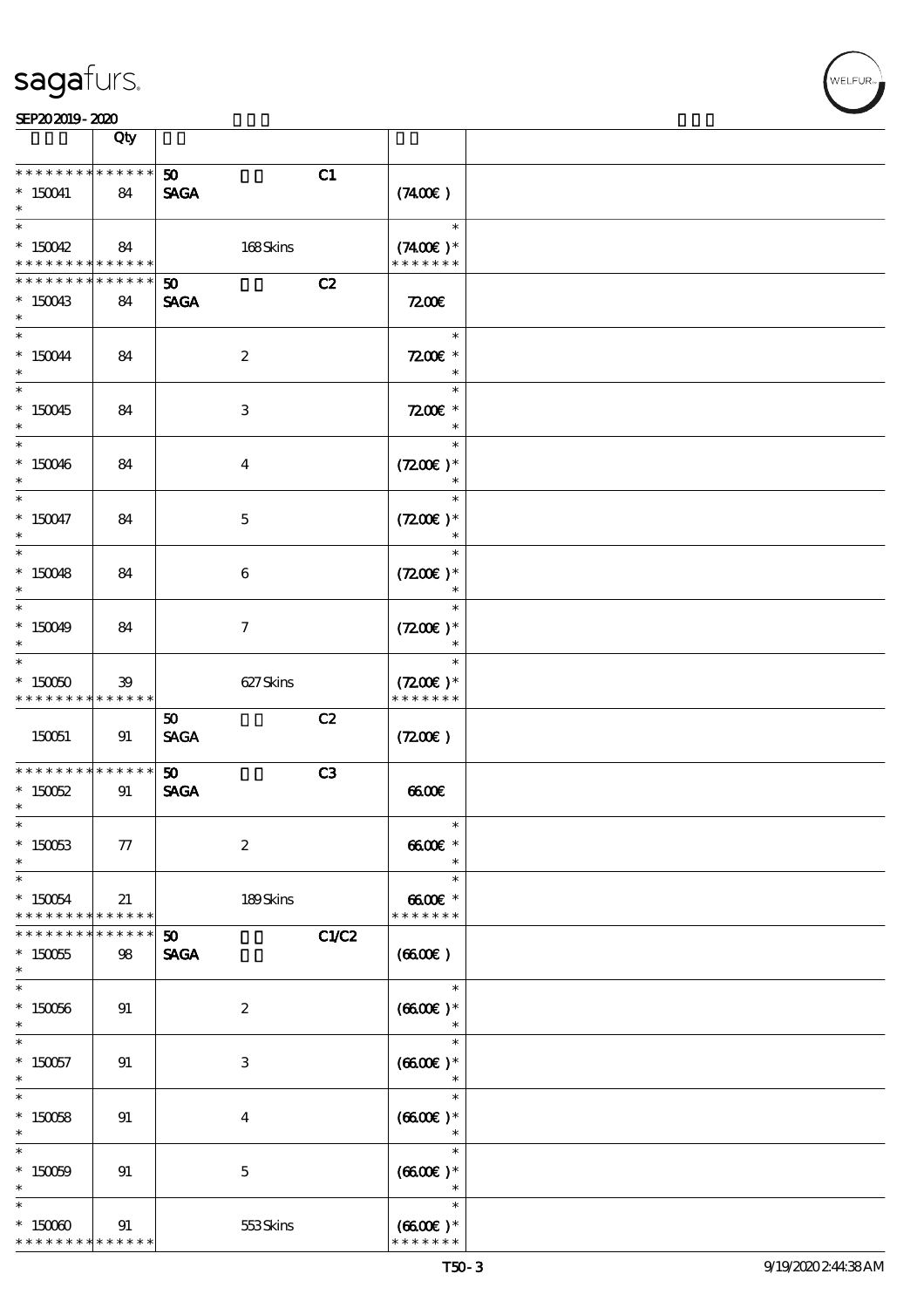#### SEP202019-2020

|                                                                 | Qty               |                                |             |                                       |  |
|-----------------------------------------------------------------|-------------------|--------------------------------|-------------|---------------------------------------|--|
| * * * * * * * *<br>$*$ 150061                                   | * * * * * *<br>98 | 50 <sub>o</sub><br><b>SAGA</b> | <b>C3C4</b> | (6400)                                |  |
| $\ast$<br>$* 15002$                                             | 91                | $\boldsymbol{2}$               |             | $\ast$<br>$(6400)$ *<br>$\ast$        |  |
| $\overline{\ast}$<br>$*$ 150063<br>$\ast$                       | 91                | 3                              |             | $\ast$<br>$(6400)$ *                  |  |
| $\ast$<br>$* 150064$<br>$\ast$                                  | 91                | $\overline{4}$                 |             | $\ast$<br>$(6400)$ *                  |  |
| $*15005$<br>* * * * * * * * <mark>*</mark>                      | 21<br>******      | 392Skins                       |             | $\ast$<br>$(6400)$ *<br>* * * * * * * |  |
| * * * * * * * *<br>$*150066$<br>$\ast$                          | * * * * * *<br>84 | 50<br>IA                       | C1/C2       | (6400)                                |  |
| $\ast$<br>$*150067$<br>$\ast$                                   | 84                | $\boldsymbol{2}$               |             | $\ast$<br>$(6400)$ *<br>$\ast$        |  |
| $\overline{\ast}$<br>$*15008$<br>* * * * * * * *                | 29<br>* * * * * * | 197Skins                       |             | $\ast$<br>$(6400)$ *<br>* * * * * * * |  |
| 150069                                                          | 85                | 50<br>IA                       | <b>C3C4</b> | 5600E                                 |  |
| * * * * * * * *<br>$*$ 150070<br>$\ast$                         | * * * * * *<br>84 | 50<br>${\bf s}$                | C1/C2       | (6800)                                |  |
| $\ast$<br>$* 150071$<br>$\ast$                                  | 84                | $\boldsymbol{2}$               |             | $\ast$<br>$(6800)$ *<br>$\ast$        |  |
| $\ast$<br>* $150072$<br>$^{\ast}$                               | 84                | $\ensuremath{\mathsf{3}}$      |             | $\ast$<br>$(6800)$ *<br>$\ast$        |  |
| $\ast$<br>$*150073$<br>* * * * * * * *                          | 63<br>* * * * * * | 315Skins                       |             | $\ast$<br>$(6800)$ *<br>* * * * * * * |  |
| * * * * * * * *<br>$*150074$<br>$\ast$                          | * * * * * *<br>98 | 50<br>${\bf s}$                | <b>C3C4</b> | (6400)                                |  |
| $\ast$<br>$*150075$<br>* * * * * * * * <mark>* * * * * *</mark> | ${\bf 32}$        | 130Skins                       |             | $\ast$<br>$(6400)$ *<br>* * * * * * * |  |
| 150076                                                          | ${\bf 3\!2}$      | 50<br>$\mathbf{B}$             | C1/C2       | (5600)                                |  |
| 150077                                                          | 66                | 50<br>$\mathbf{B}$             | C2C3        | (5800)                                |  |
| * * * * * * * *<br>$*150078$<br>$\ast$                          | * * * * * *<br>84 | 50<br><b>SAGA</b>              | C1          | (7400)                                |  |
| $\ast$<br>$*150079$                                             | 84                | $\boldsymbol{2}$               |             | $\ast$<br>$(7400)$ *<br>$\ast$        |  |
| $\ast$<br>$*15000$<br>* * * * * * * *                           | 84<br>* * * * * * | 252Skins                       |             | $\ast$<br>$(7400)$ *<br>* * * * * * * |  |

ℸ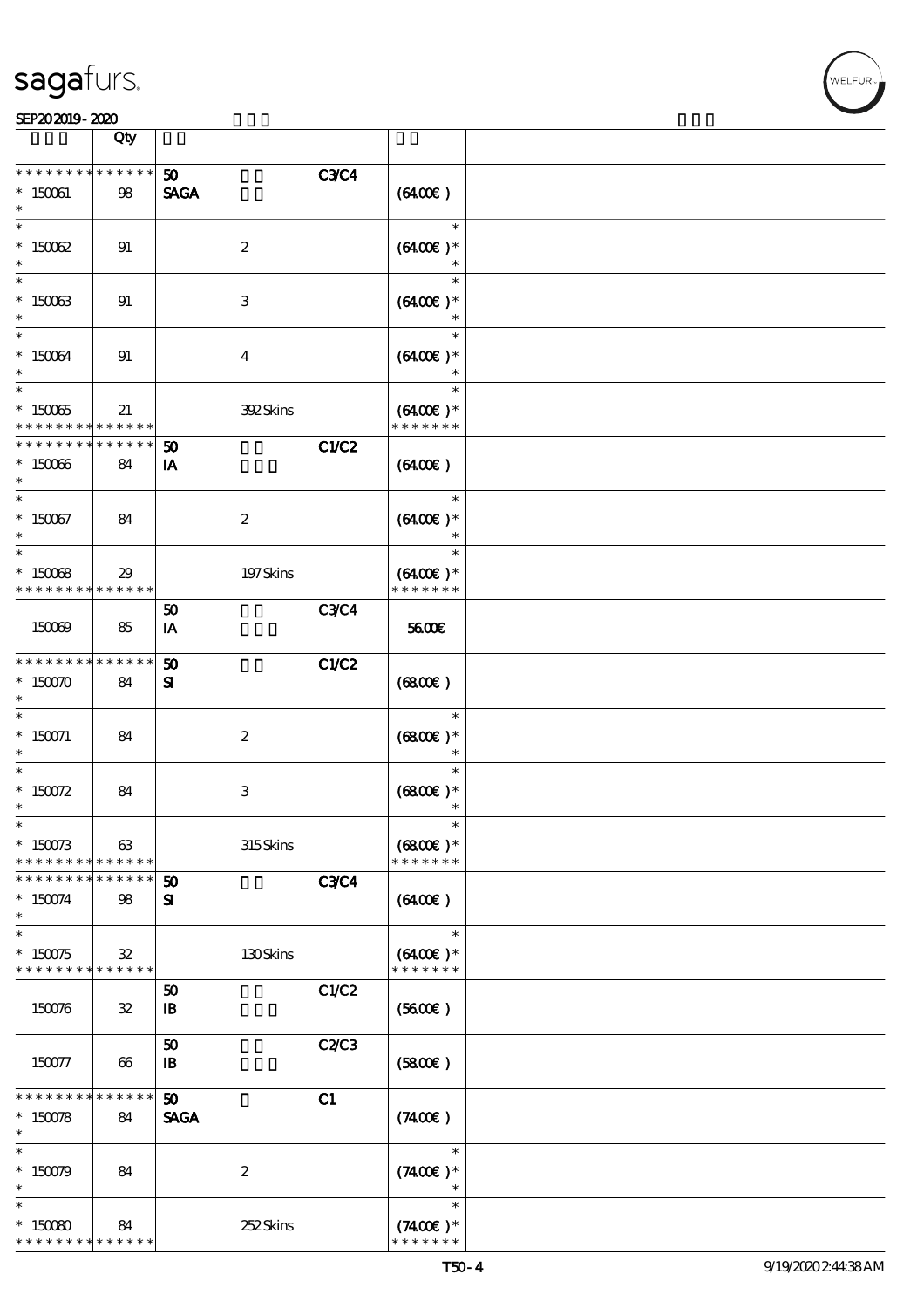|                                                         | Qty                   |                                                     |                                              |  |
|---------------------------------------------------------|-----------------------|-----------------------------------------------------|----------------------------------------------|--|
| * * * * * * * *<br>$* 150081$                           | * * * * * *<br>77     | C2<br>50 <sub>2</sub><br><b>SAGA</b>                | (7200)                                       |  |
| $\overline{\ast}$<br>$* 150082$                         | 77                    | $\boldsymbol{2}$                                    | $\ast$<br>$(7200)$ *<br>$\ast$               |  |
| $*$ 150083<br>$\ast$                                    | 77                    | $\ensuremath{\mathbf{3}}$                           | $\ast$<br>$(7200)$ *<br>$\ast$               |  |
| $\overline{\mathbf{r}}$<br>$* 150084$<br>$\ast$         | 77                    | $\overline{\mathbf{4}}$                             | $\ast$<br>$(7200)$ *                         |  |
| $\overline{\phantom{0}}$<br>$*15005$<br>* * * * * * * * | 77<br>$* * * * * * *$ | 385Skins                                            | $\ast$<br>$(7200)$ *<br>* * * * * * *        |  |
| * * * * * * * *<br>$*150066$<br>$\ast$                  | $******$<br>98        | C1/C2<br>$\boldsymbol{\mathfrak{D}}$<br><b>SAGA</b> | (6600E)                                      |  |
| $\overline{\ast}$<br>$*150087$<br>$\ast$                | 91                    | $\boldsymbol{z}$                                    | $\ast$<br>$(6600)$ *<br>$\ast$               |  |
| $*$ 150088<br>$\ast$                                    | 91                    | 3                                                   | $\ast$<br>$(6600E)*$<br>$\ast$               |  |
| $\overline{\phantom{0}}$<br>$*15000$<br>$\ast$          | 91                    | $\overline{\mathbf{4}}$                             | $\ast$<br>$(6600)$ *<br>$\ast$               |  |
| $\ast$<br>$*$ 150000<br>$\ast$                          | 91                    | $\mathbf{5}$                                        | $\ast$<br>$(6600)$ *                         |  |
| $\ast$<br>$*$ 150091<br>$\ast$                          | 91                    | $\boldsymbol{6}$                                    | $\ast$<br>$(6600E)*$<br>$\ast$               |  |
| $\ast$<br>$*$ 150002<br>$\ast$                          | 91                    | $\tau$                                              | $\ast$<br>$(6600)$ *<br>$\ast$               |  |
| $\ast$<br>$*$ 150088<br>$\ast$                          | 91                    | 8                                                   | $\ast$<br>$(6600)$ *                         |  |
| $\ast$<br>$* 150094$<br>* * * * * * * *                 | 88<br>******          | 823Skins                                            | $\ast$<br>$(6600\text{E})*$<br>* * * * * * * |  |
| * * * * * * *<br>$*150005$<br>$\ast$                    | *****<br>98           | 50 <sub>o</sub><br><b>C3C4</b><br><b>SAGA</b>       | $(6400\varepsilon)$                          |  |
| $\ast$<br>$*150006$<br>$\ast$                           | 91                    | $\boldsymbol{z}$                                    | $\ast$<br>$(6400)$ *<br>$\ast$               |  |
| $\ast$<br>$* 150097$<br>* * * * * * * *                 | 61<br>$* * * * * * *$ | 250Skins                                            | $\ast$<br>$(6400)$ *<br>* * * * * * *        |  |
| * * * * * * * *<br>$*15008$<br>$\ast$                   | * * * * * *  <br>91   | C1/C2<br>50<br>${\bf s}$                            | (6800)                                       |  |
| $\ast$<br>$* 15009$<br>$\ast$                           | 91                    | $\boldsymbol{2}$                                    | $\ast$<br>$(6800)$ *<br>$\ast$               |  |
| $\ast$<br>$*150100$<br>$\ast$                           | 91                    | 3                                                   | $\ast$<br>$(6800)$ *                         |  |

VELFUR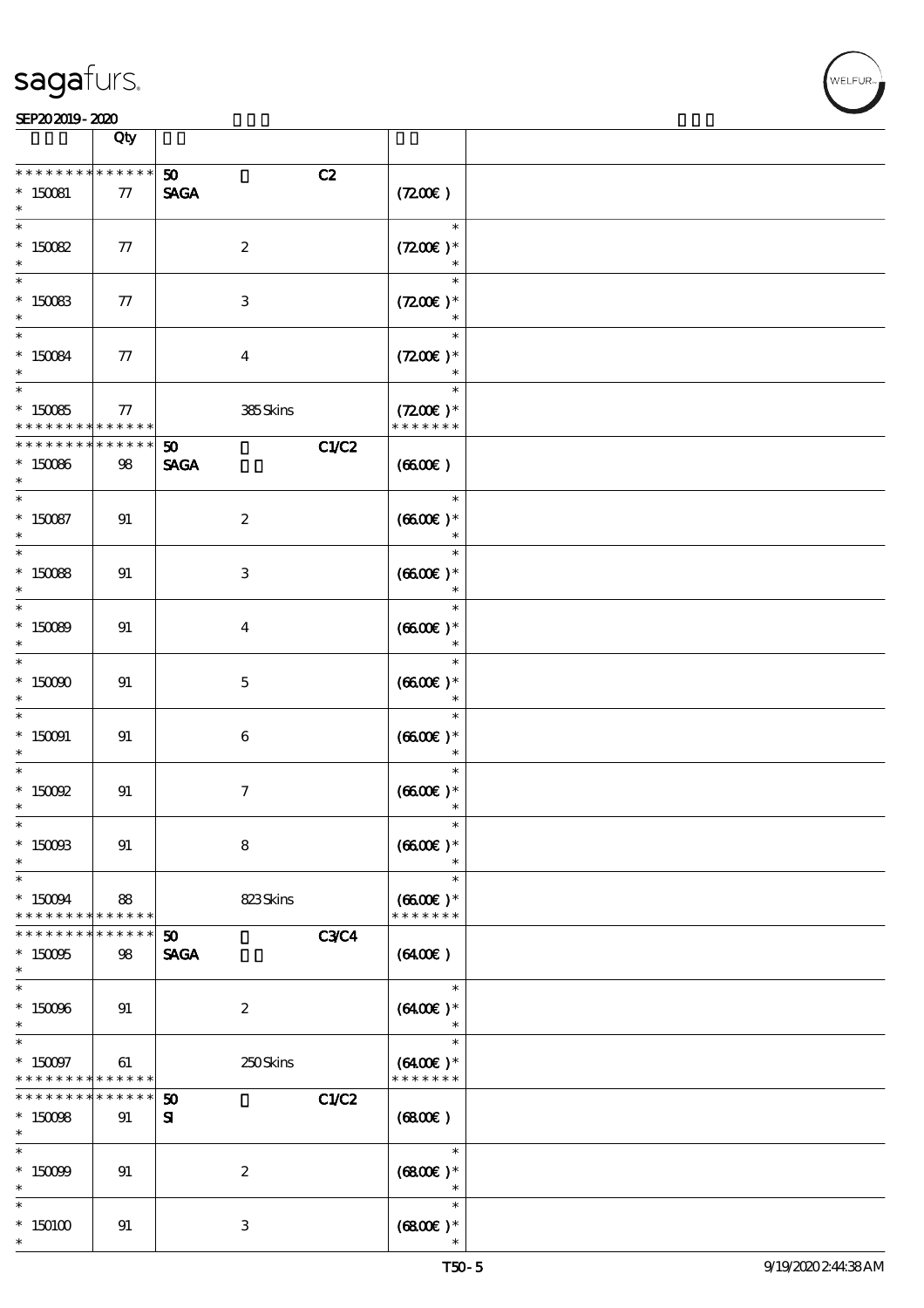|                                            | Qty                        |                             |                               |                             |  |
|--------------------------------------------|----------------------------|-----------------------------|-------------------------------|-----------------------------|--|
| $\ast$                                     |                            | 50                          | C1/C2                         | $\ast$                      |  |
| $*150101$                                  | 77                         | ${\bf s}$                   |                               | $(6800)$ *                  |  |
|                                            |                            |                             |                               | $\ast$                      |  |
| $\ast$                                     |                            |                             |                               | $\ast$                      |  |
| $*$ 150102                                 | 25                         |                             | 375Skins                      | $(6800)$ *<br>* * * * * * * |  |
| * * * * * * * *<br>* * * * * * *           | * * * * * *<br>* * * * * * | 50                          | <b>C3C4</b>                   |                             |  |
| $*15010B$                                  | 98                         | ${\bf s}$                   |                               | $(6400\varepsilon)$         |  |
| $\ast$                                     |                            |                             |                               |                             |  |
| $\ast$                                     |                            |                             |                               | $\ast$                      |  |
| $*150104$                                  | 31                         |                             | 129Skins                      | $(6400)$ *                  |  |
| * * * * * * * * * * * * * *                |                            |                             |                               | * * * * * * *               |  |
|                                            |                            | 50                          | <b>C2/C3</b>                  |                             |  |
| 150105                                     | 96                         | ${\bf s}$                   |                               | 5600E                       |  |
|                                            |                            | 50                          | C2C3                          |                             |  |
| 150106                                     | 95                         | $\mathbf{B}$                |                               | (5600)                      |  |
|                                            |                            |                             |                               |                             |  |
| * * * * * * * * <mark>* * * * * * *</mark> |                            | 50                          | <b>C2/C3</b><br>$\mathcal{L}$ |                             |  |
| $*150107$                                  | 91                         | IA                          |                               | (5200)                      |  |
| $\ast$<br>$\ast$                           |                            |                             |                               | $\ast$                      |  |
| $*150108$                                  | 45                         |                             | 136Skins                      | $(5200)$ *                  |  |
| * * * * * * * *                            | * * * * * *                |                             |                               | * * * * * * *               |  |
| * * * * * * * *                            | * * * * * *                | 50                          | C1                            |                             |  |
| $*150109$                                  | $\pi$                      | <b>SROY</b>                 |                               | $(7400\varepsilon)$         |  |
| $\ast$                                     |                            |                             |                               |                             |  |
| $\ast$                                     |                            |                             |                               | $\ast$                      |  |
| $*150110$<br>* * * * * * * *               | 24<br>* * * * * *          |                             | 101 Skins                     | $(7400)$ *<br>* * * * * * * |  |
| * * * * * * * *                            | * * * * * *                | $\boldsymbol{\mathfrak{w}}$ | C2                            |                             |  |
| $*150111$                                  | 84                         | <b>SROY</b>                 |                               | (720)                       |  |
| $\ast$                                     |                            |                             |                               |                             |  |
| $\ast$                                     |                            |                             |                               | $\ast$                      |  |
| $*150112$<br>$\ast$                        | 77                         | $\boldsymbol{z}$            |                               | $(7200)$ *<br>$\ast$        |  |
| $\ast$                                     |                            |                             |                               | $\ast$                      |  |
| $*150113$                                  | 77                         | $\,3$                       |                               | $(7200)$ *                  |  |
| $\ast$                                     |                            |                             |                               |                             |  |
| $\ast$                                     |                            |                             |                               | $\ast$                      |  |
| $*150114$                                  | 39                         |                             | 277Skins                      | $(7200)$ *                  |  |
| * * * * * * * *                            | ******                     |                             |                               | * * * * * * *               |  |
| * * * * * * *                              | * * * * *                  | 50 <sub>2</sub>             | C1                            |                             |  |
| $*150115$<br>$\ast$                        | 84                         | <b>SAGA</b>                 |                               | (6800)                      |  |
| $\ast$                                     |                            |                             |                               | $\ast$                      |  |
| $*150116$                                  | 84                         | $\boldsymbol{z}$            |                               | $(6800)$ *                  |  |
| $\ast$                                     |                            |                             |                               | $\ast$                      |  |
| $\ast$                                     |                            |                             |                               | $\ast$                      |  |
| $*150117$                                  | 84                         | 3                           |                               | $(6800)$ *                  |  |
| $\ast$<br>$\overline{\ast}$                |                            |                             |                               | $\ast$<br>$\ast$            |  |
| $*150118$                                  | 84                         | $\bf{4}$                    |                               | $(6800)$ *                  |  |
| $\ast$                                     |                            |                             |                               | $\ast$                      |  |
| $\ast$                                     |                            |                             |                               | $\ast$                      |  |
| $*150119$                                  | 47                         |                             | 383Skins                      | $(6800)$ *                  |  |
| * * * * * * * *<br>* * * * * * * *         | * * * * * *<br>* * * * * * |                             |                               | * * * * * * *               |  |
| $*150120$                                  | 91                         | 50<br><b>SAGA</b>           | C2                            | 6400                        |  |
| $\ast$                                     |                            |                             |                               |                             |  |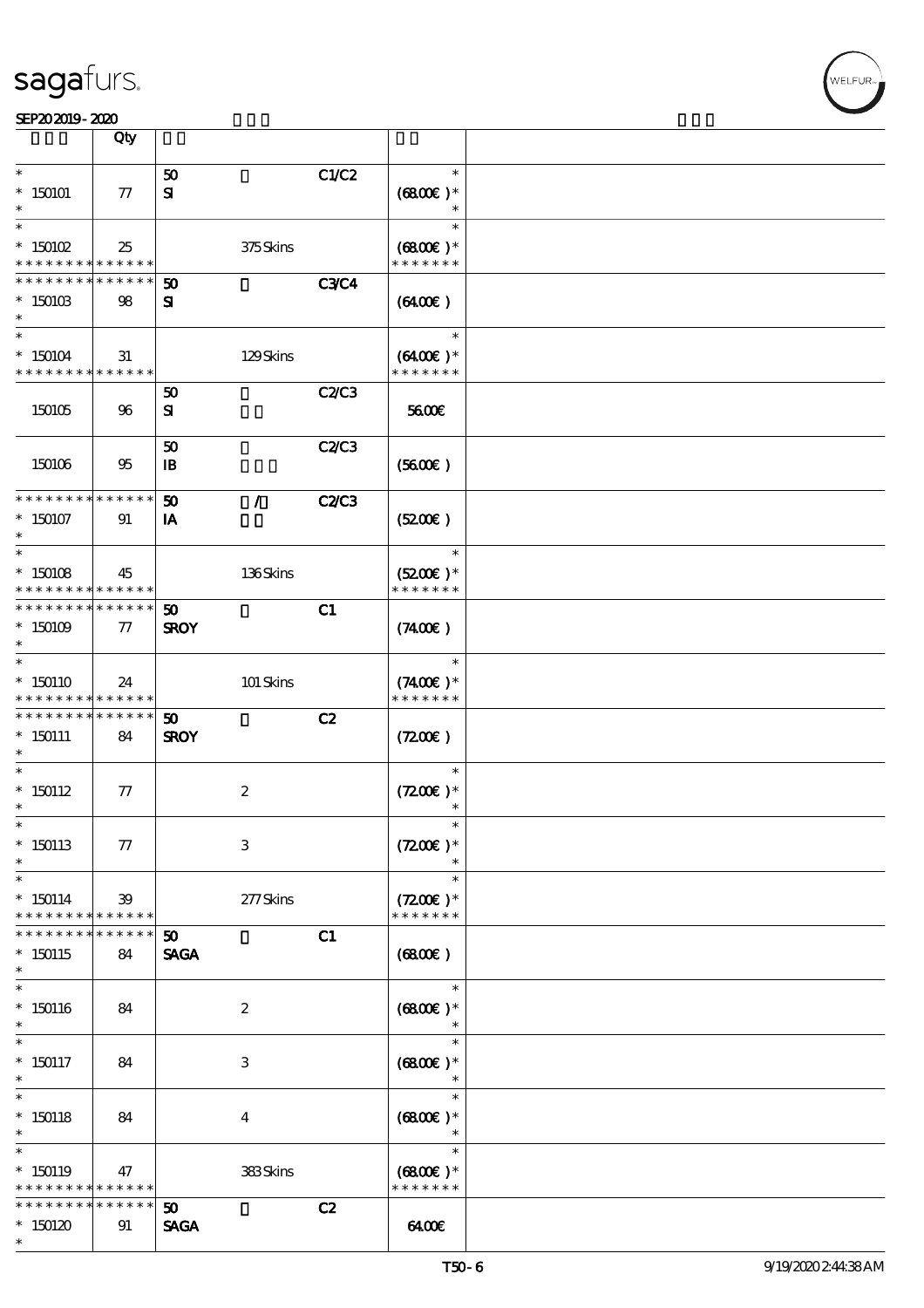

WELFUR

#### SEP202019-2020

|                                                  | Qty               |                                         |                                          |  |
|--------------------------------------------------|-------------------|-----------------------------------------|------------------------------------------|--|
| $\ast$<br>$*150121$<br>$\ast$                    | 84                | C2<br>50<br><b>SAGA</b>                 | $\ast$<br>6400€ *<br>$\ast$              |  |
| $\ast$<br>$*$ 150122<br>$\ast$                   | 84                | $\ensuremath{\mathbf{3}}$               | $\ast$<br>6400€ *<br>$\ast$              |  |
| $\ast$<br>$*150123$<br>$\ast$                    | 84                | $\boldsymbol{4}$                        | $\ast$<br>$(6400)$ *<br>$\ast$           |  |
| $\ast$<br>$*$ 150124<br>$\ast$                   | 84                | $\mathbf 5$                             | $\ast$<br>$(6400)$ *                     |  |
| $\overline{\ast}$<br>$*150125$<br>$\ast$         | 84                | $\boldsymbol{6}$                        | $\ast$<br>$(6400\epsilon)*$<br>$\ast$    |  |
| $\ast$<br>$*150126$<br>$\ast$                    | 84                | $\boldsymbol{7}$                        | $\ast$<br>$(6400\varepsilon)*$<br>$\ast$ |  |
| $\ast$<br>$*$ 150127<br>$\ast$                   | 84                | ${\bf 8}$                               | $\ast$<br>$(6400)$ *<br>$\ast$           |  |
| $\overline{\phantom{0}}$<br>$*150128$<br>$\ast$  | 84                | $\boldsymbol{9}$                        | $\ast$<br>$(6400\text{E})*$<br>$\ast$    |  |
| $\ast$<br>$*150129$<br>$\ast$                    | 84                | 10                                      | $\ast$<br>$(6400)$ *<br>$\ast$           |  |
| $\ast$<br>$^*$ 150130 $\,$<br>$\ast$             | 84                | $11\,$                                  | $\ast$<br>$(6400)$ *<br>$\ast$           |  |
| $\ast$<br>$*$ 150131<br>* * * * * * * *          | 84<br>* * * * * * | $1015$ Skins                            | $\ast$<br>$(6400E)*$<br>* * * * * * *    |  |
| * * * * * * * *<br>$*150132$<br>$\ast$           | * * * * * *<br>91 | C3<br>50<br><b>SAGA</b>                 | (620)                                    |  |
| $*$<br>$*$ 150133<br>* * * * * * * * * * * * * * | $35\,$            | 126Skins                                | $\ast$<br>$(6200)$ *<br>* * * * * * *    |  |
| * * * * * * *<br>$*150134$<br>$\ast$             | * * * * * *<br>98 | C1/C2<br>50 <sub>o</sub><br><b>SAGA</b> | 6200                                     |  |
| $\overline{\ast}$<br>$*150135$<br>$\ast$         | 91                | $\boldsymbol{2}$                        | $\ast$<br>00000<br>$\ast$                |  |
| $\ast$<br>$*150136$<br>$\ast$                    | 91                | $\ensuremath{\mathbf{3}}$               | $\ast$<br>$(6200)$ *                     |  |
| $\ast$<br>$*$ 150137<br>$\ast$                   | 91                | $\boldsymbol{4}$                        | $\ast$<br>$(6200)$ *<br>$\ast$           |  |
| $\overline{\ast}$<br>$*150138$<br>$\ast$         | 91                | $\bf 5$                                 | $\ast$<br>$(6200)$ *<br>$\ast$           |  |
| $\ast$<br>$*150139$<br>$\ast$                    | 91                | $\,6\,$                                 | $\ast$<br>$(6200)$ *<br>$\ast$           |  |
| $\ast$<br>$*150140$<br>$\ast$                    | 91                | $\boldsymbol{\tau}$                     | $\ast$<br>$(6200\varepsilon)*$           |  |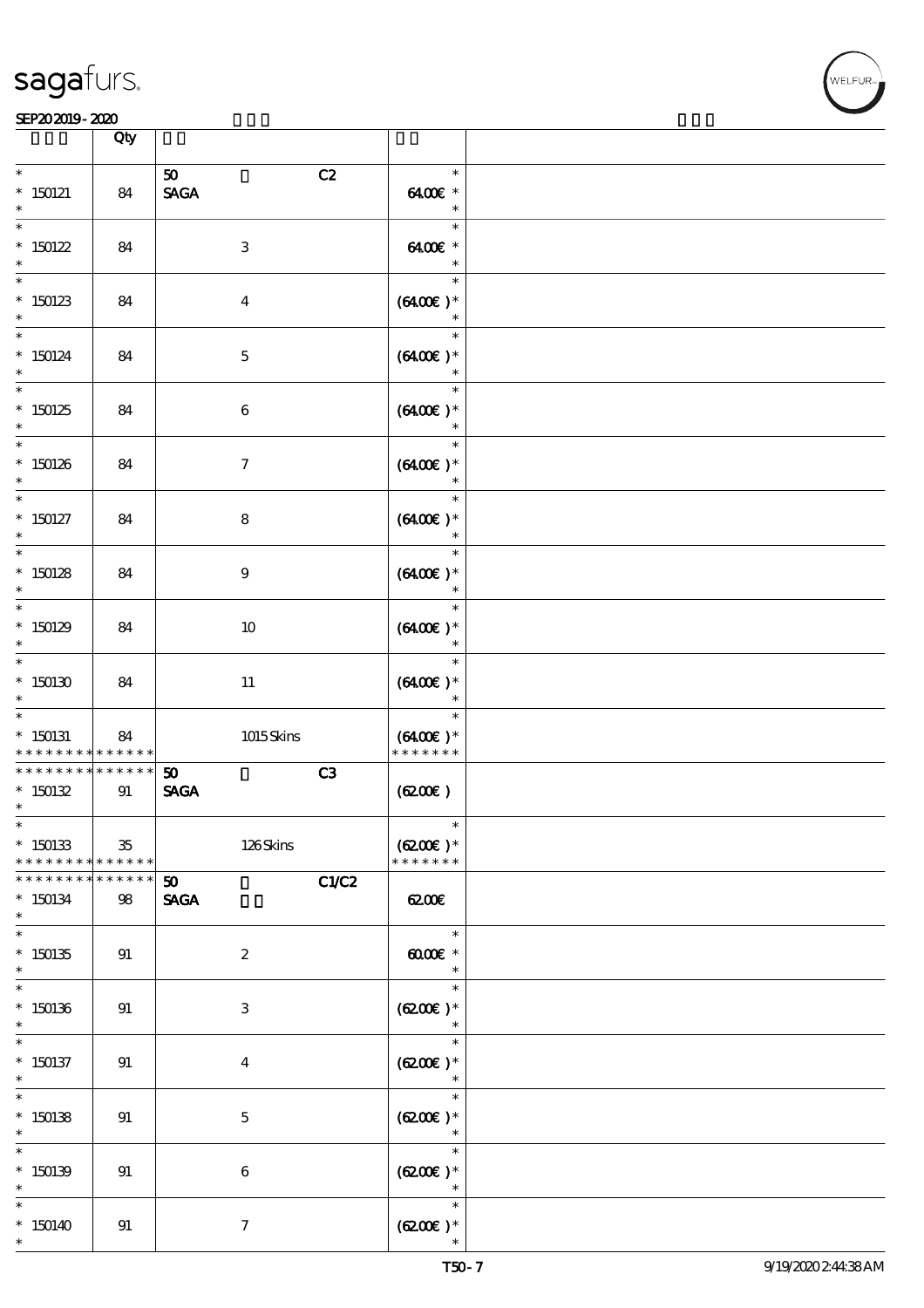

|                                                             | Qty            |                             |              |                             |  |
|-------------------------------------------------------------|----------------|-----------------------------|--------------|-----------------------------|--|
| $\ast$                                                      |                |                             |              | $\ast$                      |  |
| $*150141$                                                   |                | 50<br><b>SAGA</b>           | C1/C2        |                             |  |
|                                                             | 91             |                             |              | $(6200)$ *                  |  |
| $\ast$                                                      |                |                             |              | $\ast$                      |  |
| $*150142$                                                   | $\mathfrak{P}$ | 827Skins                    |              | $(6200)$ *                  |  |
| * * * * * * * * * * * * * *                                 |                |                             |              | * * * * * * *               |  |
| * * * * * * * *                                             | * * * * * *    | 50                          | <b>C3C4</b>  |                             |  |
| $*150143$                                                   | $98\,$         | <b>SAGA</b>                 |              | (5800)                      |  |
| $\ast$<br>$\ast$                                            |                |                             |              | $\ast$                      |  |
| $* 150144$                                                  |                | 170Skins                    |              |                             |  |
| * * * * * * * * * * * * * *                                 | 72             |                             |              | $(5800)$ *<br>* * * * * * * |  |
| * * * * * * * *                                             | * * * * * *    | $\boldsymbol{\mathfrak{D}}$ | C1/C2        |                             |  |
| $*150145$                                                   | 98             | ${\bf s}$                   |              | 6400E                       |  |
| $\ast$                                                      |                |                             |              |                             |  |
| $\ast$                                                      |                |                             |              | $\ast$                      |  |
| $*150146$                                                   | 91             | $\boldsymbol{2}$            |              | 6200€ *                     |  |
| $\ast$<br>$\ast$                                            |                |                             |              | $\ast$<br>$\ast$            |  |
| $* 150147$                                                  | 91             | $\ensuremath{\mathbf{3}}$   |              | $(6400)$ *                  |  |
| $\ast$                                                      |                |                             |              |                             |  |
| $\ast$                                                      |                |                             |              | $\ast$                      |  |
| $*150148$                                                   | 91             | $\boldsymbol{4}$            |              | $(6400)$ *                  |  |
| $\ast$                                                      |                |                             |              | $\ast$                      |  |
| $\ast$                                                      |                |                             |              | $\ast$                      |  |
| $*150149$                                                   | 26             | 397Skins                    |              | $(6400)$ *                  |  |
| * * * * * * * * <mark>* * * * * *</mark><br>* * * * * * * * | * * * * * *    |                             | <b>C3C4</b>  | * * * * * * *               |  |
| $*150150$                                                   | 98             | 50<br>${\bf s}$             |              | $(6000\varepsilon)$         |  |
| $\ast$                                                      |                |                             |              |                             |  |
| $\ast$                                                      |                |                             |              | $\ast$                      |  |
| $*$ 150151                                                  | 39             | 137Skins                    |              | $(6000\varepsilon)*$        |  |
| * * * * * * * * * * * * * *                                 |                |                             |              | * * * * * * *               |  |
|                                                             |                | 50                          | <b>C2/C3</b> |                             |  |
| 150152                                                      | 98             | $\mathbf{B}$                |              | (5000)                      |  |
|                                                             |                |                             |              |                             |  |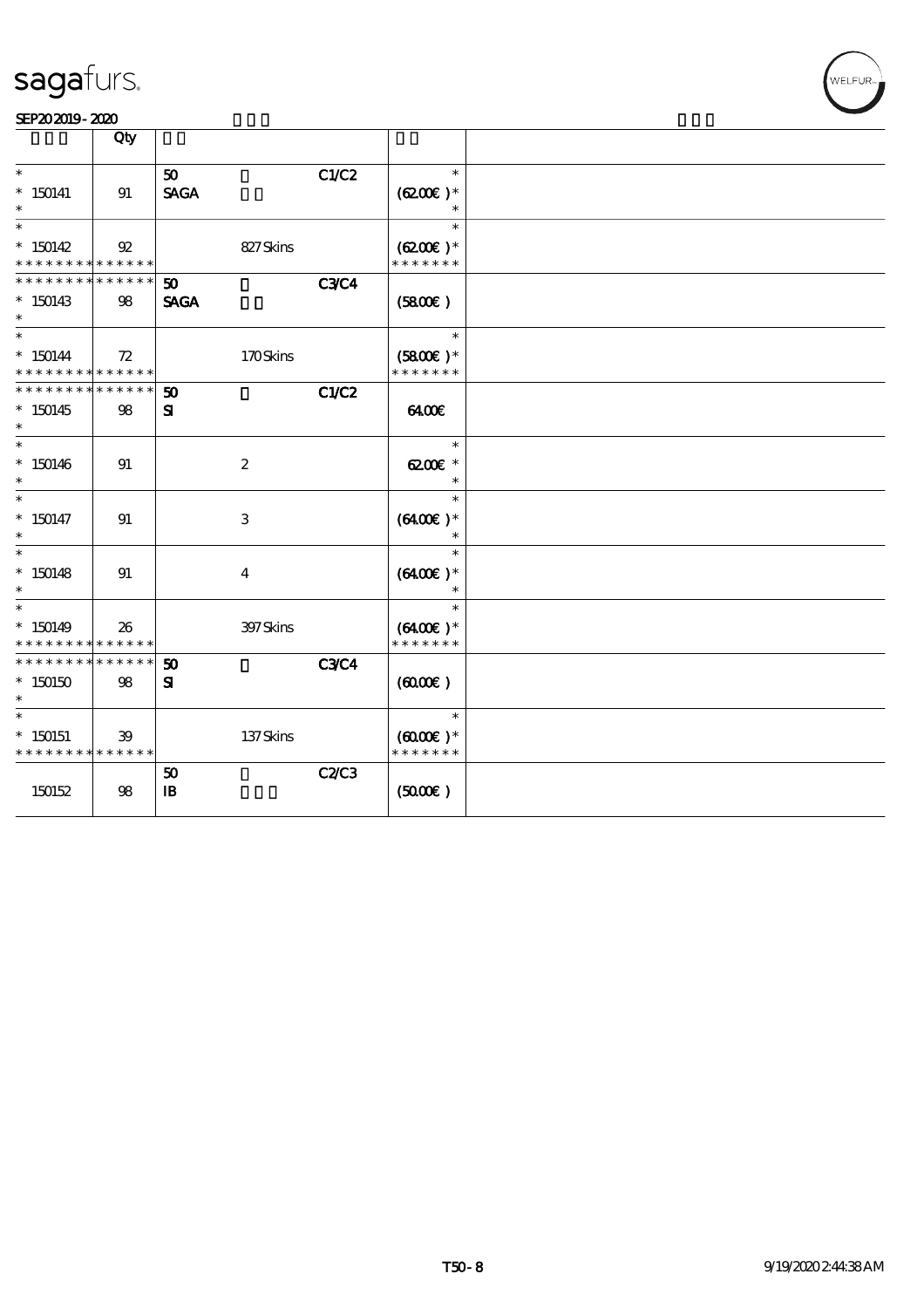

#### SEP202019-2020

|        | Qty |                   |                  |        |  |
|--------|-----|-------------------|------------------|--------|--|
| 150161 | 6   | 50<br><b>LUMI</b> | VТ<br><b>TOP</b> | 25000E |  |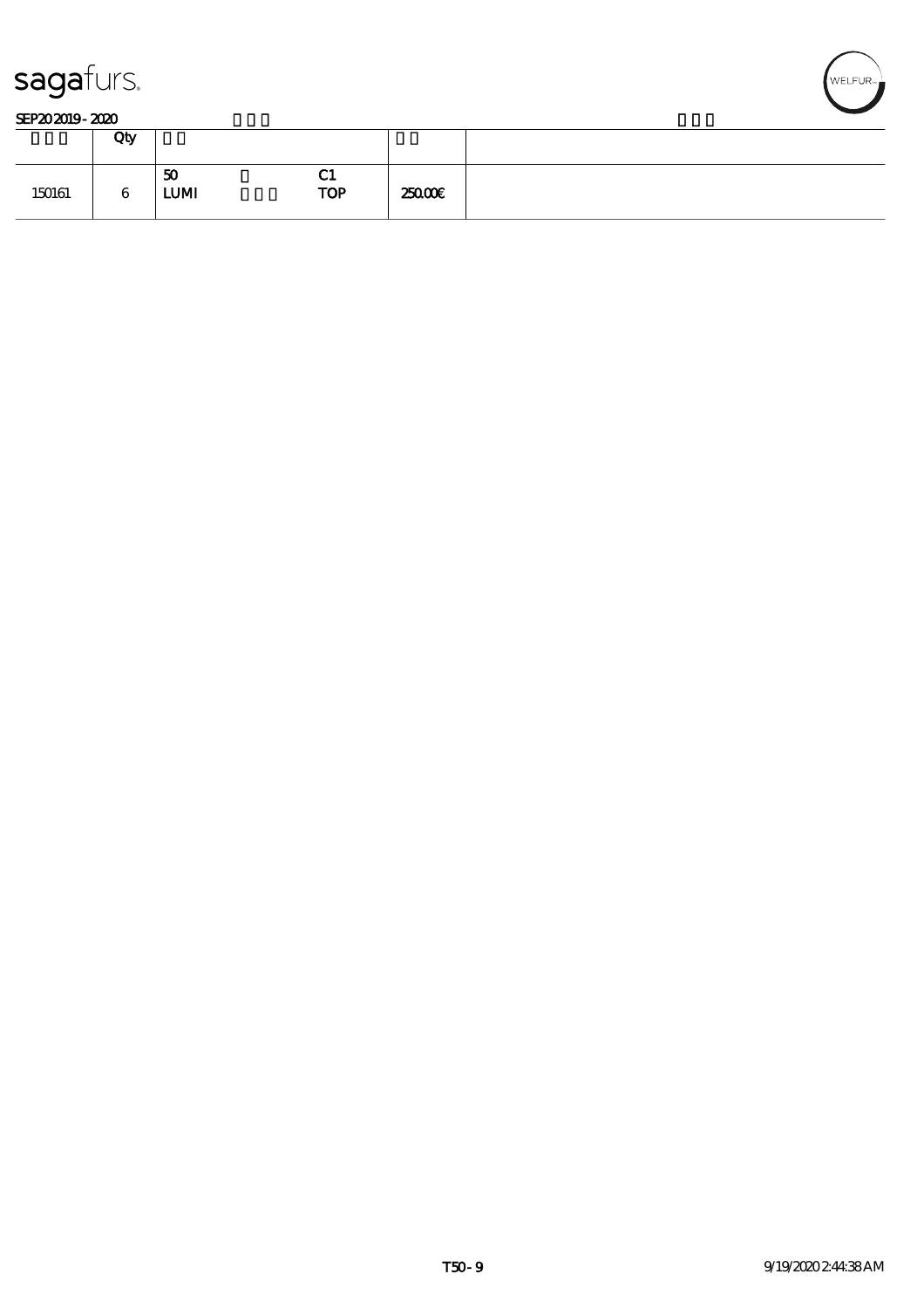#### SEP202019-2020

|                                                                    | Qty                              |                                      |                           |                |                                                                     |  |
|--------------------------------------------------------------------|----------------------------------|--------------------------------------|---------------------------|----------------|---------------------------------------------------------------------|--|
|                                                                    |                                  |                                      |                           |                |                                                                     |  |
| 150201                                                             | ${\bf 38}$                       | $\boldsymbol{\omega}$<br><b>SROY</b> | $\mathbf{x}$              | C1             | 6400                                                                |  |
| 150202                                                             | 84                               | $\boldsymbol{\omega}$<br><b>SROY</b> | $\mathbf{x}$              | C1             | 6200€                                                               |  |
| * * * * * * * *<br>$*$ 150203<br>$\ast$                            | * * * * * *<br>91                | $\boldsymbol{\omega}$<br><b>SROY</b> | $\boldsymbol{\mathsf{X}}$ | C2             | 6400                                                                |  |
| $* 150204$<br>* * * * * * * * <mark>* * * * * *</mark>             | 84                               |                                      | 175Skins                  |                | $\overline{\phantom{a}}$<br>$6200$ $\varepsilon$ *<br>* * * * * * * |  |
| * * * * * * * *<br>$*150005$<br>$\ast$                             | $\ast\ast\ast\ast\ast\ast$<br>98 | <b>40</b> X<br><b>SAGA</b>           |                           | C1             | (6200)                                                              |  |
| $*150006$<br>$\ast$                                                | 91                               |                                      | $\boldsymbol{2}$          |                | $\ast$<br>$(6200)$ *                                                |  |
| $* 150207$<br>$\ast$                                               | 91                               |                                      | 3                         |                | $\ast$<br>$(6200)$ *<br>$\ast$                                      |  |
| $* 150008$<br>$*$                                                  | 91                               |                                      | $\bf{4}$                  |                | $\ast$<br>$(6200\varepsilon)*$<br>$\ast$                            |  |
| $* 150009$<br>$\ast$                                               | 91                               |                                      | $\mathbf{5}$              |                | $\ast$<br>$(6200)$ *<br>$\ast$                                      |  |
| $\overline{\ast}$<br>$*150210$<br>* * * * * * * *                  | 91<br>$* * * * * * *$            |                                      | 553Skins                  |                | $\ast$<br>$(6200)$ *<br>* * * * * * *                               |  |
| * * * * * * * * <mark>* * * * * * *</mark><br>$* 150211$<br>$\ast$ | 98                               | 40<br><b>SAGA</b>                    | $\mathbf{X}$              | C2             | $(6000\varepsilon)$                                                 |  |
| $*$<br>$*$ 150212<br>$\ast$                                        | 91                               |                                      | $\boldsymbol{z}$          |                | $\ast$<br>$(6000\varepsilon)*$                                      |  |
| $\ast$<br>$*150213$<br>$\ast$                                      | 91                               |                                      | 3                         |                | $(0000\varepsilon)*$                                                |  |
| $\ast$<br>$* 150214$<br>$*$                                        | 91                               |                                      | $\bf{4}$                  |                | $\ast$<br>$(0,000)$ *<br>$\ast$                                     |  |
| $\ast$<br>$*150215$<br>$\ast$                                      | 91                               |                                      | $\mathbf{5}$              |                | $\ast$<br>$(0,000)$ *<br>$\ast$                                     |  |
| $\overline{\phantom{0}}$<br>$*150216$<br>$\ast$                    | 91                               |                                      | 6                         |                | $\ast$<br>$(6000\varepsilon)*$<br>$\ast$                            |  |
| $\ast$<br>$* 150217$<br>$\ast$                                     | 91                               |                                      | $\tau$                    |                | $\ast$<br>$(6000\varepsilon)*$                                      |  |
| $\ast$<br>$* 150218$<br>* * * * * * * * <mark>* * * * * * *</mark> | $\mathbf{32}$                    |                                      | 676Skins                  |                | $\ast$<br>$(6000\varepsilon)*$<br>* * * * * * *                     |  |
| 150219                                                             | 59                               | 40<br><b>SAGA</b>                    | $\mathbf{x}$              | C <sub>3</sub> | (5600)                                                              |  |
| * * * * * * *<br>$*15020$<br>$\ast$                                | $******$<br>105                  | $\boldsymbol{\omega}$<br><b>SAGA</b> | $\mathbf{x}$              | C1/C2          | (5800)                                                              |  |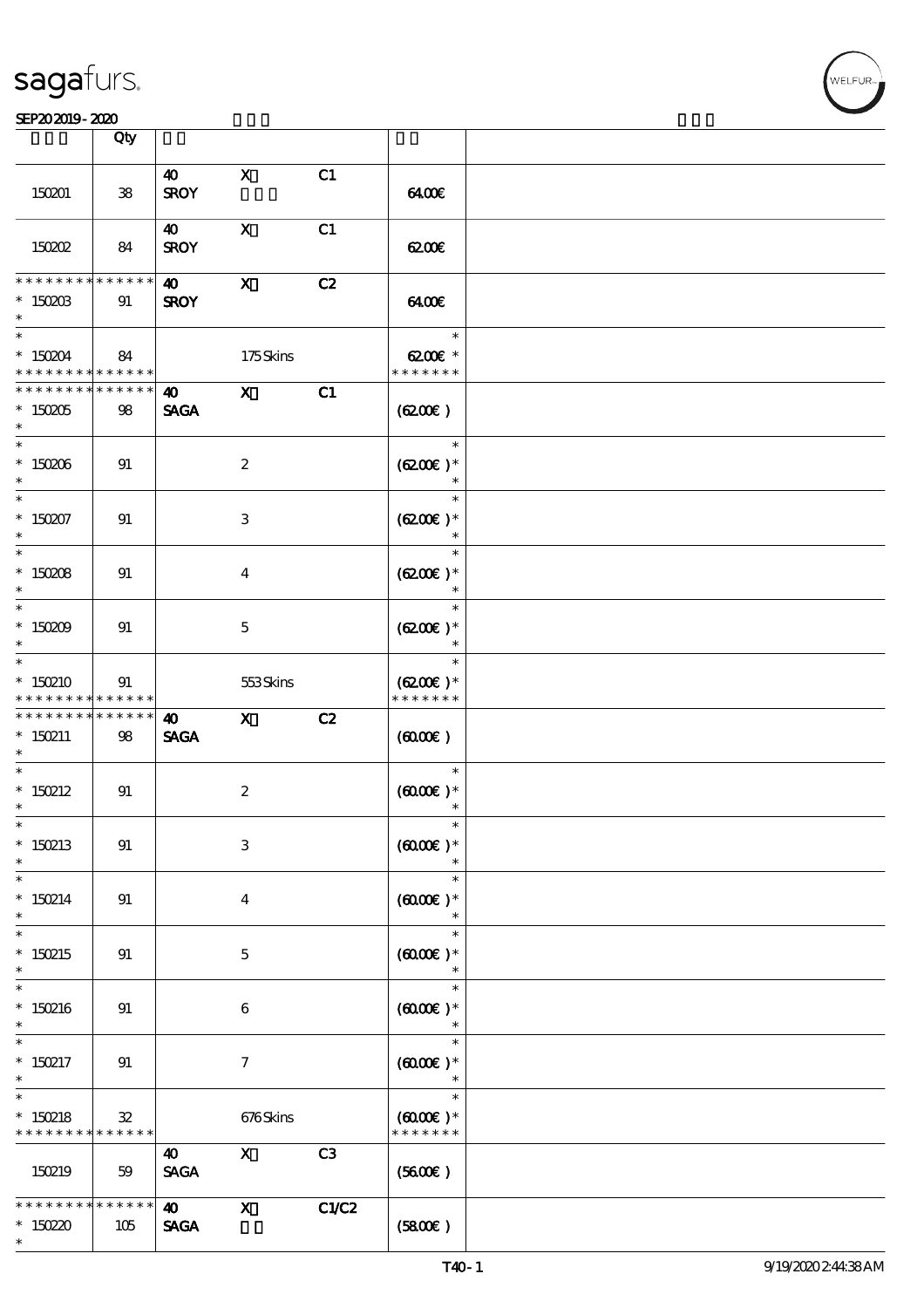#### SEP202019-2020 EXP = 2020 EXP = 2020 EXP = 2020 EXP = 2020 EXP = 2020 EXP = 2020 EXP = 2020 EXP = 2020 EXP = 2

|                                                     | Qty                                                       |                                      |                           |              |                                          |  |
|-----------------------------------------------------|-----------------------------------------------------------|--------------------------------------|---------------------------|--------------|------------------------------------------|--|
|                                                     |                                                           |                                      |                           |              |                                          |  |
| $\ast$<br>$*$ 150221<br>$\ast$                      | 98                                                        | $\boldsymbol{\omega}$<br><b>SAGA</b> | $\mathbf{x}$              | C1/C2        | $\ast$<br>$(5800)$ *                     |  |
| $\ast$<br>* $150222$<br>$\ast$                      | $98$                                                      |                                      | $\ensuremath{\mathsf{3}}$ |              | $\ast$<br>$(5800)$ *<br>$\ast$           |  |
| $\ast$<br>$*150223$<br>$\ast$                       | 98                                                        |                                      | $\boldsymbol{4}$          |              | $\ast$<br>$(5800)$ *<br>$\ast$           |  |
| $\ast$<br>$* 150224$<br>$\ast$                      | $98$                                                      |                                      | $\mathbf 5$               |              | $\ast$<br>$(5800)$ *<br>$\ast$           |  |
| $\ast$<br>$*150225$<br>$\ast$                       | 98                                                        |                                      | $\boldsymbol{6}$          |              | $\ast$<br>$(5800)$ *                     |  |
| $*$<br>$* 150226$<br>* * * * * * * *                | 47<br>$\ast\ast\ast\ast\ast\ast$                          |                                      | 642Skins                  |              | $\ast$<br>$(5800)$ *<br>* * * * * * *    |  |
| * * * * * * * *                                     | $* * * * * * *$                                           | $\boldsymbol{\omega}$                | $\mathbf{x}$              | <b>C3C4</b>  |                                          |  |
| $* 150227$<br>$\ast$                                | 105                                                       | <b>SAGA</b>                          |                           |              | (5000)                                   |  |
| $* 15028$<br>$*$                                    | 98                                                        |                                      | $\boldsymbol{2}$          |              | $\ast$<br>$(5000)$ *                     |  |
| $*$<br>$*15029$<br>* * * * * * * *                  | $\boldsymbol{\mathfrak{D}}$<br>$\ast\ast\ast\ast\ast\ast$ |                                      | 233Skins                  |              | $\ast$<br>$(5000)$ *<br>* * * * * * *    |  |
| * * * * * * * *<br>$*150230$<br>$\ast$              | * * * * * *<br>98                                         | $\boldsymbol{\omega}$<br>IA          | $\mathbf{X}$              | C1/C2        | (5000)                                   |  |
| $\ast$<br>$*$ 150231<br>$\ast$                      | 91                                                        |                                      | $\boldsymbol{z}$          |              | $\ast$<br>$(5000)$ *                     |  |
| $\ast$<br>$* 150232$<br>* * * * * * * * * * * * * * | 52                                                        |                                      | 241 Skins                 |              | $\ast$<br>$(5000)$ *<br>* * * * * * *    |  |
| 150233                                              | 54                                                        | 40<br>IA                             | $\mathbf X$               | <b>C3C4</b>  | (460E)                                   |  |
| 150234                                              | 65                                                        | $\boldsymbol{\omega}$<br>IA          | $\boldsymbol{\mathsf{X}}$ | <b>C2/C3</b> | (460E)                                   |  |
| * * * * * * * *<br>$*150235$<br>$\ast$              | * * * * * *<br>105                                        | $\boldsymbol{\omega}$<br>${\bf s}$   | $\mathbf x$               | C1/C2        | (5000)                                   |  |
| $\ast$<br>$*150236$<br>$\ast$                       | 98                                                        |                                      | $\boldsymbol{2}$          |              | $\ast$<br>$(5000\varepsilon)*$<br>$\ast$ |  |
| $\ast$<br>$* 150237$<br>$\ast$                      | 98                                                        |                                      | 3                         |              | $\ast$<br>$(5000)$ *                     |  |
| $\ast$<br>$*150238$<br>$\ast$                       | 98                                                        |                                      | $\overline{4}$            |              | $\ast$<br>$(5000)$ *                     |  |
| $\ast$<br>$*150239$<br>* * * * * * * *              | 26<br>* * * * * *                                         |                                      | 425Skins                  |              | $\ast$<br>$(5000)$ *<br>* * * * * * *    |  |
| 150240                                              | 105                                                       | 40<br>$\mathbf{B}$                   | $\mathbf{x}$              | C1/C2        | (420)                                    |  |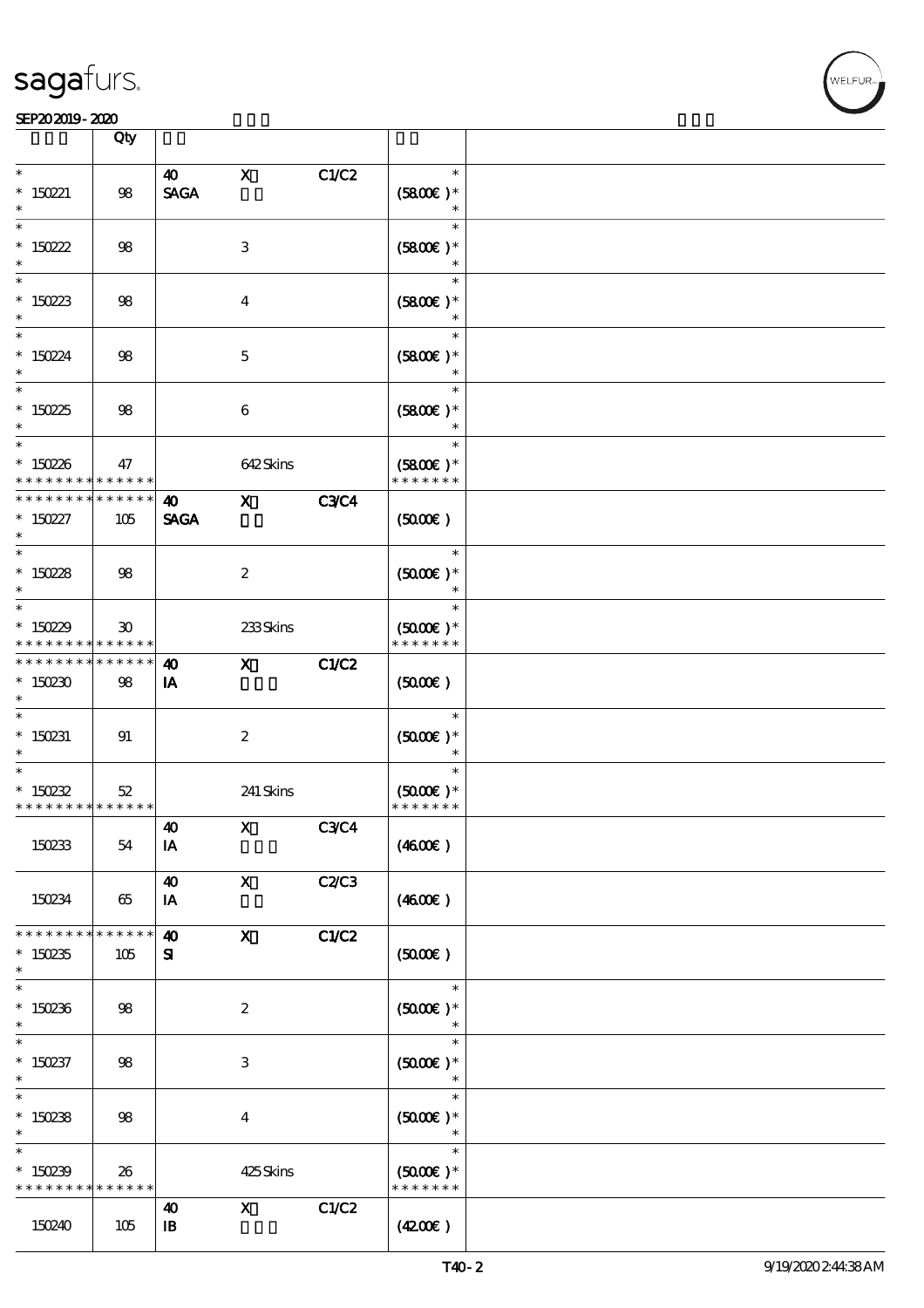### SEP202019-2020

|                                            | Qty             |                       |                         |             |                     |  |
|--------------------------------------------|-----------------|-----------------------|-------------------------|-------------|---------------------|--|
|                                            |                 | $\boldsymbol{\omega}$ | $\mathbf{X}$            | <b>C3C4</b> |                     |  |
| 150241                                     | 44              | $\mathbf{B}$          |                         |             | (400E)              |  |
|                                            |                 | 40                    | $\mathbf{X}$            | C2/C3       |                     |  |
| 150242                                     | 45              | $\mathbf{B}$          |                         |             | (300)               |  |
|                                            |                 | 40                    | X /                     | C2C3        |                     |  |
| 150243                                     | 77              | ${\bf s}$             |                         |             | 41.00€              |  |
| * * * * * * * *                            | $* * * * * * *$ | $\boldsymbol{\omega}$ |                         | C1          |                     |  |
| $* 150244$                                 | 84              | <b>SROY</b>           |                         |             | 6600                |  |
| $\ast$                                     |                 |                       |                         |             |                     |  |
| $\overline{\ast}$                          |                 |                       |                         |             | $\ast$              |  |
| $*150245$                                  | 84              |                       | $\boldsymbol{2}$        |             | $6600E$ *           |  |
| $\ast$                                     |                 |                       |                         |             | $\ast$              |  |
|                                            |                 |                       |                         |             | $\ast$              |  |
| $*150246$                                  | 84              |                       | 3                       |             | $6600E$ *           |  |
| $\ast$                                     |                 |                       |                         |             | $\ast$              |  |
| $\overline{\ast}$                          |                 |                       |                         |             | $\ast$              |  |
| $* 150247$                                 | 84              |                       | 336Skins                |             | 6600€ *             |  |
| * * * * * * * *                            | ******          |                       |                         |             | * * * * * * *       |  |
| * * * * * * * * <mark>* * * * * * *</mark> |                 | 40                    |                         | C2          |                     |  |
| $*150248$                                  | 91              | <b>SROY</b>           |                         |             | 6400                |  |
| $\ast$<br>$*$                              |                 |                       |                         |             | $\ast$              |  |
|                                            |                 |                       |                         |             |                     |  |
| * $150249$                                 | 84              |                       | $\boldsymbol{z}$        |             | 6400€ *<br>$\ast$   |  |
| $\ast$                                     |                 |                       |                         |             | $\ast$              |  |
|                                            |                 |                       |                         |             |                     |  |
| $*150250$<br>$\ast$                        | 84              |                       | 3                       |             | 6400€ *<br>$\ast$   |  |
| $\overline{\ast}$                          |                 |                       |                         |             | $\ast$              |  |
| $*150251$                                  | 84              |                       | $\overline{\mathbf{4}}$ |             | 6400€ *             |  |
| $\ast$                                     |                 |                       |                         |             | $\ast$              |  |
| $\ast$                                     |                 |                       |                         |             | $\ast$              |  |
| $*$ 150252                                 | 84              |                       | $\mathbf{5}$            |             | 6400€ *             |  |
| $\ast$                                     |                 |                       |                         |             | $\ast$              |  |
| $\ast$                                     |                 |                       |                         |             | ∗                   |  |
| $*150253$                                  | 42              |                       | 469Skins                |             | $6400E$ *           |  |
| * * * * * * * * <mark>* * * * * * *</mark> |                 |                       |                         |             | * * * * * * *       |  |
| * * * * * * * *                            | $* * * * * * *$ | 40                    |                         | C1          |                     |  |
| $*150254$                                  | 84              | <b>SAGA</b>           |                         |             | (6600)              |  |
| $\ast$                                     |                 |                       |                         |             |                     |  |
| $\ast$                                     |                 |                       |                         |             | $\ast$              |  |
| $*150255$                                  | 84              |                       | $\boldsymbol{z}$        |             | $(6600)$ *          |  |
| $\ast$                                     |                 |                       |                         |             | $\ast$              |  |
| $\ast$                                     |                 |                       |                         |             | $\ast$              |  |
| $*150256$                                  | 84              |                       | 3                       |             | $(6600E)*$          |  |
| $\ast$                                     |                 |                       |                         |             | $\ast$              |  |
| $\ast$                                     |                 |                       |                         |             | $\ast$              |  |
| $*150257$                                  | 84              |                       | $\bf{4}$                |             | $(6600)$ *          |  |
| $\ast$<br>$\ast$                           |                 |                       |                         |             | $\ast$<br>$\ast$    |  |
|                                            |                 |                       |                         |             |                     |  |
| $*150258$<br>$\ast$                        | 84              |                       | $\mathbf{5}$            |             | $(6600)$ *          |  |
| $\ast$                                     |                 |                       |                         |             | $\ast$              |  |
| $*150259$                                  | 84              |                       |                         |             | $(6600\text{E})*$   |  |
| * * * * * * * * * * * * * *                |                 |                       | 504Skins                |             | * * * * * * *       |  |
| * * * * * * * *                            | ******          | 40                    |                         | C2          |                     |  |
| $*150200$                                  | 98              | <b>SAGA</b>           |                         |             | $(6400\varepsilon)$ |  |
| $\ast$                                     |                 |                       |                         |             |                     |  |
|                                            |                 |                       |                         |             |                     |  |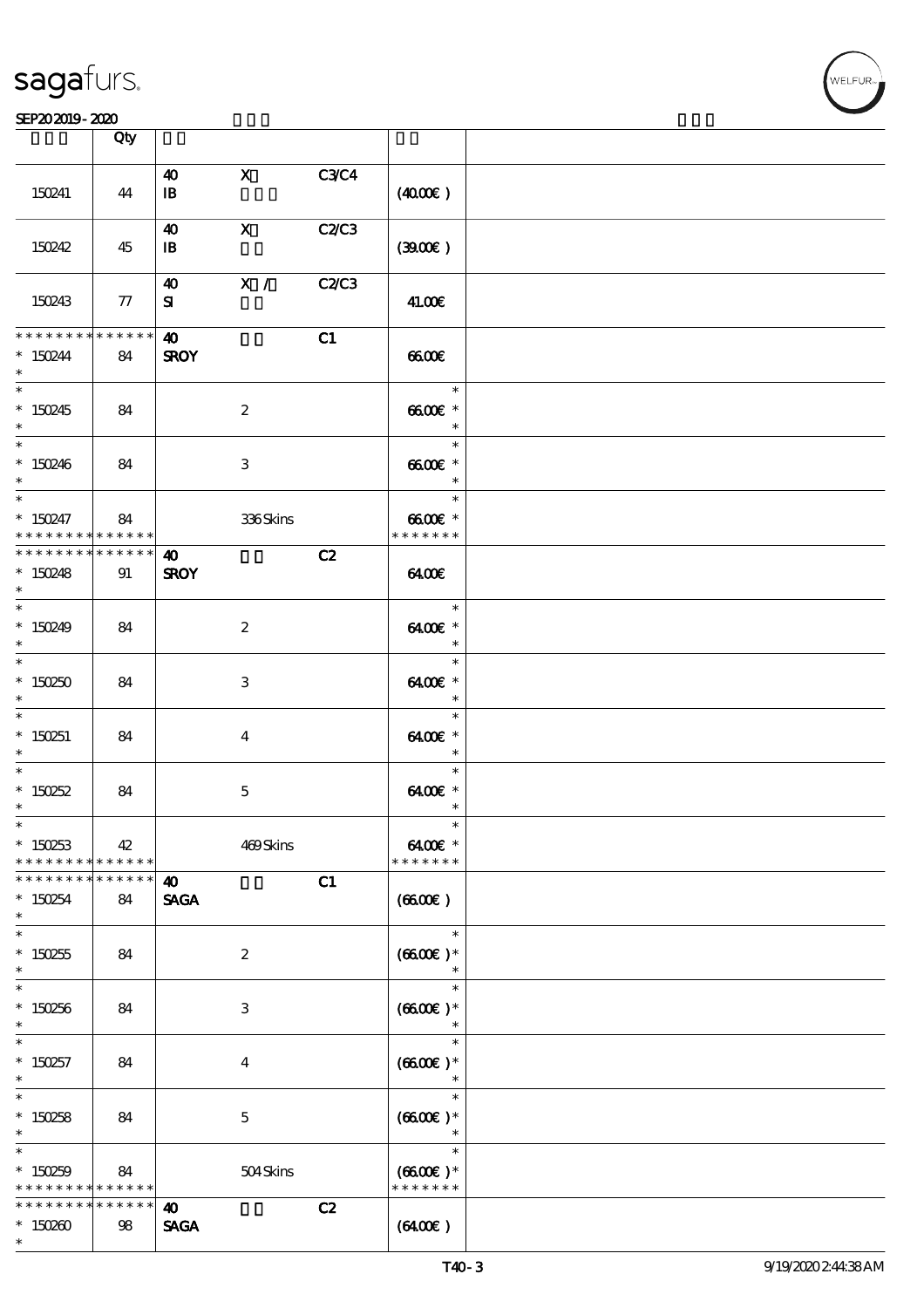|                                                                    | Qty                    |                                                               |                                                 |  |
|--------------------------------------------------------------------|------------------------|---------------------------------------------------------------|-------------------------------------------------|--|
| $\ast$<br>$* 150261$<br>$\ast$                                     | 91                     | $\boldsymbol{\omega}$<br><b>SAGA</b>                          | C2<br>$\ast$<br>$(6400)$ *<br>$\ast$            |  |
| $\ast$<br>$* 150002$<br>$\ast$                                     | 91                     | $\,3$                                                         | $\ast$<br>$(6400)$ *<br>$\ast$                  |  |
| $\ast$<br>$* 150263$<br>$\ast$                                     | 91                     | $\boldsymbol{4}$                                              | $\ast$<br>$(6400)$ *<br>$\ast$                  |  |
| $\ast$<br>$* 150264$<br>$\ast$                                     | 91                     | $\mathbf 5$                                                   | $\ast$<br>$(6400)$ *                            |  |
| $\overline{\ast}$<br>$^*$ 150265 $\,$<br>$\ast$                    | 91                     | $\boldsymbol{6}$                                              | $\ast$<br>$(6400\text{E})*$<br>$\ast$           |  |
| $\ast$<br>$^*$ 150266 $\,$<br>$\ast$                               | 91                     | $\boldsymbol{\tau}$                                           | $\ast$<br>$(6400)$ *<br>$\ast$                  |  |
| $\ast$<br>$* 150267$<br>$\ast$                                     | 91                     | $\bf8$                                                        | $\ast$<br>$(6400)$ *<br>$\ast$                  |  |
| $\ast$<br>$* 150088$<br>$\ast$                                     | 91                     | $\boldsymbol{9}$                                              | $\ast$<br>$(6400\text{E})*$<br>$\ast$           |  |
| $\ast$<br>$* 150209$<br>$\ast$                                     | 91                     | 10                                                            | $\ast$<br>$(6400)$ *<br>$\ast$                  |  |
| $\ast$<br>$* 150270$<br>* * * * * * * * * * * * * *                | 87                     | 1004Skins                                                     | $\ast$<br>$(6400)$ *<br>* * * * * * *           |  |
| 150271                                                             | 91                     | C2<br>$\boldsymbol{\omega}$<br>$\operatorname{\mathsf{SAGA}}$ | (6000)                                          |  |
| * * * * * * * * * * * * * *<br>* $150272$<br>$\ast$                | 98                     | C3<br>$\boldsymbol{\omega}$<br><b>SAGA</b>                    | 5800E                                           |  |
| $*$<br>$* 150273$<br>$\ast$                                        | 91                     | $\boldsymbol{2}$                                              | $\ast$<br>5800€ *                               |  |
| $\ast$<br>$* 150274$<br>$\ast$                                     | 91                     | 3                                                             | $\ast$<br>5800 £*<br>$\ast$                     |  |
| $\ast$<br>$* 150275$<br>* * * * * * * * * * * * * *                | 27                     | 307Skins                                                      | $\ast$<br>5800€ *<br>* * * * * * *              |  |
| * * * * * * * *<br>$^*$ 150276 $\,$<br>$\ast$                      | * * * * * *<br>98      | $\boldsymbol{\omega}$<br><b>SAGA</b>                          | C1/C2<br>$(6000\varepsilon)$                    |  |
| $\overline{\phantom{0}}$<br>$* 150277$<br>$*$                      | 98                     | $\boldsymbol{2}$                                              | $\ast$<br>$(6000\varepsilon)*$<br>$\ast$        |  |
| $\overline{\phantom{0}}$<br>$* 150278$<br>$\ast$                   | 98                     | $\,3\,$                                                       | $\ast$<br>$(6000\varepsilon)*$<br>$\ast$        |  |
| $\ast$<br>$* 150279$<br>* * * * * * * * <mark>* * * * * * *</mark> | 54                     | 348Skins                                                      | $\ast$<br>$(6000\varepsilon)*$<br>* * * * * * * |  |
| * * * * * * * *<br>$*150280$<br>$\ast$                             | $* * * * * * *$<br>105 | 40<br><b>SAGA</b>                                             | <b>C3C4</b><br>(5400)                           |  |

т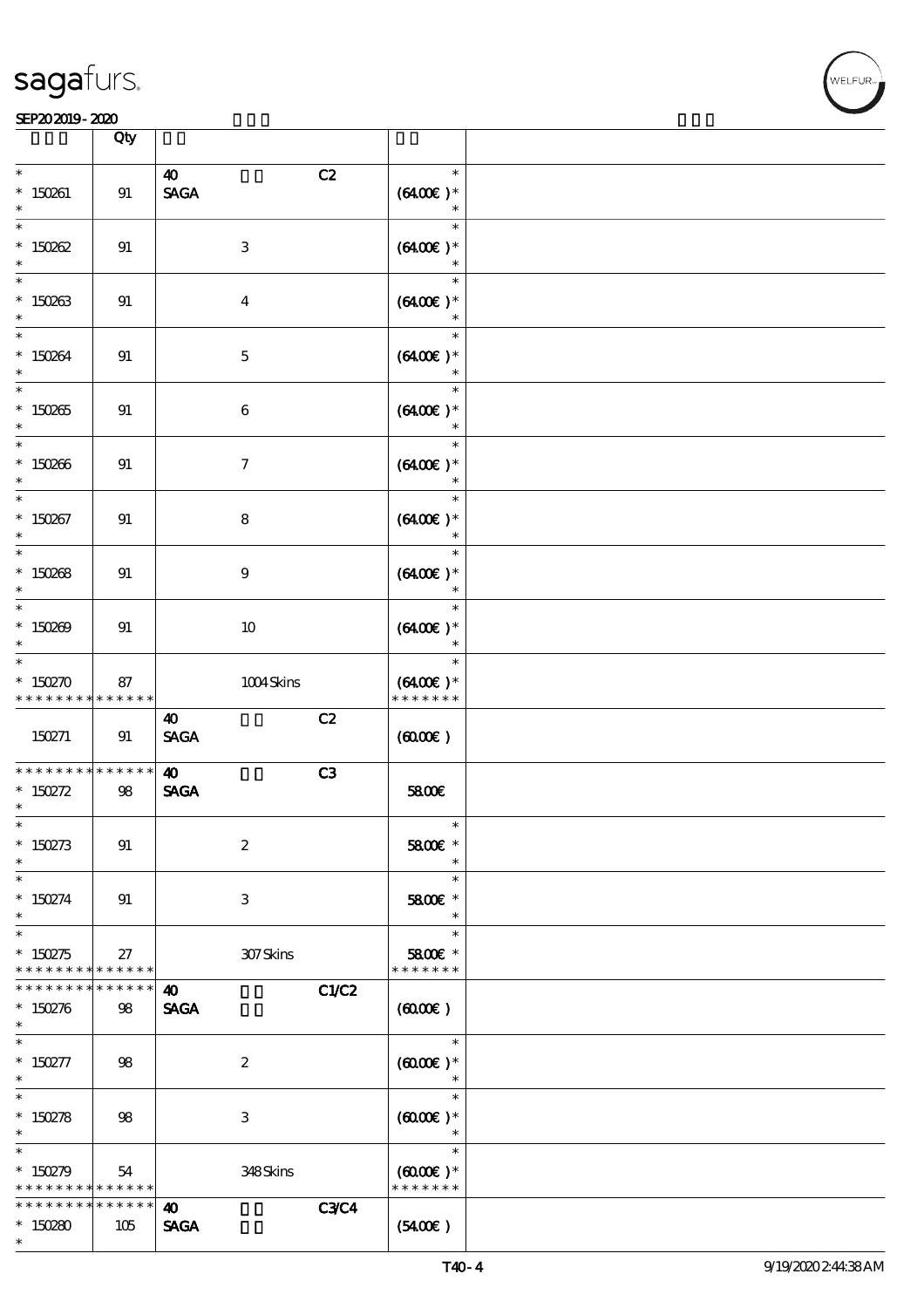#### SEP202019-2020

|                                                                    | Qty                   |                                                   |                                       |  |
|--------------------------------------------------------------------|-----------------------|---------------------------------------------------|---------------------------------------|--|
| $\ast$                                                             |                       |                                                   | $\ast$                                |  |
| $*$ 150281<br>$\ast$                                               | 98                    | C3C4<br>$\boldsymbol{\omega}$<br><b>SAGA</b>      | $(5400)$ *                            |  |
| $\ast$<br>$* 150282$<br>$\ast$                                     | $98$                  | $\ensuremath{\mathbf{3}}$                         | $\ast$<br>$(5400)$ *                  |  |
| $\ast$<br>$^*$ 150283 $\,$<br>$\ast$                               | 98                    | $\boldsymbol{4}$                                  | $\ast$<br>$(5400)$ *<br>$\ast$        |  |
| $\ast$<br>$* 150284$<br>* * * * * * * *                            | 66<br>* * * * * *     | 465Skins                                          | $\ast$<br>$(5400)$ *<br>* * * * * * * |  |
| * * * * * * * *<br>$*150285$<br>$\ast$                             | * * * * * *<br>84     | <b>C3C4</b><br>40<br>IA                           | 47.00€                                |  |
| $\ast$<br>$* 150286$<br>* * * * * * * * <mark>* * * * * * *</mark> | 23                    | 107Skins                                          | $\ast$<br>47.00€ *<br>* * * * * * *   |  |
| 150287                                                             | 100                   | C2/C3<br>$\boldsymbol{\omega}$<br>IA              | (47.00)                               |  |
| * * * * * * * *<br>$* 150288$<br>$\ast$                            | * * * * * *<br>105    | C1/C2<br>$\boldsymbol{\omega}$<br>${\bf s}$       | (5200)                                |  |
| $\ast$<br>$* 150289$<br>$\ast$                                     | 98                    | $\boldsymbol{2}$                                  | $\ast$<br>$(5200)$ *<br>$\ast$        |  |
| $\ast$<br>$*150290$<br>$\ast$                                      | $98$                  | $\,3$                                             | $\ast$<br>$(5200)$ *<br>$\ast$        |  |
| $\ast$<br>$*$ 150291                                               | 98                    | $\boldsymbol{4}$                                  | $\ast$<br>$(5200)$ *                  |  |
| $\ast$<br>$*$ 150292<br>$\ast$                                     | 98                    | $\mathbf 5$                                       | $\ast$<br>$(5200)$ *                  |  |
| $\ast$<br>$* 150293$<br>$\ast$                                     | $98$                  | $\bf 6$                                           | $(5200)$ *                            |  |
| $\ast$<br>$* 150294$<br>$\ast$                                     | 98                    | $\boldsymbol{7}$                                  | $\ast$<br>$(5200)$ *<br>$\ast$        |  |
| $\ast$<br>$^\ast$ 150295<br>$\ast$                                 | 98                    | $\bf8$                                            | $\ast$<br>$(5200)$ *<br>$\ast$        |  |
| $\ast$<br>$*150296$<br>* * * * * * * *                             | 40<br>$* * * * * * *$ | $831\,$ Skins                                     | $\ast$<br>$(5200)$ *<br>* * * * * * * |  |
| * * * * * * *<br>$* 150297$<br>$\ast$                              | * * * * * *<br>105    | <b>C3C4</b><br>$\boldsymbol{\omega}$<br>${\bf s}$ | (4800)                                |  |
| $\ast$<br>$* 150298$<br>$\ast$                                     | 98                    | $\boldsymbol{2}$                                  | $\ast$<br>$(4800)$ *                  |  |
| $\ast$<br>$* 150299$<br>$\ast$                                     | 91                    | $\,3$                                             | $\ast$<br>$(4800)$ *                  |  |
| $\ast$<br>$^\ast$ 150300<br>* * * * * * * *                        | 35<br>* * * * * *     | 329Skins                                          | $\ast$<br>$(4800)$ *<br>* * * * * * * |  |

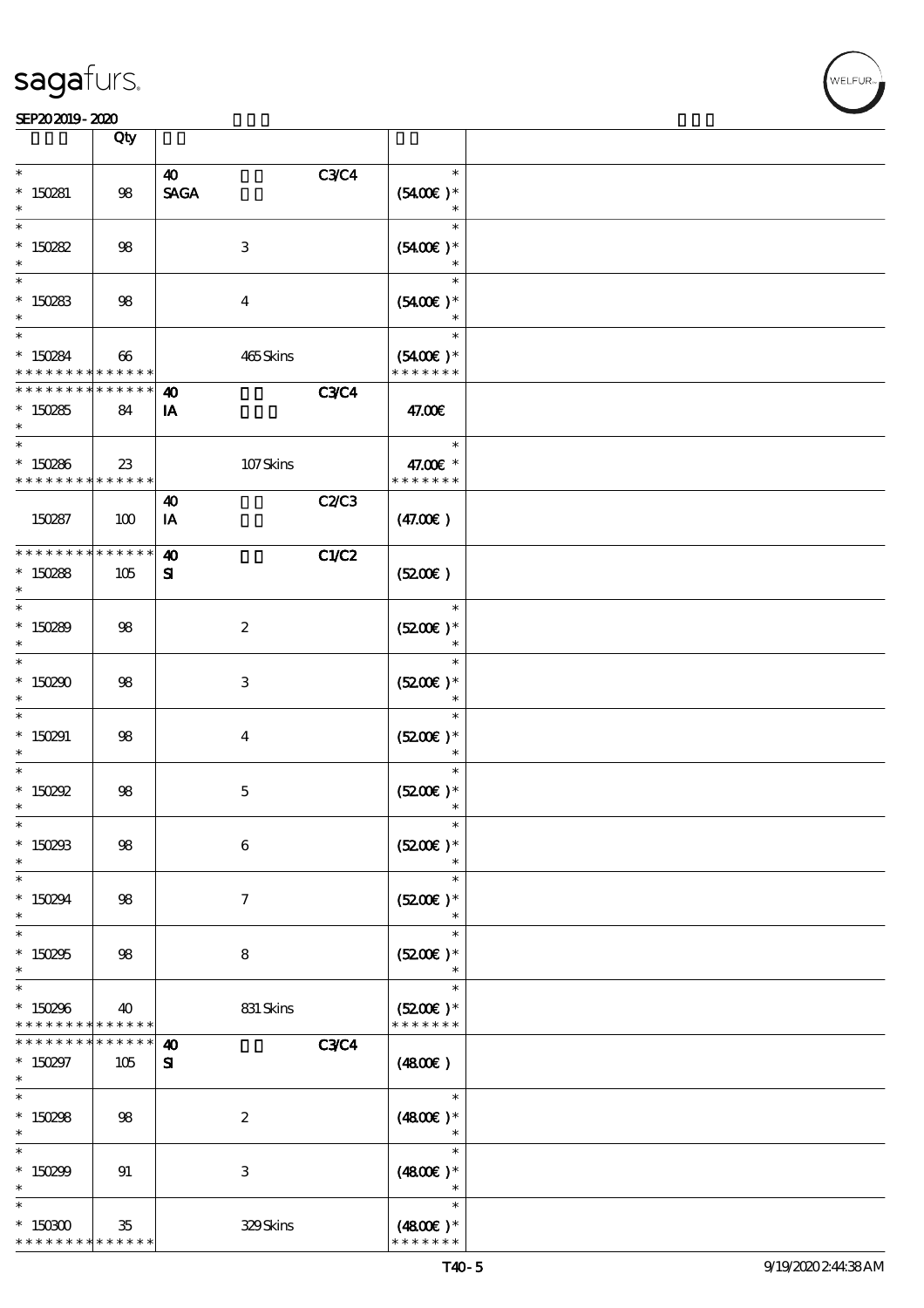**NELFUR** 

#### SEP202019-2020

|                                                                          | Qty                   |                                                |                                       |  |
|--------------------------------------------------------------------------|-----------------------|------------------------------------------------|---------------------------------------|--|
| * * * * * * * *<br>$*150001$<br>$\ast$                                   | * * * * * *<br>105    | C1/C2<br>$\boldsymbol{\omega}$<br>$\mathbf{B}$ | (4200)                                |  |
| $\ast$<br>$*$ 150302<br>$\ast$                                           | 98                    | $\boldsymbol{2}$                               | $\ast$<br>$(4200)$ *<br>$\ast$        |  |
| $\overline{\ast}$<br>$^*$ 150303<br>* * * * * * * * * * * * * *          | 101                   | 304Skins                                       | $\ast$<br>$(4200)$ *<br>* * * * * * * |  |
| * * * * * * * *<br>$*150304$<br>$\ast$                                   | $* * * * * * *$<br>91 | C1<br>$\boldsymbol{\omega}$<br><b>SROY</b>     | 66000                                 |  |
| $^*$ 150305 $\,$<br>$\ast$                                               | 84                    | $\boldsymbol{2}$                               | $\ast$<br>$6600E$ *<br>$\ast$         |  |
| $\overline{\ast}$<br>$^\ast$ 150306<br>$\ast$                            | 84                    | $\,3\,$                                        | $\ast$<br>$6600E$ *<br>$\ast$         |  |
| $\ast$<br>$* 150307$<br>$\ast$                                           | 84                    | $\boldsymbol{4}$                               | $\ast$<br>$6600E$ *<br>$\ast$         |  |
| $\ast$<br>$^*$ 150308 $\,$<br>$\ast$                                     | 84                    | $\mathbf 5$                                    | $\ast$<br>$6600E$ *<br>$\ast$         |  |
| $*$<br>$* 150309$<br>* * * * * * * * * * * * * *                         | 64                    | 491 Skins                                      | $\ast$<br>$6600E$ *<br>* * * * * * *  |  |
| * * * * * * * *<br>$*150310$<br>$\ast$                                   | ******<br>84          | C1<br>$\boldsymbol{\omega}$<br><b>SAGA</b>     | (6400)                                |  |
| $\ast$<br>$* 150311$<br>$\ast$                                           | 84                    | $\boldsymbol{2}$                               | $\ast$<br>$(6400)$ *<br>$\ast$        |  |
| $\ast$<br>$*$ 150312<br>$\ast$                                           | 84                    | $\,3\,$                                        | $\ast$<br>$(6400)$ *<br>$\ast$        |  |
| $*$<br>$*150313$<br>$\ast$                                               | 84                    | $\boldsymbol{4}$                               | $\ast$<br>$(6400)$ *                  |  |
| $\ast$<br>$* 150314$<br>$\ast$<br>$\ast$                                 | 77                    | $\mathbf 5$                                    | $\ast$<br>$(6400)$ *<br>$\ast$        |  |
| $*150315$<br>* * * * * * * * <mark>* * * * * * *</mark><br>* * * * * * * | 23<br>$* * * * * *$   | 436Skins                                       | $\ast$<br>$(6400)$ *<br>* * * * * * * |  |
| $*150316$<br>$\ast$<br>$\ast$                                            | 98                    | C2<br>$\boldsymbol{\omega}$<br><b>SAGA</b>     | (6200)<br>$\ast$                      |  |
| $*$ 150317<br>$\ast$<br>$\overline{\ast}$                                | 91                    | $\boldsymbol{2}$                               | $(6200)$ *<br>$\ast$<br>$\ast$        |  |
| $*$ 150318<br>$\ast$<br>$\ast$                                           | 91                    | $\,3$                                          | $(6200)$ *<br>$\ast$<br>$\ast$        |  |
| $*$ 150319<br>$\ast$<br>$\ast$                                           | 91                    | $\boldsymbol{4}$                               | $(6200)$ *<br>$\ast$<br>$\ast$        |  |
| $*15030$<br>$\ast$                                                       | 91                    | $\mathbf 5$                                    | $(6200\varepsilon)*$                  |  |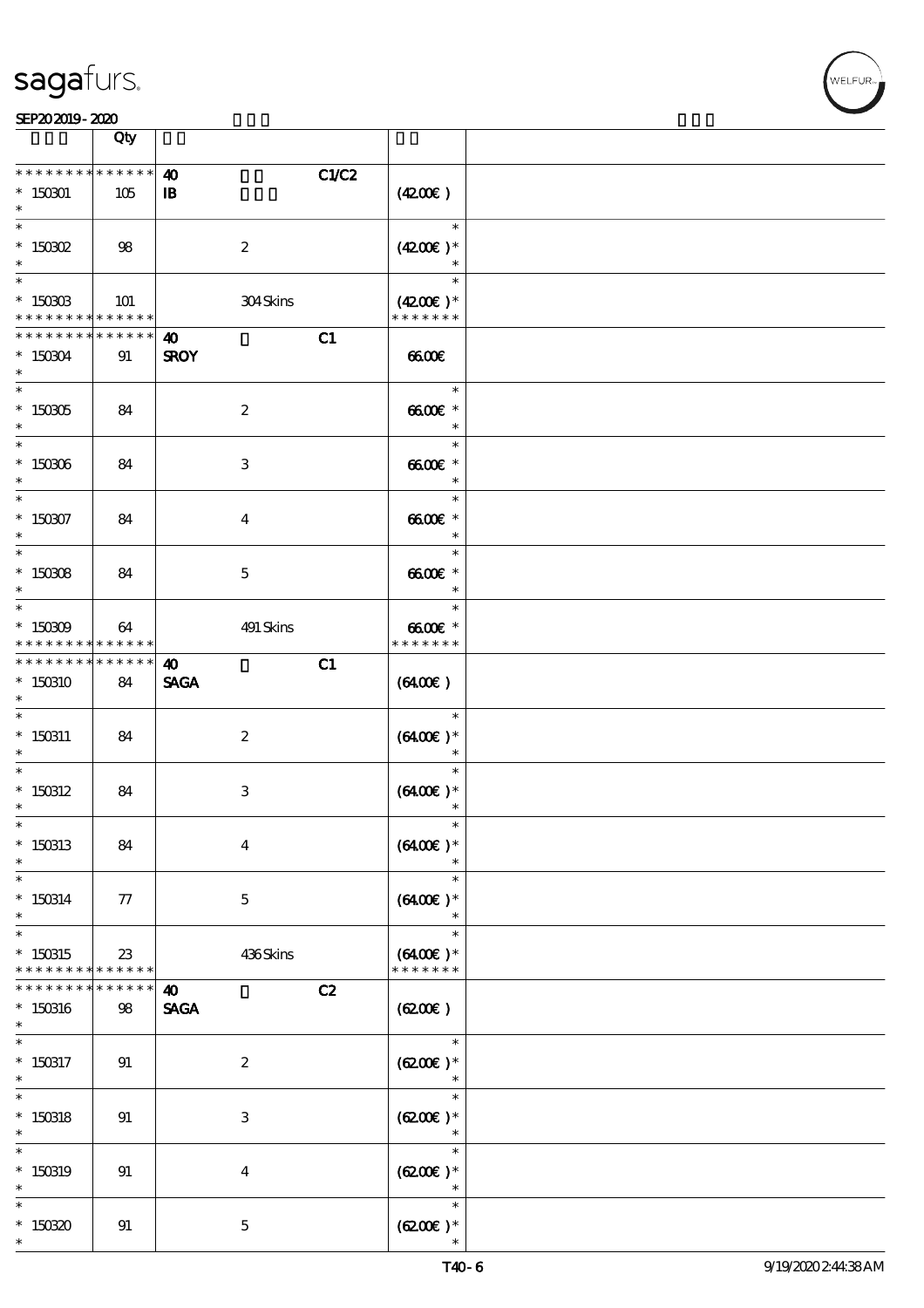|                                                      | Qty                |                                                        |                                       |  |
|------------------------------------------------------|--------------------|--------------------------------------------------------|---------------------------------------|--|
| $\ast$                                               |                    | C2<br>$\boldsymbol{\omega}$                            | $\ast$                                |  |
| $*$ 150321<br>$\ast$                                 | 91                 | $\operatorname{\mathsf{SAGA}}$                         | $(6200)$ *<br>$\ast$                  |  |
| $\overline{\ast}$<br>$*$ 150322<br>$\ast$            | 91                 | $\boldsymbol{7}$                                       | $\ast$<br>$(6200)$ *<br>$\ast$        |  |
| $\ast$<br>$* 150323$<br>$\ast$                       | 91                 | $\bf8$                                                 | $\ast$<br>$(6200)$ *<br>$\ast$        |  |
| $\ast$<br>* 150324                                   | 91                 | $\boldsymbol{9}$                                       | $\ast$<br>$(6200)$ *<br>$\ast$        |  |
| $\overline{\ast}$<br>$*150325$<br>$\ast$             | 91                 | $10\,$                                                 | $\ast$<br>$(6200)$ *                  |  |
| $\ast$<br>$* 150336$<br>$\ast$                       | 91                 | $11\,$                                                 | $\ast$<br>$(6200)$ *                  |  |
| $\overline{\phantom{0}}$<br>$^\ast$ 150327<br>$\ast$ | 91                 | $12\,$                                                 | $(6200)$ *<br>$\ast$                  |  |
| $\overline{\phantom{0}}$<br>$^\ast$ 150328<br>$\ast$ | 91                 | $13\,$                                                 | $\ast$<br>$(6200)$ *<br>$\ast$        |  |
| $*$<br>$* 15039$<br>$\ast$                           | 91                 | 14                                                     | $\ast$<br>$(6200)$ *<br>$\ast$        |  |
| $\ast$<br>$^\ast$ 150330<br>* * * * * * * *          | 31<br>******       | 1312Skins                                              | $\ast$<br>6200€ *<br>* * * * * * *    |  |
| * * * * * * * *<br>$* 150331$<br>$\ast$              | $******$<br>91     | C2<br>$\boldsymbol{\omega}$<br><b>SAGA</b>             | (6200)                                |  |
| $\ast$<br>$^*$ 150322<br>$\ast$                      | 91                 | $\boldsymbol{2}$                                       | $\ast$<br>$(6200)$ *                  |  |
| $\ast$<br>$^*$ 150333<br>$\ast$                      | 91                 | $\ensuremath{\mathbf{3}}$                              | $(6200)$ *                            |  |
| $\ast$<br>$^\ast$ 150334<br>$\ast$                   | 91                 | $\boldsymbol{4}$                                       | $\ast$<br>$(6200)$ *                  |  |
| $\ast$<br>$^\ast$ 150335<br>* * * * * * * *          | 91<br>* * * * * *  | 455Skins                                               | $\ast$<br>$(6200)$ *<br>* * * * * * * |  |
| * * * * * * *<br>$*150336$<br>$\ast$                 | * * * * * *<br>98  | C <sub>3</sub><br>$\boldsymbol{\omega}$<br><b>SAGA</b> | (5800)                                |  |
| $\ast$<br>$^\ast$ 150337<br>$\ast$                   | 91                 | $\boldsymbol{2}$                                       | $\ast$<br>$(5800)$ *                  |  |
| $\ast$<br>$*150338$<br>* * * * * * * *               | 24<br>* * * * * *  | 213Skins                                               | $\ast$<br>$(5800)$ *<br>* * * * * * * |  |
| * * * * * * *<br>$*15039$<br>$\ast$                  | * * * * * *<br>105 | C1/C2<br>$\boldsymbol{\omega}$<br><b>SAGA</b>          | (5800)                                |  |
| $\ast$<br>$*150340$<br>$\ast$                        | 98                 | $\boldsymbol{2}$                                       | $\ast$<br>$(5800)$ *                  |  |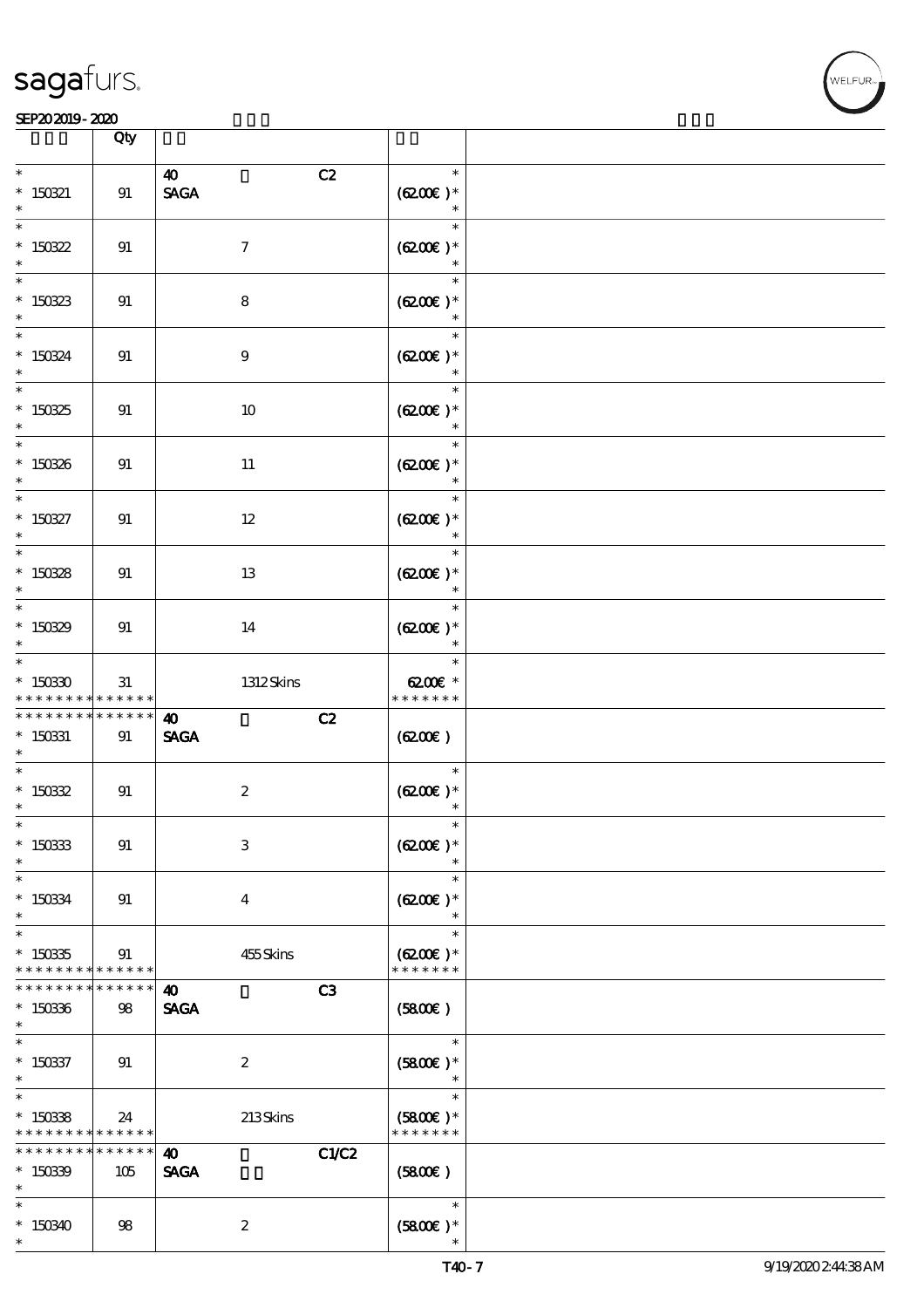

|                                                     | Qty                 |                                                                  |                                        |  |
|-----------------------------------------------------|---------------------|------------------------------------------------------------------|----------------------------------------|--|
| $\ast$<br>$* 150341$<br>$\ast$                      | $98\,$              | C1/C2<br>$\boldsymbol{\omega}$<br>$\operatorname{\mathsf{SAGA}}$ | $\ast$<br>$(5800\epsilon)^*$<br>$\ast$ |  |
| $\ast$<br>$*150342$<br>$\ast$                       | $98$                | $\boldsymbol{4}$                                                 | $\ast$<br>$(5800)$ *<br>$\ast$         |  |
| $\ast$<br>$*150343$<br>$\ast$                       | $98$                | $\mathbf 5$                                                      | $\ast$<br>$(5800)$ *<br>$\ast$         |  |
| $\ast$<br>$^*$ 150344 $\,$<br>$\ast$                | $98\,$              | $\bf 6$                                                          | $\ast$<br>$(5800)$ *                   |  |
| $\overline{\phantom{0}}$<br>$*150345$<br>$\ast$     | $98$                | $\boldsymbol{7}$                                                 | $\ast$<br>$(5800)$ *<br>$\ast$         |  |
| $\ast$<br>$*150346$<br>$\ast$                       | $98$                | $\bf8$                                                           | $\ast$<br>$(5800)$ *<br>$\ast$         |  |
| $\ast$<br>$* 150347$<br>$\ast$                      | $98$                | $\boldsymbol{9}$                                                 | $\ast$<br>$(5800)$ *<br>$\ast$         |  |
| $\overline{\ast}$<br>$*150348$<br>$\ast$            | $98$                | 10                                                               | $\ast$<br>$(5800)$ *<br>$\ast$         |  |
| $\overline{\ast}$<br>$*150349$<br>$\ast$            | $98$                | 11                                                               | $\ast$<br>$(5800)$ *<br>$\ast$         |  |
| $\ast$<br>$*150350$<br>$\ast$                       | $98$                | $12\,$                                                           | $\ast$<br>$(5800)$ *                   |  |
| $\ast$<br>$*$ 150351<br>$\ast$                      | $98$                | $13\,$                                                           | $\ast$<br>$(5800)$ *<br>$\ast$         |  |
| $\ast$<br>$*$ 150352<br>$\ast$                      | $98$                | 14                                                               | $\ast$<br>$(5800)$ *<br>$\ast$         |  |
| $\ast$<br>$*150353$<br>$\ast$                       | $98$                | $15\,$                                                           | $\ast$<br>$(5800)$ *                   |  |
| $\ast$<br>$*150854$<br>* * * * * * * *              | 96<br>* * * * * *   | 1573Skins                                                        | $\ast$<br>$(5800)$ *<br>* * * * * * *  |  |
| * * * * * * *<br>$* 150355$<br>$\ast$               | * * * * * *<br>$98$ | <b>C1/C2</b><br>$\boldsymbol{\omega}$<br>IA                      | 5200E                                  |  |
| $\ast$<br>$*150356$<br>$\ast$                       | 91                  | $\boldsymbol{2}$                                                 | $\ast$<br>5000€ *<br>$\ast$            |  |
| $\ast$<br>$*$ 150357<br>$\ast$                      | 91                  | $\ensuremath{\mathbf{3}}$                                        | $\ast$<br>$5000$ $*$<br>$\ast$         |  |
| $\ast$<br>$*$ 150858<br>* * * * * * * * * * * * * * | 57                  | 337Skins                                                         | $\ast$<br>$5000$ $*$<br>* * * * * * *  |  |
| 150359                                              | 89                  | <b>C3C4</b><br>$\boldsymbol{\omega}$<br>IA                       | (4800)                                 |  |
| 150360                                              | $99$                | C2/C3<br>40<br>${\bf s}$                                         | 4200E                                  |  |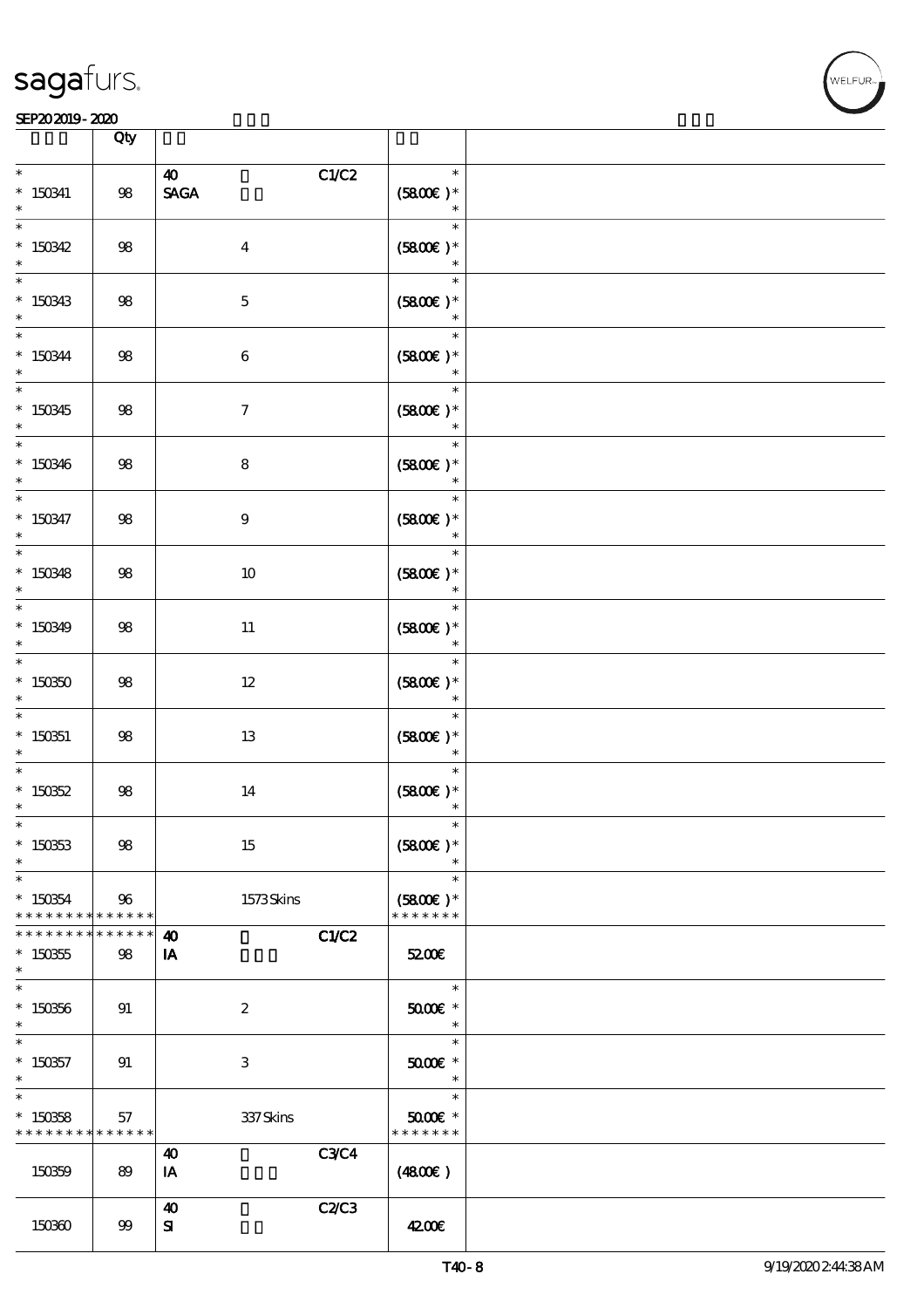|                                                                 | Qty                   |                                              |                |                                          |  |
|-----------------------------------------------------------------|-----------------------|----------------------------------------------|----------------|------------------------------------------|--|
| * * * * * * * *<br>$* 150361$                                   | $******$<br>105       | $\boldsymbol{\omega}$<br>$\mathbf{B}$        | C1/C2          | (41.00)                                  |  |
| $\ast$<br>$*150362$<br>* * * * * * * * <mark>* * * * * *</mark> | 62                    | 167Skins                                     |                | $\ast$<br>$(41.00)$ *<br>* * * * * * *   |  |
| 150363                                                          | 54                    | 40<br>$\mathbf{B}$                           | <b>C3C4</b>    | (400E)                                   |  |
| 150364                                                          | $\mathfrak{B}$        | 40<br>$\sqrt{2}$<br><b>SAGA</b>              | C <sub>3</sub> | (5600)                                   |  |
| * * * * * * * * * * * * * *<br>$*150365$<br>$\ast$              | 91                    | $\boldsymbol{\omega}$<br>$\mathcal{F}$<br>IA | <b>C2/C3</b>   | (460E)                                   |  |
| $\ast$<br>$*150366$<br>* * * * * * * * <mark>* * * * * *</mark> | 25                    | 116Skins                                     |                | $\ast$<br>$(4600)$ *<br>* * * * * * *    |  |
| * * * * * * * *<br>$*150367$<br>$\ast$                          | $* * * * * * *$<br>91 | $\boldsymbol{\omega}$<br><b>SROY</b>         | C1             | $(6400\varepsilon)$                      |  |
| $\overline{\ast}$<br>$*150368$<br>$\ast$                        | 84                    | $\boldsymbol{2}$                             |                | $\ast$<br>$(6400)$ *<br>$\ast$           |  |
| $*$<br>$*150309$<br>$\ast$                                      | 84                    | 3                                            |                | $\ast$<br>$(6400)$ *<br>$\ast$           |  |
| $\ast$<br>$* 150370$<br>* * * * * * * *                         | 57<br>* * * * * *     | 316Skins                                     |                | $\ast$<br>$(6400)$ *<br>* * * * * * *    |  |
| * * * * * * * *<br>$* 150371$<br>$\ast$                         | $* * * * * * *$<br>91 | 40<br><b>SROY</b>                            | C2             | (620)                                    |  |
| $\ast$<br>* $150372$<br>$^{\ast}$                               | 84                    | $\boldsymbol{2}$                             |                | $\ast$<br>$(6200)$ *<br>$\ast$           |  |
| $\ast$<br>$*150373$<br>$\ast$                                   | 84                    | $\,3$                                        |                | $\ast$<br>$(6200)$ *                     |  |
| $\ast$<br>$*150374$<br>* * * * * * * *                          | 41<br>* * * * * *     | 300Skins                                     |                | $\ast$<br>$(6200)$ *<br>* * * * * * *    |  |
| * * * * * * *<br>$*150375$<br>$\ast$                            | * * * * *<br>98       | $\boldsymbol{\omega}$<br><b>SAGA</b>         | C1             | (6000)                                   |  |
| $\ast$<br>$*150376$<br>$\ast$                                   | 91                    | $\boldsymbol{z}$                             |                | $\ast$<br>$(0,000)$ *<br>$\ast$          |  |
| $\ast$<br>$* 150377$<br>$\ast$                                  | 91                    | 3                                            |                | $\ast$<br>$(600)$ *<br>$\ast$            |  |
| $\overline{\ast}$<br>$*150378$<br>$\ast$                        | 91                    | $\bf{4}$                                     |                | $\ast$<br>$(6000\varepsilon)*$<br>$\ast$ |  |
| $\ast$<br>$*150379$                                             |                       | $\mathbf{5}$                                 |                | $\ast$<br>$(6000\varepsilon)*$           |  |
| $\ast$                                                          | 91                    |                                              |                | $\ast$<br>$\ast$                         |  |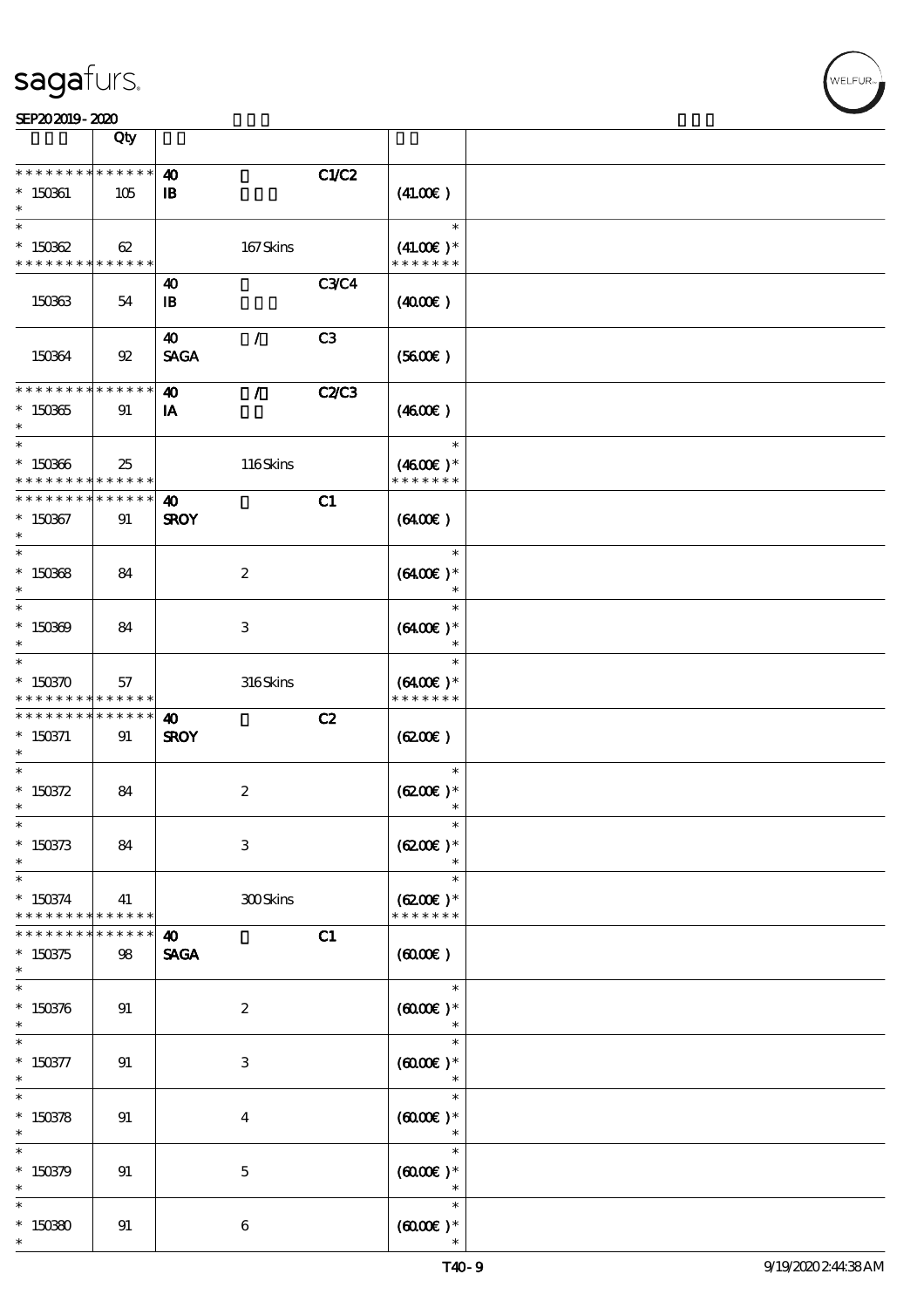|                                                                   | Qty                   |                                      |       |                                                 |  |
|-------------------------------------------------------------------|-----------------------|--------------------------------------|-------|-------------------------------------------------|--|
|                                                                   |                       |                                      |       |                                                 |  |
| $\ast$<br>$*$ 150381<br>$\ast$                                    | 91                    | $\boldsymbol{\omega}$<br><b>SAGA</b> | C1    | $\ast$<br>$(6000\varepsilon)*$                  |  |
| $\ast$<br>$* 15082$                                               | 91                    | 8                                    |       | $\ast$<br>$(0,000)$ *<br>$\ast$                 |  |
| $\ast$<br>$* 150333$                                              | 91                    | $\boldsymbol{9}$                     |       | $\ast$<br>$(6000)$ *<br>$\ast$                  |  |
| $\overline{\phantom{0}}$<br>$* 15084$<br>$\ast$                   | 91                    | 10                                   |       | $\ast$<br>$(6000\varepsilon)*$<br>$\ast$        |  |
| $\ast$<br>$*15035$                                                | 91<br>* * * * *       | 1008Skins                            |       | $\ast$<br>$(6000\varepsilon)*$<br>* * * * * * * |  |
| * * * * * *<br>$*150366$<br>$\ast$                                | * * * * *<br>91       | $\boldsymbol{\omega}$<br><b>SAGA</b> | C1    | (0,000)                                         |  |
| $*$<br>$* 150887$<br>$\ast$                                       | 91                    | $\boldsymbol{2}$                     |       | $\ast$<br>$(6000\varepsilon)*$<br>$\ast$        |  |
| $\overline{\ast}$<br>$*15088$<br>$\ast$                           | 91                    | 3                                    |       | $\ast$<br>$(6000)$ *<br>$\ast$                  |  |
| $\ast$<br>$*15089$<br>$\ast$                                      | 91                    | $\bf{4}$                             |       | $\ast$<br>$(0,000)$ *<br>$\ast$                 |  |
| $\ast$<br>$*150300$<br>* * * * * * * *                            | 75<br>$* * * * * * *$ | 439Skins                             |       | $\ast$<br>$(0,000)$ *<br>* * * * * * *          |  |
| 150391                                                            | 98                    | 40<br><b>SAGA</b>                    | C2    | (5800)                                          |  |
| * * * * * * * *<br>$* 150892$<br>$\ast$                           | * * * * * *<br>84     | $\boldsymbol{\omega}$<br><b>SAGA</b> | C2    | (5800)                                          |  |
| $\ast$<br>$*$ 150393<br>* * * * * * * * * * * * * *               | 66                    | 150Skins                             |       | $(5800)$ *<br>* * * * * * *                     |  |
| * * * * * * * *<br>* 150394<br>$\ast$                             | * * * * * *<br>91     | $\boldsymbol{\omega}$<br><b>SAGA</b> | C2    | (5800)                                          |  |
| $\ast$<br>$*150305$<br>$\ast$                                     | 91                    | $\boldsymbol{z}$                     |       | $\ast$<br>$(5800)$ *<br>$\ast$                  |  |
| $\ast$<br>$*150306$<br>* * * * * * * * * * * * * *                | 91                    | 273Skins                             |       | $\ast$<br>$(5800)$ *<br>* * * * * * *           |  |
| * * * * * * * *<br>$* 150397$<br>$\ast$                           | * * * * * *<br>98     | 40<br><b>SAGA</b>                    | C3    | $(5400\varepsilon)$                             |  |
| $\ast$<br>$*150398$<br>* * * * * * * * <mark>* * * * * * *</mark> | 31                    | 129Skins                             |       | $\ast$<br>$(5400)$ *<br>* * * * * * *           |  |
| * * * * * * * *<br>$*150399$<br>$\ast$                            | * * * * * *<br>$\tau$ | 40<br><b>SAGA</b>                    | C1/C2 | (5400)                                          |  |
| $\ast$<br>$*150400$<br>* * * * * * * * * * * * * *                | 32                    | 109Skins                             |       | $\ast$<br>$(5400)$ *<br>* * * * * * *           |  |

VELFUR-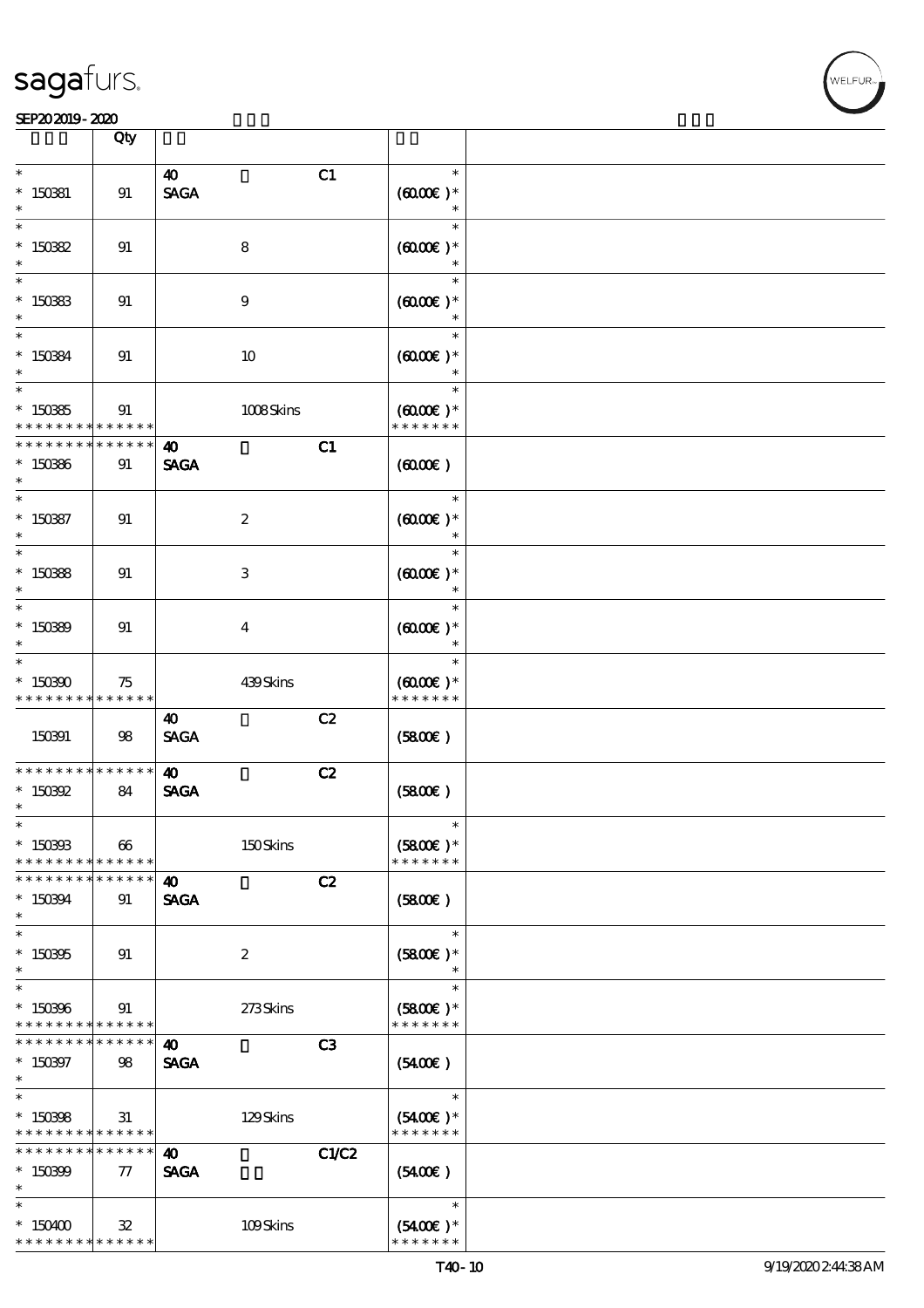|                                                                   | Qty                |                                       |             |                                          |  |
|-------------------------------------------------------------------|--------------------|---------------------------------------|-------------|------------------------------------------|--|
| * * * * * * * *<br>$*150401$<br>$\ast$                            | * * * * * *<br>98  | $\boldsymbol{\omega}$<br><b>SAGA</b>  | C1/C2       | (5400)                                   |  |
| $*$ 150402<br>* * * * * * * *                                     | 98<br>******       | 196Skins                              |             | $\ast$<br>$(5400)$ *<br>* * * * * * *    |  |
| * * * * * * * *<br>$*$ 150403<br>$\ast$                           | * * * * * *<br>105 | $\boldsymbol{\omega}$<br><b>SAGA</b>  | <b>C3C4</b> | $(5000\varepsilon)$                      |  |
| $\overline{\phantom{0}}$<br>* 150404<br>$\ast$                    | 98                 | $\boldsymbol{2}$                      |             | $\ast$<br>$(5000)$ *                     |  |
| $\overline{\ast}$<br>$*150405$<br>$\ast$                          | 98                 | 3                                     |             | $\ast$<br>$(5000\varepsilon)*$<br>$\ast$ |  |
| $\ast$<br>$*150406$<br>$\ast$                                     | 98                 | $\overline{4}$                        |             | $\ast$<br>$(5000)$ *<br>$\ast$           |  |
| $\ast$<br>$*150407$<br>* * * * * * * * <mark>*</mark>             | 56<br>******       | 455Skins                              |             | $\ast$<br>$(5000)$ *<br>* * * * * * *    |  |
| * * * * * * * * <mark>* * * * * * *</mark><br>$*150408$<br>$\ast$ | 98                 | $\boldsymbol{\omega}$<br>IA           | C1/C2       | $(4800\varepsilon)$                      |  |
| $*$<br>$*150409$<br>* * * * * * * * <mark>* * * * * *</mark>      | 71                 | 169Skins                              |             | $\ast$<br>$(4800)$ *<br>* * * * * * *    |  |
| * * * * * * * * <mark>* * * * * * *</mark><br>$*150410$<br>$\ast$ | 98                 | $\boldsymbol{\omega}$<br>${\bf s}$    | C1/C2       | 4800€                                    |  |
| $\ast$<br>$*150411$<br>$\ast$                                     | 98                 | $\boldsymbol{2}$                      |             | $\ast$<br>$(4800)$ *<br>$\ast$           |  |
| $\ast$<br>$*$ 150412<br>* * * * * * * * <mark>* * * * * *</mark>  | 98                 | 294Skins                              |             | $\ast$<br>$(4800)$ *<br>* * * * * * *    |  |
| *************** 10<br>$*150413$<br>$\ast$                         | 98                 | ${\bf s}$                             | C1/C2       | (4800)                                   |  |
| $\ast$<br>$* 150414$<br>* * * * * * * *                           | 98<br>$******$     | 196Skins                              |             | $\ast$<br>$(4800)$ *<br>* * * * * * *    |  |
| * * * * * * *<br>$*150415$<br>$\ast$                              | * * * * * *<br>105 | $\boldsymbol{\omega}$<br>${\bf s}$    | <b>C3C4</b> | (440E)                                   |  |
| $\ast$<br>$*150416$<br>$\ast$                                     | 98                 | $\boldsymbol{2}$                      |             | $\ast$<br>$(440E)^*$                     |  |
| $\ast$<br>$*150417$<br>$\ast$                                     | 98                 | 3                                     |             | $\ast$<br>$(4400\varepsilon)*$<br>$\ast$ |  |
| $\ast$<br>$*$ 150418<br>* * * * * * * *                           | 79<br>******       | 380Skins                              |             | $\ast$<br>$(440E)^*$<br>* * * * * * *    |  |
| 150419                                                            | 78                 | $\boldsymbol{\omega}$<br>${\bf s}$    | C2C3        | 44.00€                                   |  |
| 150420                                                            | 91                 | $\boldsymbol{\omega}$<br>$\mathbf{B}$ | C2C3        | (380)                                    |  |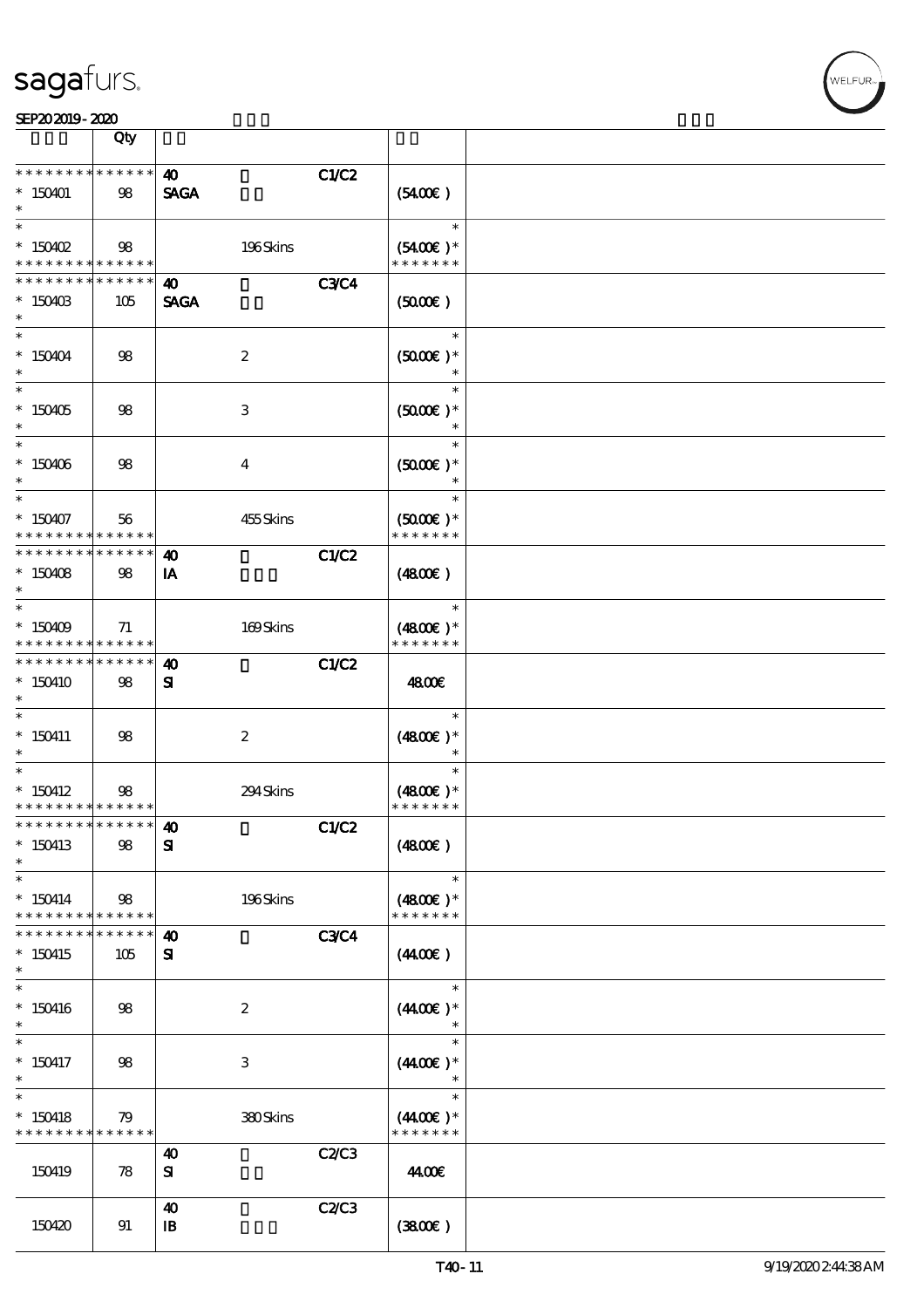|                                                        | Qty             |                                |                           |    |                                       |  |
|--------------------------------------------------------|-----------------|--------------------------------|---------------------------|----|---------------------------------------|--|
| * * * * * * * *                                        | $* * * * * * *$ | $\boldsymbol{\mathfrak{D}}$    | $\boldsymbol{\mathsf{z}}$ | C1 |                                       |  |
| $* 150441$<br>$\ast$                                   | 112             | <b>SAGA</b>                    |                           |    | (5200)                                |  |
| $\ast$                                                 |                 |                                |                           |    | $\ast$                                |  |
| $*150442$<br>* * * * * * * * <mark>* * * * * *</mark>  | 112             |                                | 224Skins                  |    | $(5200)$ *<br>* * * * * * *           |  |
| * * * * * * * *                                        | * * * * * *     | $\infty$                       | $\boldsymbol{\mathsf{X}}$ | C2 |                                       |  |
| $*$ 150443<br>$\ast$                                   | 112             | <b>SAGA</b>                    |                           |    | $(5000\varepsilon)$                   |  |
| $\overline{\phantom{0}}$                               |                 |                                |                           |    | $\ast$                                |  |
| $*$ 150444<br>* * * * * * * * <mark>* * * * * *</mark> | 105             |                                | 217Skins                  |    | $(5000\varepsilon)*$<br>* * * * * * * |  |
| * * * * * * * *                                        | ******          | $\boldsymbol{\mathfrak{D}}$    |                           | C1 |                                       |  |
| $*150445$<br>$\ast$                                    | 98              | <b>SROY</b>                    |                           |    | (5800)                                |  |
| $*$                                                    |                 |                                |                           |    | $\ast$                                |  |
| $*150446$<br>$\ast$                                    | 91              |                                | $\boldsymbol{2}$          |    | $(5800)$ *                            |  |
| $\overline{\phantom{0}}$                               |                 |                                |                           |    | $\ast$                                |  |
| $*150447$<br>$\ast$                                    | 91              |                                | 3                         |    | $(5800)$ *<br>$\ast$                  |  |
| $\overline{\phantom{0}}$                               |                 |                                |                           |    | $\ast$                                |  |
| $*15048$<br>$\ast$                                     | 91              |                                | $\overline{4}$            |    | $(5800)$ *<br>$\ast$                  |  |
| $*$                                                    |                 |                                |                           |    | $\ast$                                |  |
| $*15049$<br>$\ast$                                     | 91              |                                | $\mathbf 5$               |    | $(5800)$ *<br>$\ast$                  |  |
| $\ast$                                                 |                 |                                |                           |    | $\ast$                                |  |
| $*150450$<br>* * * * * * * * <mark>* * * * * *</mark>  | 91              |                                | 553Skins                  |    | $(5800)$ *<br>* * * * * * *           |  |
| ___<br>* * * * * * * * * * * * * *                     |                 |                                |                           |    |                                       |  |
| $*150451$<br>$\ast$                                    | 91              | 30 <sub>o</sub><br><b>SROY</b> |                           | C2 | (5600)                                |  |
| $\ast$                                                 |                 |                                |                           |    | $\ast$                                |  |
| $*$ 150452<br>* * * * * * * * <mark>* * * * * *</mark> | $77\,$          |                                | 168Skins                  |    | $(5600)$ *<br>* * * * * * *           |  |
| ************** 30                                      |                 |                                |                           |    |                                       |  |
| $*150453$<br>$\ast$                                    | 98              | <b>SAGA</b>                    |                           | C1 | (5400)                                |  |
| $\ast$                                                 |                 |                                |                           |    | $\ast$                                |  |
| $*150454$<br>$*$                                       | 98              |                                | $\boldsymbol{2}$          |    | $(5400)$ *<br>$\ast$                  |  |
| $\ast$                                                 |                 |                                |                           |    | $\ast$                                |  |
| $*150455$<br>$\ast$                                    | 98              |                                | 3                         |    | $(5400)$ *<br>$\ast$                  |  |
| $\ast$                                                 |                 |                                |                           |    | $\ast$                                |  |
| $*150456$<br>$\ast$                                    | 98              |                                | $\overline{\mathbf{4}}$   |    | $(5400)$ *<br>$\ast$                  |  |
| $\ast$                                                 |                 |                                |                           |    | $\ast$                                |  |
| $*150457$<br>$\ast$                                    | 98              |                                | $\overline{5}$            |    | $(5400)$ *                            |  |
| $\ast$                                                 |                 |                                |                           |    | $\ast$                                |  |
| $*150458$                                              | 46              |                                | 536Skins                  |    | $(5400)$ *                            |  |
| * * * * * * * *                                        | * * * * * *     |                                |                           |    | * * * * * * *                         |  |
| * * * * * * * *                                        | * * * * * *     | $\boldsymbol{\mathfrak{D}}$    |                           | C2 |                                       |  |
| $*150459$<br>$\ast$                                    | 91              | <b>SAGA</b>                    |                           |    | (5200)                                |  |
| $\ast$                                                 |                 |                                |                           |    | $\ast$                                |  |
| $*150460$<br>$\ast$                                    | 91              |                                | $\boldsymbol{2}$          |    | $(5200)$ *                            |  |
|                                                        |                 |                                |                           |    |                                       |  |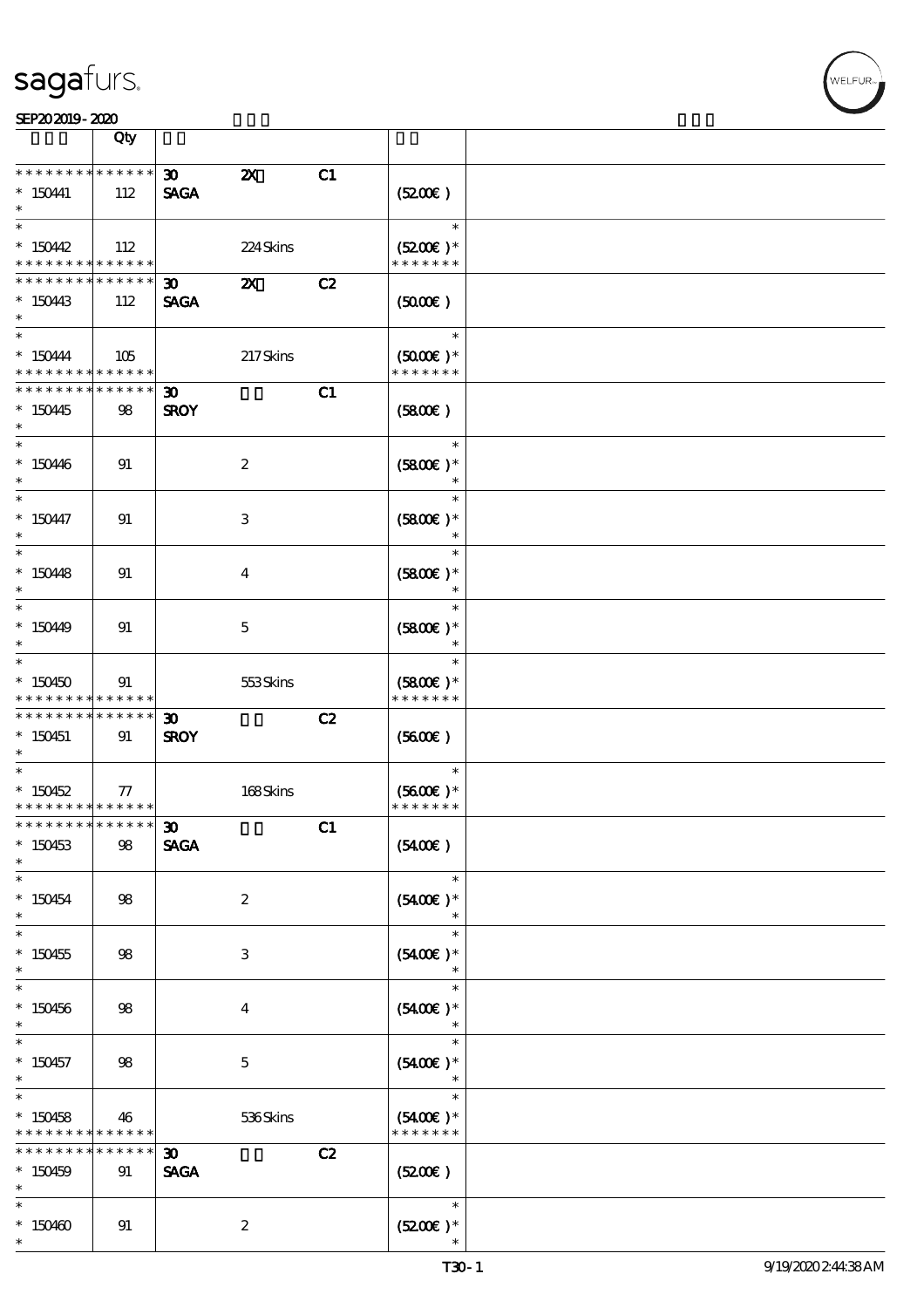|                                                          | Qty                    |                                                     |                                                 |  |
|----------------------------------------------------------|------------------------|-----------------------------------------------------|-------------------------------------------------|--|
| $\ast$<br>$*$ 150461                                     | 91                     | C2<br>$\boldsymbol{\mathfrak{D}}$<br><b>SAGA</b>    | $\ast$<br>$(5200)$ *<br>$\ast$                  |  |
| $\ast$<br>$*150462$<br>$\ast$                            | 91                     | $\boldsymbol{4}$                                    | $\ast$<br>$(5200)$ *<br>$\ast$                  |  |
| $\overline{\phantom{0}}$<br>$*150463$<br>* * * * * * * * | 91<br>* * * * * *      | 455Skins                                            | $\ast$<br>$(5200)$ *<br>* * * * * * *           |  |
| * * * * * * * *<br>$*150464$<br>$\ast$                   | * * * * * *<br>105     | C3<br>$\boldsymbol{\mathfrak{D}}$<br><b>SAGA</b>    | (4800)                                          |  |
| $*150465$<br>$*$                                         | 98                     | $\boldsymbol{z}$                                    | $\ast$<br>$(4800)$ *<br>$\ast$                  |  |
| * 150466<br>* * * * * * * *                              | 77<br>******           | 280Skins                                            | $\ast$<br>$(4800)$ *<br>* * * * * * *           |  |
| * * * * * * * *<br>$*150467$<br>$\ast$                   | * * * * * *<br>112     | C1/C2<br>$\boldsymbol{\mathfrak{D}}$<br><b>SAGA</b> | (5000)                                          |  |
| $*150468$<br>$\ast$                                      | 105                    | $\boldsymbol{z}$                                    | $\ast$<br>$(5000\varepsilon)*$<br>$\ast$        |  |
| $*150469$<br>$\ast$                                      | 105                    | 3                                                   | $\ast$<br>$(5000)$ *<br>$\ast$                  |  |
| * $150470$<br>$\ast$                                     | 105                    | $\bf{4}$                                            | $\ast$<br>$(5000)$ *<br>$\ast$                  |  |
| $\ast$<br>$*$ 150471<br>$\ast$                           | 105                    | $\mathbf{5}$                                        | $\ast$<br>$(5000)$ *<br>$\ast$                  |  |
| $\overline{\phantom{0}}$<br>* $150472$<br>$\ast$         | 105                    | 6                                                   | $\ast$<br>$(5000)$ *<br>$\ast$                  |  |
| $\ast$<br>$*150473$<br>$\ast$                            | 105                    | $\boldsymbol{7}$                                    | $\ast$<br>$(5000)$ *                            |  |
| $\ast$<br>$* 150474$<br>$\ast$                           | 105                    | 8                                                   | $\ast$<br>$(5000)$ *<br>$\ast$                  |  |
| $\overline{\phantom{0}}$<br>$*150475$<br>$\ast$          | 105                    | $\boldsymbol{9}$                                    | $\ast$<br>$(5000)$ *<br>$\ast$                  |  |
| $\ast$<br>$* 150476$<br>* * * * * * * *                  | $105\,$<br>* * * * * * | $1057$ Skins                                        | $\ast$<br>$(5000\varepsilon)*$<br>* * * * * * * |  |
| * * * * * * *<br>$* 150477$<br>$*$                       | $***$ * * * *<br>98    | C1/C2<br>$\boldsymbol{\mathfrak{D}}$<br><b>SAGA</b> | (500)                                           |  |
| $\overline{\ast}$<br>$* 150478$<br>$\ast$                | 98                     | $\boldsymbol{2}$                                    | $\ast$<br>$(5000)$ *<br>$\ast$                  |  |
| $\ast$<br>$* 150479$<br>$\ast$                           | 98                     | $\,3$                                               | $\ast$<br>$(5000)$ *<br>$\ast$                  |  |
| $\ast$<br>$*150480$<br>$\ast$                            | 98                     | $\bf{4}$                                            | $\ast$<br>$(5000)$ *                            |  |

 $\top$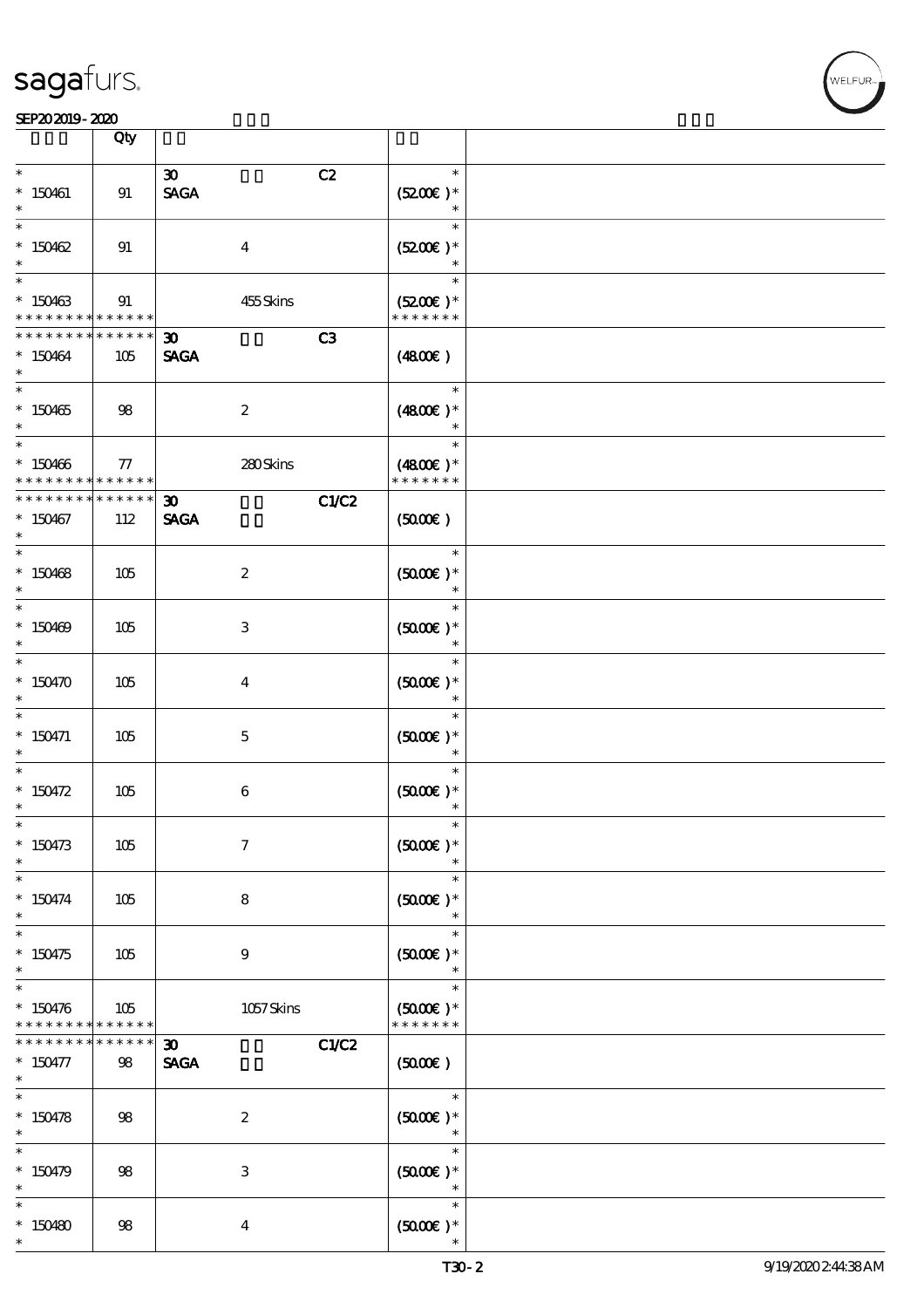|                                          | Qty                    |                                             |                           |             |                                          |  |
|------------------------------------------|------------------------|---------------------------------------------|---------------------------|-------------|------------------------------------------|--|
| $\ast$                                   |                        | $\boldsymbol{\mathfrak{D}}$                 |                           | C1/C2       | $\ast$                                   |  |
| $* 150481$<br>* * * * * * * *            | 98<br>* * * * * *      | <b>SAGA</b>                                 |                           |             | $(5000\varepsilon)*$<br>* * * * * * *    |  |
| 150482                                   | 79                     | $\boldsymbol{\mathfrak{D}}$<br>IA           |                           | C2C3        | (460E)                                   |  |
|                                          |                        |                                             |                           |             |                                          |  |
| * * * * * * * *<br>$*$ 150483<br>$\ast$  | ******<br>105          | $\boldsymbol{\mathfrak{D}}$<br>IA           |                           | C1/C2       | 44.00€                                   |  |
| $\ast$<br>$*$ 150484<br>$\ast$           | 98                     |                                             | $\boldsymbol{2}$          |             | $\ast$<br>4300€ *<br>$\ast$              |  |
| $*150485$<br>$\ast$                      | 98                     |                                             | 3                         |             | $\ast$<br>4300€ *<br>$\ast$              |  |
| $*$<br>$*150486$<br>$\ast$               | 98                     |                                             | $\boldsymbol{4}$          |             | $\ast$<br>4300€ *<br>$\ast$              |  |
| $\ast$                                   |                        |                                             |                           |             | $\ast$                                   |  |
| $* 150487$<br>* * * * * * * *            | 46<br>* * * * * *      |                                             | 445Skins                  |             | 4300€ *<br>* * * * * * *                 |  |
|                                          |                        | $\boldsymbol{\mathfrak{D}}$                 |                           | <b>C3C4</b> |                                          |  |
| 150488                                   | 81                     | IA                                          |                           |             | 400E                                     |  |
| 150489                                   | 46                     | $\boldsymbol{\mathfrak{D}}$<br>IA           |                           | C2C3        | (3900)                                   |  |
| * * * * * * * *<br>$*150490$<br>$\ast$   | $* * * * * * *$<br>105 | $\boldsymbol{\mathfrak{D}}$<br>${\bf s}$    |                           | C1/C2       | (5000)                                   |  |
| $\ast$<br>$*150491$<br>$\ast$            | 105                    |                                             | $\boldsymbol{2}$          |             | $\ast$<br>$(5000\varepsilon)*$<br>$\ast$ |  |
| $\ast$<br>$*$ 150492<br>$^{\ast}$        | 105                    |                                             | $\ensuremath{\mathbf{3}}$ |             | $\ast$<br>$(5000\varepsilon)*$<br>$\ast$ |  |
| $\ast$<br>* 150493<br>$\ast$             | 105                    |                                             | $\overline{4}$            |             | $\ast$<br>$(5000\text{E})*$              |  |
| $\ast$<br>* 150494<br>* * * * * * * *    | 28<br>******           |                                             | 448Skins                  |             | $\ast$<br>$(5000)$ *<br>* * * * * * *    |  |
| * * * * * * *                            | * * * * * *            | $\boldsymbol{\mathfrak{D}}$                 |                           | <b>C3C4</b> |                                          |  |
| $*150495$<br>$\ast$                      | 112                    | ${\bf s}$                                   |                           |             | (460E)                                   |  |
| $\ast$                                   |                        |                                             |                           |             | $\ast$                                   |  |
| $*150496$<br>* * * * * * * * * * * * * * | 105                    |                                             | 217Skins                  |             | $(4600E)*$<br>* * * * * * *              |  |
| 150497                                   | 97                     | $\boldsymbol{\mathfrak{D}}$<br>${\bf s}$    |                           | C2C3        | (460E)                                   |  |
| * * * * * * * *                          | * * * * * *            | $\boldsymbol{\mathfrak{D}}$                 |                           | C1/C2       |                                          |  |
| $*150498$<br>$\ast$                      | 105                    | $\mathbf{B}$                                |                           |             | (41.00)                                  |  |
| $\ast$                                   |                        |                                             |                           |             | $\ast$                                   |  |
| * 150499<br>* * * * * * * *              | 24<br>******           |                                             | 129Skins                  |             | $(41.00)$ *<br>* * * * * * *             |  |
| 150500                                   | 54                     | $\boldsymbol{\mathfrak{D}}$<br>$\mathbf{B}$ |                           | <b>C3C4</b> | (380)                                    |  |
|                                          |                        |                                             |                           |             |                                          |  |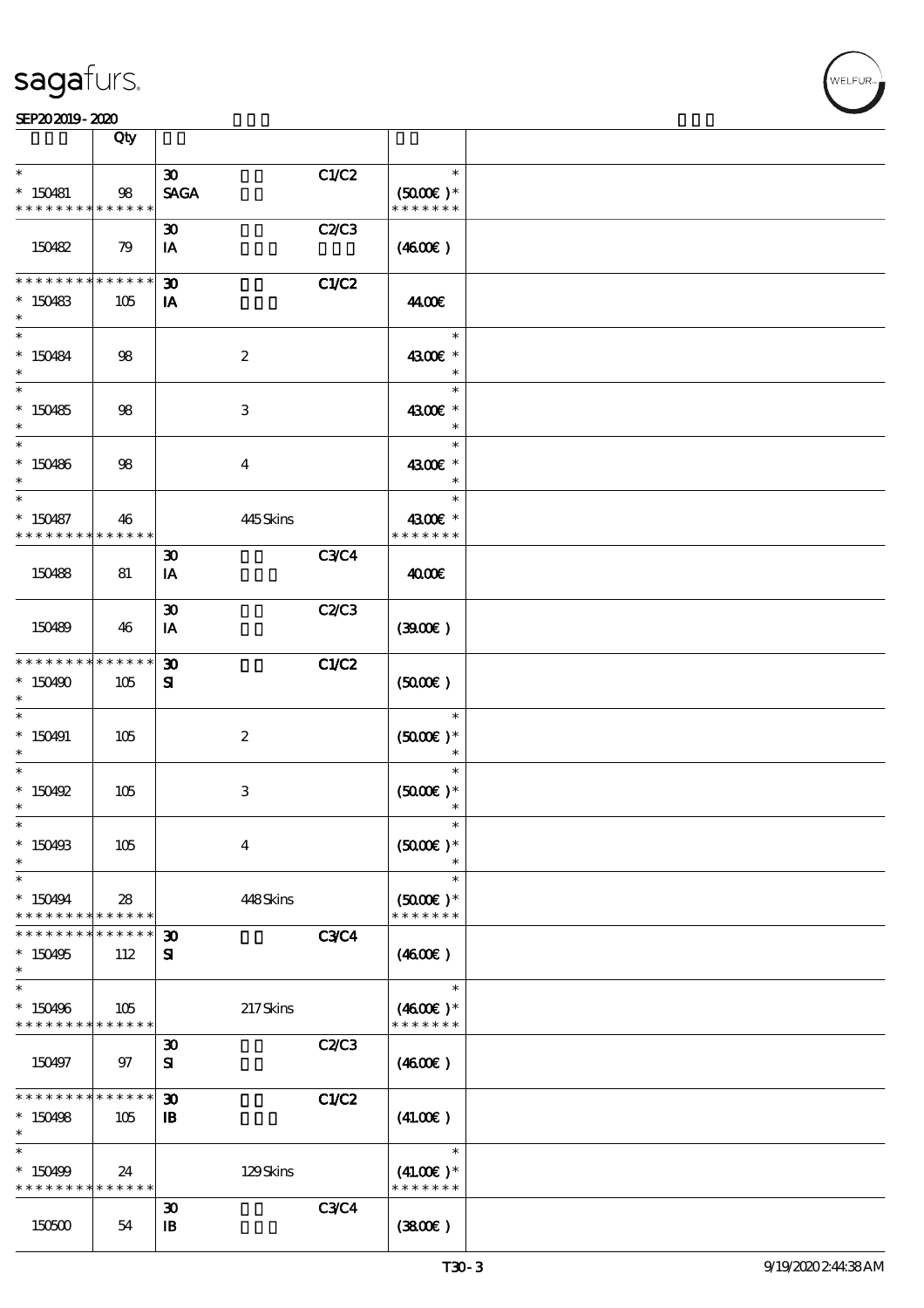|                                                                                   | $\overline{Q}$ ty     |                                                  |                                       |  |
|-----------------------------------------------------------------------------------|-----------------------|--------------------------------------------------|---------------------------------------|--|
| 150501                                                                            | 64                    | $\boldsymbol{\mathfrak{D}}$<br>$\mathbf{B}$      | C2/C3<br>(350)                        |  |
| * * * * * * * *<br>$*$ 150502<br>$\ast$                                           | * * * * * *<br>98     | $\boldsymbol{\mathfrak{D}}$<br>C1<br><b>SROY</b> | (SBOE)                                |  |
| $\ast$<br>$*$ 150503<br>$\ast$                                                    | 91                    | $\boldsymbol{2}$                                 | $\ast$<br>$(5800)$ *                  |  |
| $\overline{\phantom{0}}$<br>$*150504$<br>* * * * * * * * <mark>* * * * * *</mark> | $\boldsymbol{\pi}$    | 259Skins                                         | $\ast$<br>$(5800)$ *<br>* * * * * * * |  |
| * * * * * * * *<br>$* 150505$<br>$\ast$                                           | ******<br>98          | C2<br>$\boldsymbol{\mathfrak{D}}$<br><b>SROY</b> | (5600)                                |  |
| $\ast$<br>$*150506$                                                               | 91                    | $\boldsymbol{2}$                                 | $\ast$<br>$(5600)$ *<br>$\ast$        |  |
| $*$<br>$*150507$<br>* * * * * * * *                                               | 72<br>$* * * * * * *$ | 261 Skins                                        | $\ast$<br>$(5600)$ *<br>* * * * * * * |  |
| * * * * * * * *<br>$*150508$<br>$\ast$                                            | * * * * * *  <br>105  | C1<br>$\boldsymbol{\mathfrak{D}}$<br><b>SAGA</b> | 5400E                                 |  |
| $\ast$<br>$* 150509$<br>$\ast$                                                    | 98                    | $\boldsymbol{2}$                                 | $\ast$<br>5400€ *                     |  |
| $\overline{\phantom{0}}$<br>$*150510$<br>$^{\ast}$                                | 98                    | $\ensuremath{\mathbf{3}}$                        | $\ast$<br>$(5400)$ *<br>$\ast$        |  |
| $\ast$<br>$*150511$<br>$\ast$                                                     | 98                    | $\overline{\mathbf{4}}$                          | $\ast$<br>$(5400E)*$<br>$\ast$        |  |
| $\ast$<br>$*150512$<br>$\ast$                                                     | 98                    | $\mathbf 5$                                      | $\ast$<br>$(5400)$ *<br>$\ast$        |  |
| $\overline{\ast}$<br>$*150513$                                                    | ${\bf 98}$            | $\bf 6$                                          | $\ast$<br>$(5400\text{E})*$           |  |
| $\ast$<br>$*150514$<br>$\ast$                                                     | $98$                  | $\boldsymbol{\tau}$                              | $\ast$<br>$(5400)$ *                  |  |
| $\ast$<br>$*150515$<br>$\ast$                                                     | $98$                  | $\bf 8$                                          | $\ast$<br>$(5400)$ *                  |  |
| $\overline{\ast}$<br>$*150516$<br>$\ast$                                          | $98$                  | $\boldsymbol{9}$                                 | $\ast$<br>$(5400)$ *<br>$\ast$        |  |
| $\ast$<br>$*150517$<br>$\ast$                                                     | $98$                  | $10\,$                                           | $\ast$<br>$(5400)$ *<br>$\ast$        |  |
| $\ast$<br>$*150518$<br>$\ast$                                                     | $98$                  | $11\,$                                           | $\ast$<br>$(5400)$ *<br>$\ast$        |  |
| $\ast$<br>$*150519$<br>$\ast$                                                     | $98$                  | $12 \,$                                          | $\ast$<br>$(5400)$ *<br>$\ast$        |  |
| $\ast$<br>$*150520$<br>$\ast$                                                     | $98$                  | $13\,$                                           | $\ast$<br>$(5400)$ *                  |  |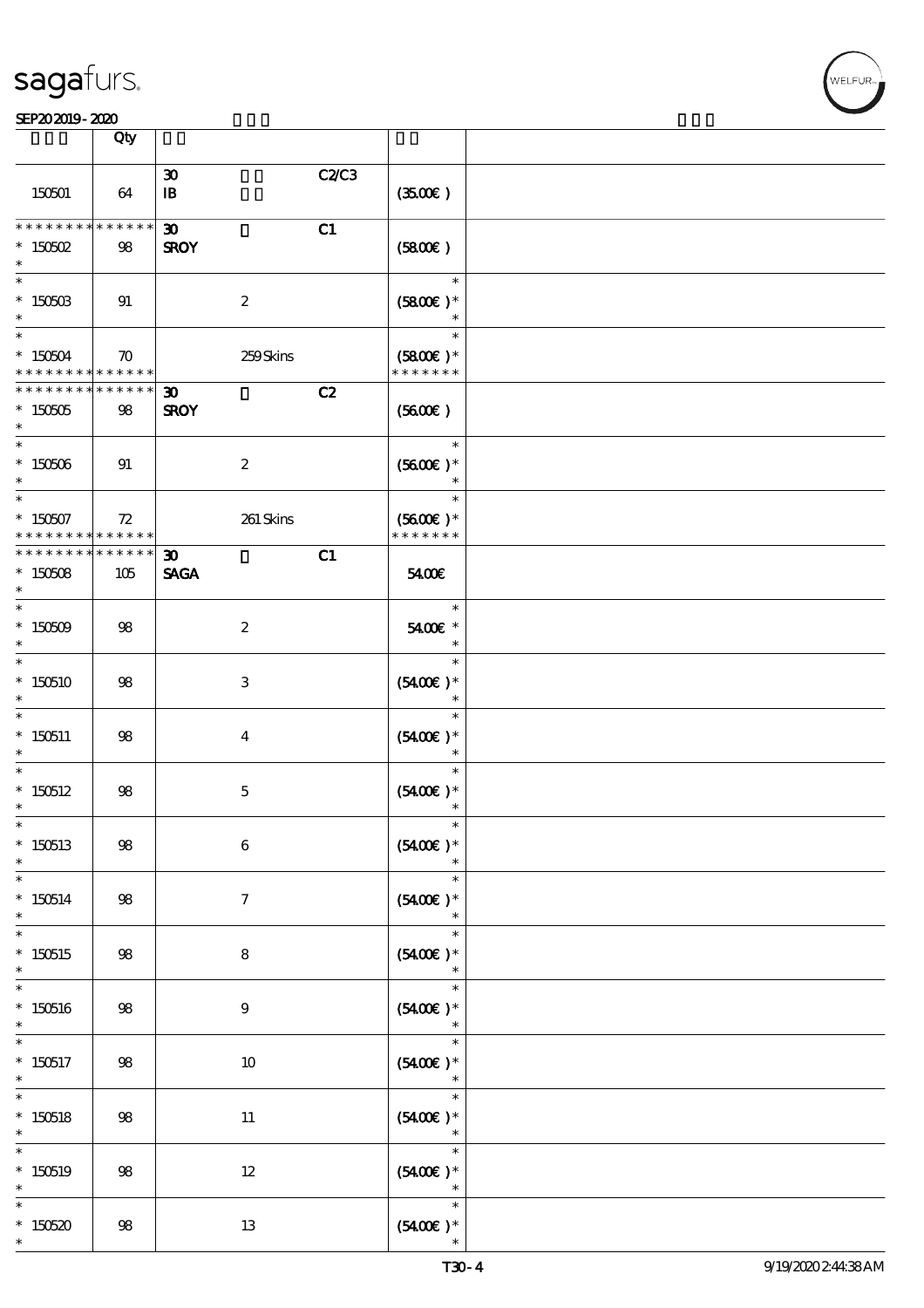|                                                      | Qty                                            |                                                           |                                       |  |
|------------------------------------------------------|------------------------------------------------|-----------------------------------------------------------|---------------------------------------|--|
| $\ast$<br>$*$ 150521<br>$\ast$                       | 98                                             | C1<br>$\boldsymbol{\mathfrak{D}}$<br><b>SAGA</b>          | $\ast$<br>$(5400)$ *<br>$\ast$        |  |
| $\ast$<br>$*150522$<br>$\ast$                        | 98                                             | 15                                                        | $\ast$<br>$(5400)$ *<br>$\ast$        |  |
| $\overline{\ast}$<br>$*150523$<br>* * * * * * * *    | 98<br>* * * * * *                              | 1575Skins                                                 | $\ast$<br>$(5400)$ *<br>* * * * * * * |  |
| * * * * * * * *<br>$*150524$<br>$\ast$               | * * * * * *<br>91                              | C2<br>$\boldsymbol{\mathfrak{D}}$<br><b>SAGA</b>          | (5200)                                |  |
| $\overline{\phantom{0}}$<br>$^\ast$ 150525<br>$\ast$ | 91                                             | $\boldsymbol{2}$                                          | $\ast$<br>$(5200)$ *<br>$\ast$        |  |
| $\overline{\ast}$<br>$* 150526$<br>$\ast$            | 91                                             | $\,3\,$                                                   | $\ast$<br>$(5200\text{E})*$<br>$\ast$ |  |
| $\ast$<br>$* 150527$<br>* * * * * * * *              | 57<br>******                                   | $330\mathrm{S}$ kins                                      | $\ast$<br>$(5200)$ *<br>* * * * * * * |  |
| * * * * * * * *<br>$*150528$<br>$\ast$               | ******<br>112                                  | C1/C2<br>$\boldsymbol{\mathfrak{D}}$<br><b>SAGA</b>       | 4800€                                 |  |
| $*$<br>$*150529$<br>$\ast$                           | 105                                            | $\boldsymbol{2}$                                          | $\ast$<br>4800€ *<br>$\ast$           |  |
| $\ast$<br>$* 150530$<br>$\ast$                       | 105                                            | $\,3$                                                     | $\ast$<br>4800€ *<br>$\ast$           |  |
| $\ast$<br>$*$ 150531<br>$\ast$                       | 105                                            | $\boldsymbol{4}$                                          | $\ast$<br>$(4800)$ *<br>$\ast$        |  |
| $\ast$<br>$* 150532$<br>$\ast$                       | 105                                            | $\mathbf 5$                                               | $\ast$<br>$(4800)$ *<br>$\ast$        |  |
| $\ast$<br>$* 150533$<br>$\ast$                       | 105                                            | $\,6\,$                                                   | $\ast$<br>$(4800)$ *                  |  |
| $\ast$<br>$^*$ 150534 $\,$<br>$\ast$                 | 105                                            | $\boldsymbol{\tau}$                                       | $\ast$<br>$(4800)$ *<br>$\ast$        |  |
| $\ast$<br>$* 150535$<br>$\ast$                       | 98                                             | 8                                                         | $\ast$<br>$(4800)$ *                  |  |
| $\ast$<br>$*150536$<br>* * * * * * * *               | $\boldsymbol{\mathfrak{D}}$<br>$* * * * * * *$ | 870Skins                                                  | $\ast$<br>4800€ *<br>* * * * * * *    |  |
| $*150537$<br>$\ast$                                  | * * * * * *<br>112                             | <b>C3C4</b><br>$\boldsymbol{\mathfrak{D}}$<br><b>SAGA</b> | (440E)                                |  |
| $\ast$<br>$*$ 150538<br>$\ast$                       | 105                                            | $\boldsymbol{2}$                                          | $\ast$<br>$(440E)^*$<br>$\ast$        |  |
| $\ast$<br>$* 150539$<br>$\ast$                       | 105                                            | $\,3\,$                                                   | $\ast$<br>$(440E)$ *<br>$\ast$        |  |
| $\ast$<br>$*150540$<br>$\ast$                        | 105                                            | $\boldsymbol{4}$                                          | $\ast$<br>$(440E)$ *                  |  |

r<br>WELFUR<br>'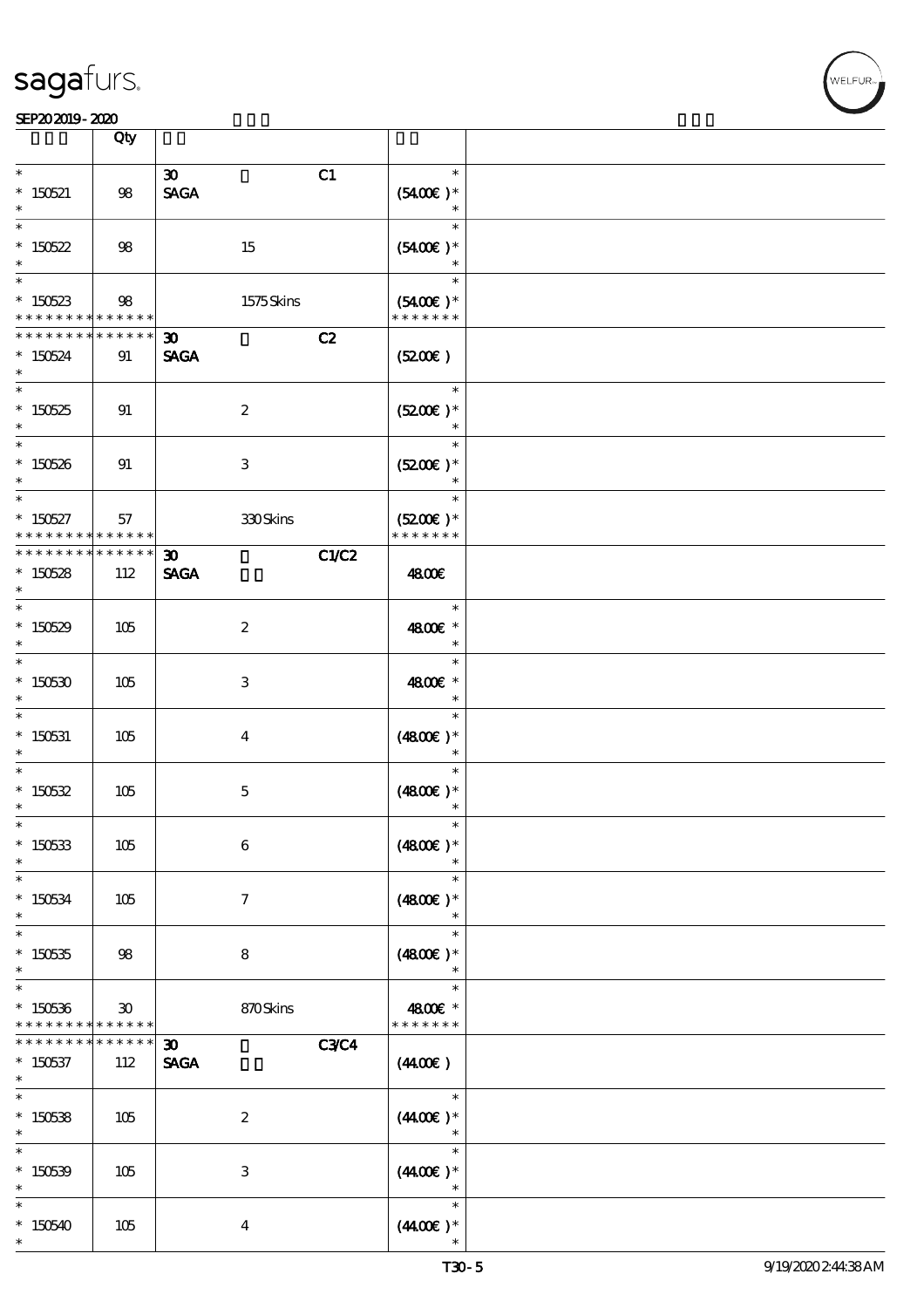

|                                                                  | Qty                |                                             |              |                                        |  |
|------------------------------------------------------------------|--------------------|---------------------------------------------|--------------|----------------------------------------|--|
| $\ast$<br>$*$ 150541<br>$\ast$                                   | 105                | 30 <sub>o</sub><br><b>SAGA</b>              | <b>C3C4</b>  | $\ast$<br>$(440E)^*$<br>$\ast$         |  |
| $\ast$<br>$*150542$<br>$\ast$                                    | 105                | $\boldsymbol{6}$                            |              | $\ast$<br>$(440E)^*$<br>$\ast$         |  |
| $\ast$<br>$*150543$<br>$\ast$                                    | 105                | $\tau$                                      |              | $\ast$<br>$(440E)^*$                   |  |
| $\ast$<br>$*150544$<br>$\ast$                                    | 105                | 8                                           |              | $\ast$<br>$(440E)^*$                   |  |
| $\overline{\ast}$<br>$*150545$<br>$\ast$                         | 105                | $\boldsymbol{9}$                            |              | $\ast$<br>$(440E)^*$<br>$\ast$         |  |
| $\ast$<br>$*150546$<br>$\ast$                                    | 105                | 10                                          |              | $\ast$<br>$(440E)^*$<br>$\ast$         |  |
| $\ast$<br>$* 150547$<br>$\ast$                                   | 105                | 11                                          |              | $\ast$<br>$(440E)^*$<br>$\ast$         |  |
| $\ast$<br>$*150548$<br>* * * * * * * *                           | 52<br>* * * * * *  | 1214Skins                                   |              | $\ast$<br>$(440E)^*$<br>* * * * * * *  |  |
| * * * * * * * *<br>$*150549$<br>$\ast$                           | * * * * * *<br>105 | $\boldsymbol{\mathfrak{D}}$<br>IA           | C1/C2        | 4300E                                  |  |
| $\ast$<br>$^*$ 150550 $\,$<br>$\ast$                             | 91                 | $\boldsymbol{2}$                            |              | $\ast$<br>4300€ *<br>$\ast$            |  |
| $\ast$<br>$*$ 150551<br>* * * * * * * * <mark>* * * * * *</mark> | 24                 | 220Skins                                    |              | $\ast$<br>4300€ *<br>* * * * * * *     |  |
| 15052                                                            | 81                 | $\boldsymbol{\mathfrak{D}}$<br>IA           | <b>C3C4</b>  | 4000E                                  |  |
| 150553                                                           | 42                 | $\pmb{\mathfrak{D}}$<br>IA                  | C2/C3        | (300)                                  |  |
| * * * * * * * * * * * * * *<br>$*150554$<br>$\ast$               | 112                | $\boldsymbol{\mathfrak{D}}$<br>${\bf s}$    | <b>C3C4</b>  | (460E)                                 |  |
| $\ast$<br>$* 150555$<br>* * * * * * * * <mark>* * * * * *</mark> | 84                 | 196Skins                                    |              | $\ast$<br>$(4600)$ *<br>* * * * * * *  |  |
| * * * * * * * *<br>$*150556$<br>$\ast$                           | * * * * * *<br>112 | $\boldsymbol{\mathfrak{D}}$<br>${\bf s}$    | <b>C2/C3</b> | (440E)                                 |  |
| $\ast$<br>$* 150557$<br>* * * * * * * * <mark>* * * * * *</mark> | 76                 | $188S$ kins                                 |              | $\ast$<br>$(4400)$ *<br>* * * * * * *  |  |
| * * * * * * * *<br>$*15058$<br>$\ast$                            | * * * * * *<br>112 | $\boldsymbol{\mathfrak{D}}$<br>$\mathbf{B}$ | C1/C2        | (41.00)                                |  |
| $\ast$<br>$^*$ 150559 $\,$<br>$\ast$                             | 105                | $\boldsymbol{2}$                            |              | $\ast$<br>$(41.00)$ *<br>$\ast$        |  |
| $\ast$<br>$*150560$<br>* * * * * * * * <mark>* * * * * *</mark>  | 79                 | 296Skins                                    |              | $\ast$<br>$(41.00)$ *<br>* * * * * * * |  |

WELFUR<br>
WELFUR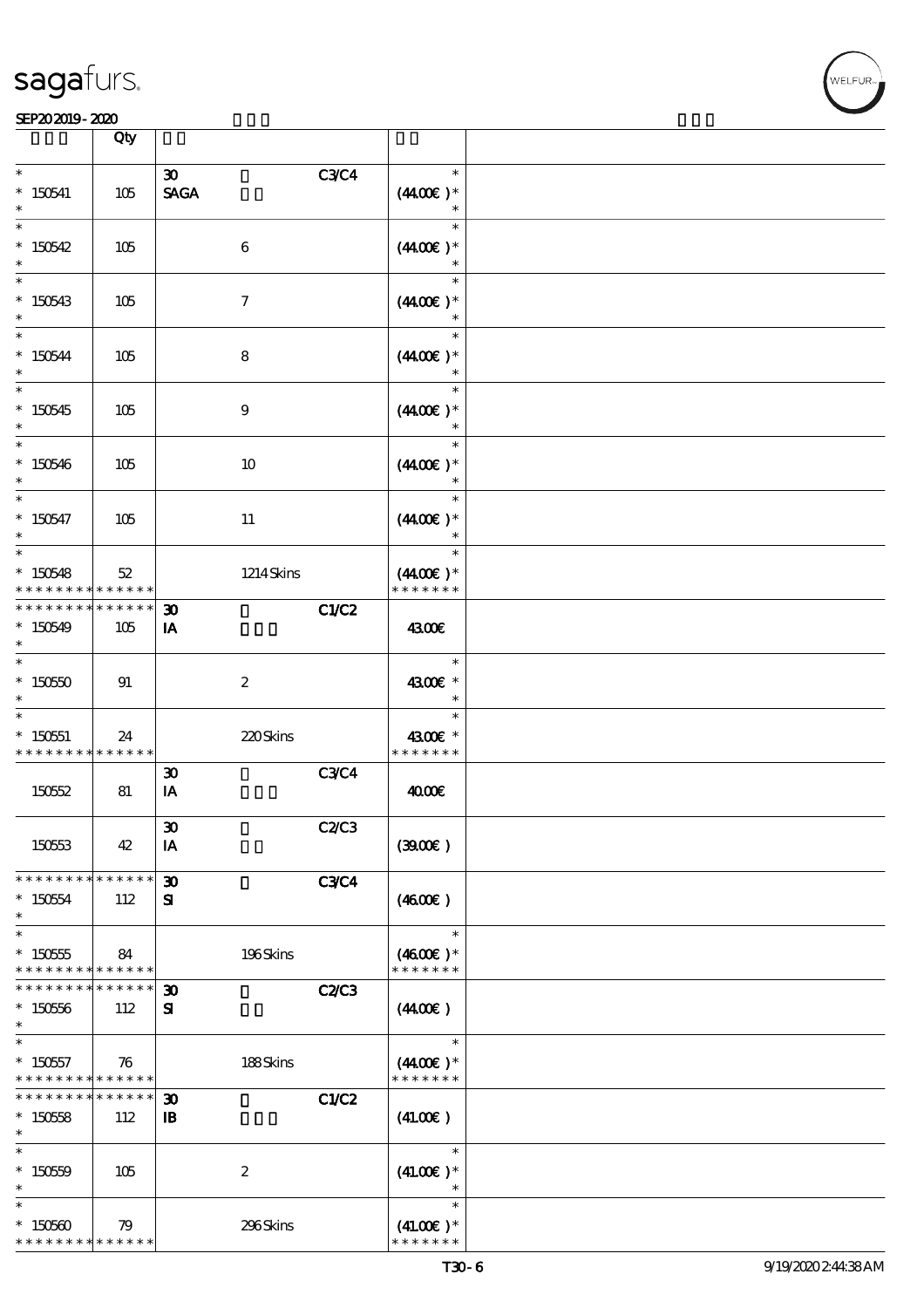|                                                    | Qty                   |                                             |                  |              |                                                 |  |
|----------------------------------------------------|-----------------------|---------------------------------------------|------------------|--------------|-------------------------------------------------|--|
| 150561                                             | 54                    | $\boldsymbol{\mathfrak{D}}$<br>${\bf I\!B}$ |                  | <b>C3C4</b>  | (380)                                           |  |
| 150562                                             | $\boldsymbol{\omega}$ | $\boldsymbol{\mathfrak{D}}$<br>$\mathbf{B}$ |                  | <b>C2/C3</b> | (350)                                           |  |
| * * * * * * *<br>$*150563$<br>$\ast$               | * * * * * *<br>91     | $\boldsymbol{\mathfrak{D}}$<br><b>SAGA</b>  |                  | C1           | (5000)                                          |  |
| $\ast$<br>$* 150564$                               | 91                    |                                             | $\boldsymbol{2}$ |              | $\ast$<br>$(5000)$ *<br>$\ast$                  |  |
| $\ast$<br>$*150565$<br>* * * * * * * *             | 57<br>* * * * * *     |                                             | 239Skins         |              | $\ast$<br>$(5000\varepsilon)*$<br>* * * * * * * |  |
| * * * * * * * *<br>$*150566$<br>$\ast$             | * * * * * *<br>84     | 30 <sub>o</sub><br><b>SAGA</b>              |                  | C2           | (4800)                                          |  |
| $\ast$<br>$*150567$<br>* * * * * * * *             | 61<br>* * * * * *     |                                             | 145Skins         |              | $\ast$<br>$(4800)$ *<br>* * * * * * *           |  |
| ********<br>$*150568$<br>$\ast$                    | $******$<br>98        | $\boldsymbol{\mathfrak{D}}$<br><b>SAGA</b>  | $\mathbf{x}$     | C2           | (4600E)                                         |  |
| $\ast$<br>$*150509$<br>$\ast$                      | $98\,$                |                                             | $\boldsymbol{2}$ |              | $\ast$<br>$(4600E)*$<br>$\ast$                  |  |
| $\ast$<br>$*150570$<br>$\ast$                      | $98\,$                |                                             | 3                |              | $\ast$<br>$(4600)$ *<br>$\ast$                  |  |
| $\ast$<br>$*$ 150571                               | 98                    |                                             | 4                |              | $\ast$<br>$(4600E)*$<br>$\ast$                  |  |
| $\ast$<br>* $150572$<br>$\ast$                     | 98                    |                                             | $\mathbf 5$      |              | $\ast$<br>$(4600)$ *<br>$\ast$                  |  |
| $\ast$<br>$*150573$                                | 98                    |                                             | 6                |              | $\ast$<br>$(4600)$ *<br>$\ast$                  |  |
| $\ast$<br>$*150574$<br>* * * * * * * * * * * * * * | 91                    |                                             | 679Skins         |              | $\ast$<br>$(4600E)*$<br>* * * * * * *           |  |

WELFUR<br>
VELFUR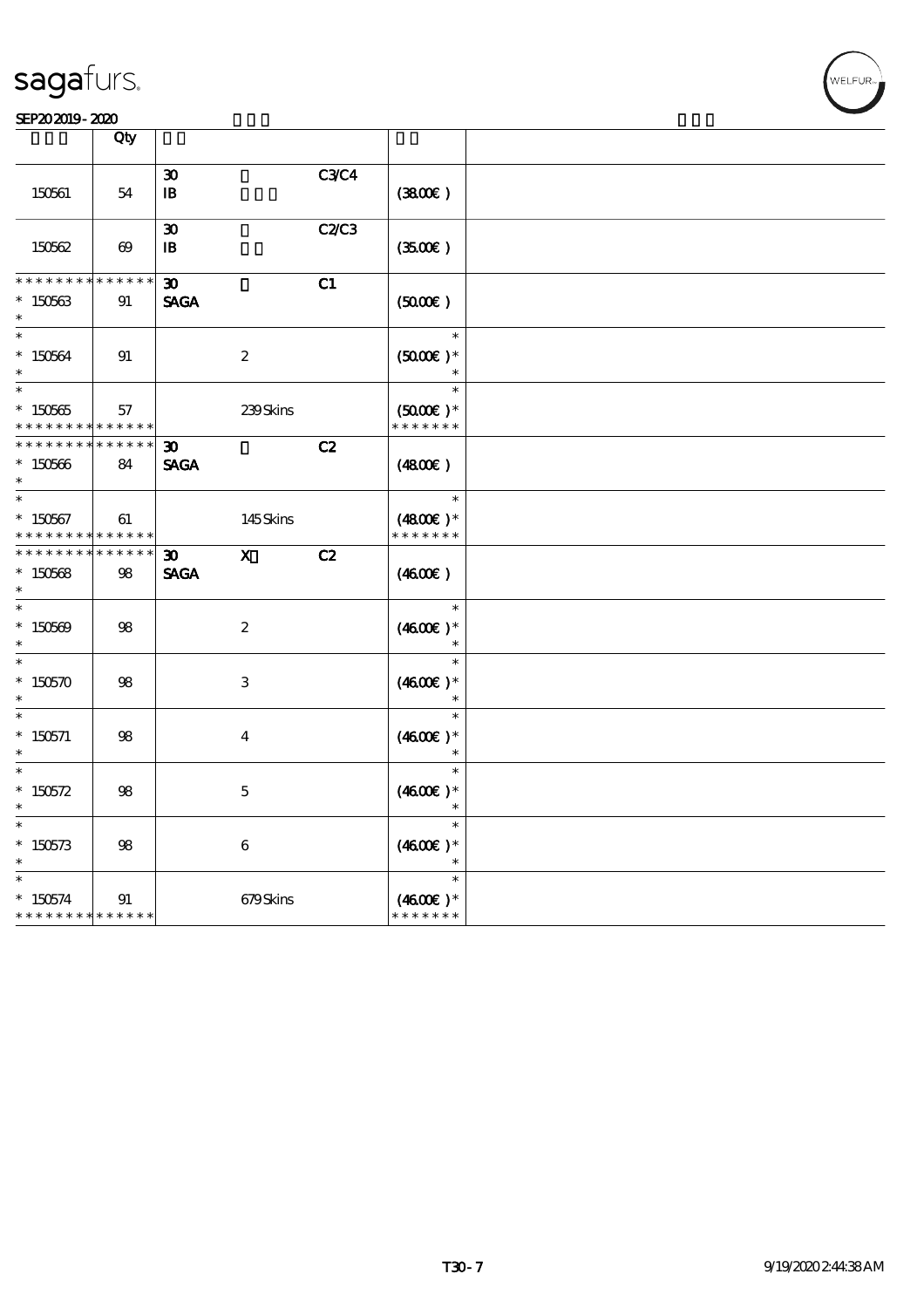#### SEP202019-2020 EXP = 2020 EXP = 2020 EXP = 2020 EXP = 2020 EXP = 2020 EXP = 2020 EXP = 2020 EXP = 2020 EXP = 2

|                                                             | Qty                |                             |                          |              |                             |  |
|-------------------------------------------------------------|--------------------|-----------------------------|--------------------------|--------------|-----------------------------|--|
|                                                             |                    | 50                          | $\mathcal{L}$            | C1/C2        |                             |  |
| 150601                                                      | 34                 | (SR)                        | TOR1                     |              | 0000                        |  |
| * * * * * * * * <mark>* * * * * *</mark>                    |                    | $\boldsymbol{\omega}$       | $\mathcal{L}$            | C1/C2        |                             |  |
| $*$ 150602                                                  | 84                 | $\boldsymbol{\mathsf{S}}$   | TOR1                     |              | 5600E                       |  |
| $\ast$                                                      |                    |                             |                          |              | $\ast$                      |  |
| $*$ 150603<br>$\ast$                                        | 61                 |                             | $\boldsymbol{2}$         |              | 5600€ *<br>$\ast$           |  |
| $*$                                                         |                    |                             |                          |              | $\ast$                      |  |
| $*150604$<br>* * * * * * * * <mark>* * * * * * *</mark>     | 21                 |                             | 166Skins                 |              | 5600€ *<br>* * * * * * *    |  |
| * * * * * * * * <mark>* * * * * * *</mark>                  |                    | $50^{\circ}$                | $\boldsymbol{X}$         | C1/C2        |                             |  |
| $* 150005$<br>$\ast$                                        | 84                 | $\boldsymbol{S}$            | TOR1                     |              | (5600)                      |  |
| $*$                                                         |                    |                             |                          |              | $\ast$                      |  |
| $* 150006$<br>* * * * * * * * <mark>* * * * * *</mark> *    | $\mathbf{32}$      |                             | 116Skins                 |              | $(5600)$ *<br>* * * * * * * |  |
| * * * * * * * * * * * * * * *                               |                    | 50                          |                          | <b>C2/C3</b> |                             |  |
| $*150007$<br>$\ast$                                         | 91                 | (S)                         | <b>TOR1</b>              |              | (5000)                      |  |
|                                                             |                    |                             |                          |              | $\ast$                      |  |
| $* 150008$                                                  | 31                 |                             | 122Skins                 |              | $(5000\varepsilon)*$        |  |
| * * * * * * * * <mark>* * * * * * *</mark>                  |                    |                             |                          |              | * * * * * * *               |  |
| * * * * * * * * <mark>* * * * * *</mark>                    |                    | $\boldsymbol{\omega}$       | $\mathcal{L}$            | <b>C1/C2</b> |                             |  |
| $* 15000$<br>$\ast$                                         | 91                 | $\mathbf{S}$                | TOR1                     |              | 4800€                       |  |
| $\ast$                                                      |                    |                             |                          |              | $\ast$                      |  |
| $*150610$                                                   | 34                 |                             | 125Skins                 |              | 4800€ *                     |  |
| * * * * * * * * * * * * * * *                               |                    |                             |                          |              | * * * * * * *               |  |
| * * * * * * * * <mark>* * * * * *</mark>                    |                    | 40                          | $\mathcal{L}$            | C1/C2        |                             |  |
| $*150611$<br>$\ast$                                         | 98                 | $\mathbf{C}$                | TOR1                     |              | 4500€                       |  |
| $\ast$                                                      |                    |                             |                          |              | $\ast$                      |  |
| $*150612$                                                   | 91                 |                             | $\boldsymbol{2}$         |              | 44.00€ *                    |  |
| $^{\ast}$<br>$\ast$                                         |                    |                             |                          |              | $\ast$<br>$\ast$            |  |
| $*150613$                                                   | 38                 |                             | 227Skins                 |              | 44.00€ *                    |  |
| * * * * * * * *                                             | ******             |                             |                          |              | * * * * * * *               |  |
| * * * * * * * *                                             | * * * * * *        | 40                          | $\mathbf{X}$             | C1/C2        |                             |  |
| $*150614$<br>$\ast$                                         | 91                 | $\boldsymbol{\mathcal{S}}$  | TOR1                     |              | (480)                       |  |
| $\ast$                                                      |                    |                             |                          |              | $\ast$                      |  |
| $*150615$                                                   | $23\,$             |                             | 114Skins                 |              | $(4800)$ *                  |  |
| * * * * * * * * <mark>* * * * * *</mark><br>* * * * * * * * | * * * * * *        |                             |                          |              | * * * * * * *               |  |
| $*150616$                                                   | 98                 | 40<br>$\mathbf{S}$          | $\boldsymbol{X}$<br>TOR1 | C1/C2        | (440E)                      |  |
| $\ast$                                                      |                    |                             |                          |              |                             |  |
| $\ast$                                                      |                    |                             |                          |              | $\ast$                      |  |
| $*150617$<br>$\ast$                                         | $\boldsymbol{\pi}$ |                             | $\boldsymbol{z}$         |              | $(440E)^*$                  |  |
| $\ast$                                                      |                    |                             |                          |              | $\ast$                      |  |
| $*150618$                                                   | 28                 |                             | 196Skins                 |              | $(440E)^*$                  |  |
| * * * * * * * * * * * * * * *                               |                    |                             |                          |              | * * * * * * *               |  |
|                                                             |                    | 40                          |                          | C1/C2        |                             |  |
| 150619                                                      | 42                 | (SR)                        | TOR1                     |              | 5000E                       |  |
| * * * * * * * *                                             | * * * * * *        | 30 <sub>o</sub>             | $\mathcal{L}$            | C1/C2        |                             |  |
| $*150620$                                                   | 91                 | $\boldsymbol{\mathrm{(S)}}$ | TOR1                     |              | (400E)                      |  |
| $\ast$                                                      |                    |                             |                          |              |                             |  |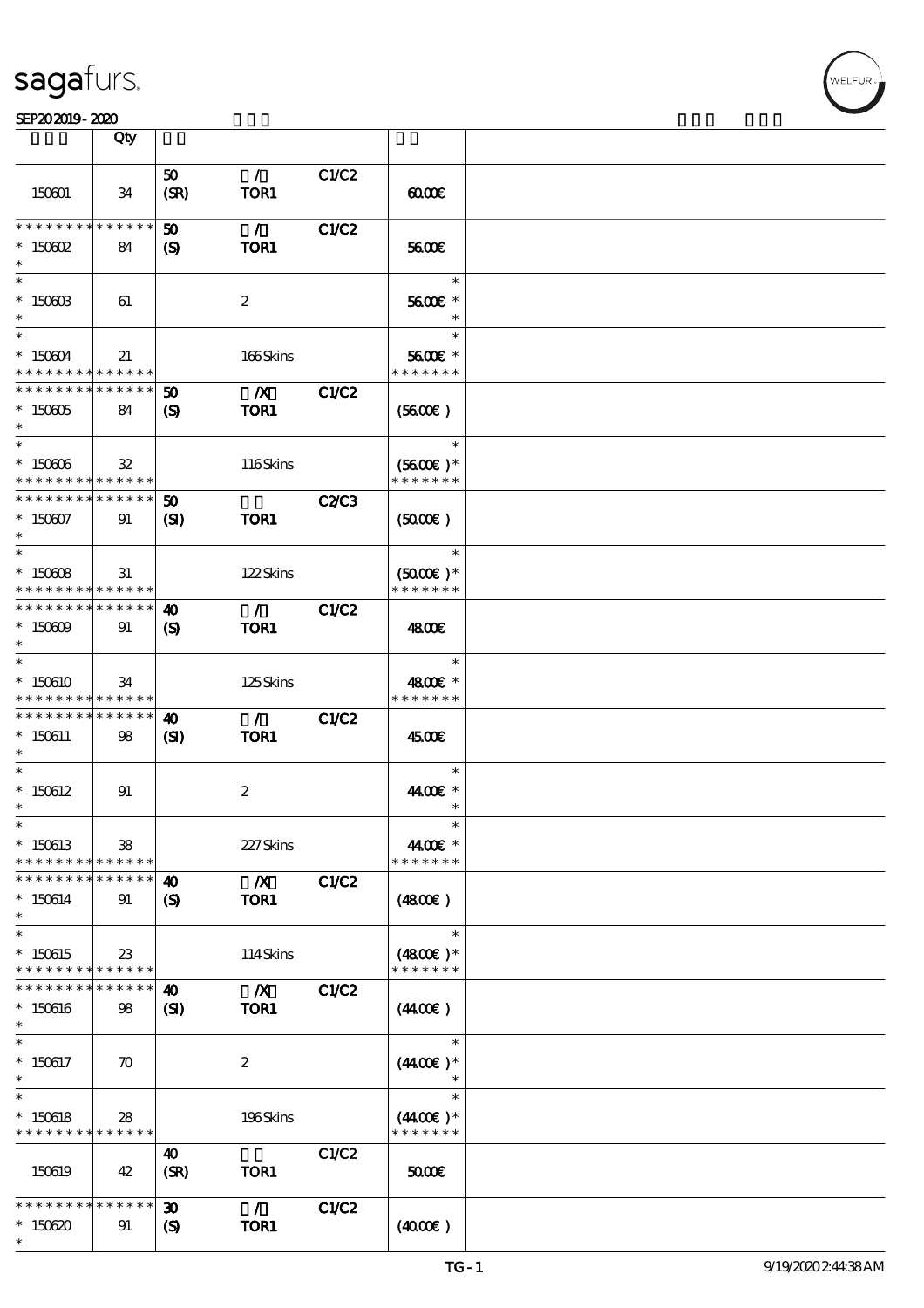#### SEP202019-2020

|                                                                   | Qty                   |                                                           |                                 |              |                                       |  |
|-------------------------------------------------------------------|-----------------------|-----------------------------------------------------------|---------------------------------|--------------|---------------------------------------|--|
| $\ast$                                                            |                       | $\boldsymbol{\mathfrak{D}}$                               | $\mathcal{L}$                   | C1/C2        | $\ast$                                |  |
| $* 150621$<br>* * * * * * * *                                     | $22\,$<br>* * * * * * | (S)                                                       | TOR1                            |              | 4000€ *<br>* * * * * * *              |  |
| * * * * * * * *                                                   | * * * * * *           | $\boldsymbol{\mathfrak{D}}$                               | $\mathcal{L}$                   | C1/C2        |                                       |  |
| $*150622$<br>$\ast$                                               | 112                   | (S)                                                       | TOR1                            |              | (3600)                                |  |
| $\ast$<br>$* 150623$<br>$\ast$                                    | 105                   |                                                           | $\boldsymbol{2}$                |              | $\ast$<br>$(3600)$ *                  |  |
| $\ast$<br>$* 150624$<br>$\ast$                                    | 105                   |                                                           | $\,3$                           |              | $\ast$<br>$(3600)$ *                  |  |
| $\ast$<br>$*150625$<br>* * * * * * * *                            | 95<br>* * * * * *     |                                                           | 417Skins                        |              | $\ast$<br>$(3600)$ *<br>* * * * * * * |  |
| 150626                                                            | 94                    | $\boldsymbol{\mathfrak{D}}$<br>(SI)                       | $\mathcal{L}$<br>TOR1           | <b>C3C4</b>  | $(2600\varepsilon)$                   |  |
| 150627                                                            | 58                    | $\boldsymbol{\mathfrak{D}}$<br>(S)                        | $\boldsymbol{X}$<br>TOR1        | C1/C2        | 4000€                                 |  |
| * * * * * * * * * * * * * *                                       |                       | $\boldsymbol{\mathfrak{D}}$                               | $\boldsymbol{X}$                | C1/C2        |                                       |  |
| $*150628$<br>$\ast$                                               | 112                   | (S)                                                       | TOR1                            |              | (360)                                 |  |
| $\ast$<br>$*150629$<br>* * * * * * * * * * * * * *                | 109                   |                                                           | 221 Skins                       |              | $\ast$<br>$(3600)$ *<br>* * * * * * * |  |
| 150630                                                            | 80                    | $\boldsymbol{\mathfrak{D}}$<br>(SI)                       | $\boldsymbol{X}$<br>TOR1        | <b>C3C4</b>  | (3600)                                |  |
| 150631                                                            | 35                    | $\boldsymbol{\mathfrak{D}}$<br>(SR)                       | TOR1                            | C2/C3        | 41.00€                                |  |
| 150632                                                            | 113                   | $\boldsymbol{\mathfrak{D}}$<br>$\boldsymbol{S}$           | $\mathcal{L}$<br>TOR1           | C1/C2        | 3400                                  |  |
| *************** 20<br>$^\ast$ 150633<br>$\ast$                    | 119                   | (S)                                                       | $\mathcal{L}$<br>TOR1           | C1/C2        | (2800)                                |  |
| $\ast$<br>$^\ast$ 150634<br>$\ast$                                | 112                   |                                                           | $\boldsymbol{2}$                |              | $\ast$<br>$(2800)$ *<br>$\ast$        |  |
| $\ast$<br>$*$ 150635<br>$\ast$                                    | 104                   |                                                           | 3                               |              | $\ast$<br>$(2800)$ *                  |  |
| $\ast$<br>$*150636$<br>* * * * * * * * <mark>* * * * * * *</mark> | 28                    |                                                           | 363Skins                        |              | $\ast$<br>2800€ *<br>* * * * * * *    |  |
| 150637                                                            | 46                    | $\boldsymbol{\mathfrak{D}}$<br>$\boldsymbol{\mathcal{S}}$ | $\boldsymbol{X}$<br>TOR1        | C1/C2        | (3400)                                |  |
| * * * * * * * *<br>$^\ast$ 150638<br>$\ast$                       | * * * * * *<br>119    | $\boldsymbol{\mathfrak{D}}$<br>(S)                        | $\overline{\mathbf{X}}$<br>TOR1 | <b>C1/C2</b> | (2800)                                |  |
| $\ast$<br>$* 150639$<br>* * * * * * * * <mark>* * * * * *</mark>  | 57                    |                                                           | 176Skins                        |              | $\ast$<br>$(2800)$ *<br>* * * * * * * |  |
| * * * * * * * *                                                   | * * * * * *           | $\mathbf 0$                                               |                                 | <b>C2/C3</b> |                                       |  |
| $*150640$<br>$\ast$                                               | 119                   | $\boldsymbol{\mathcal{S}}$                                | TOR1                            |              | (260E)                                |  |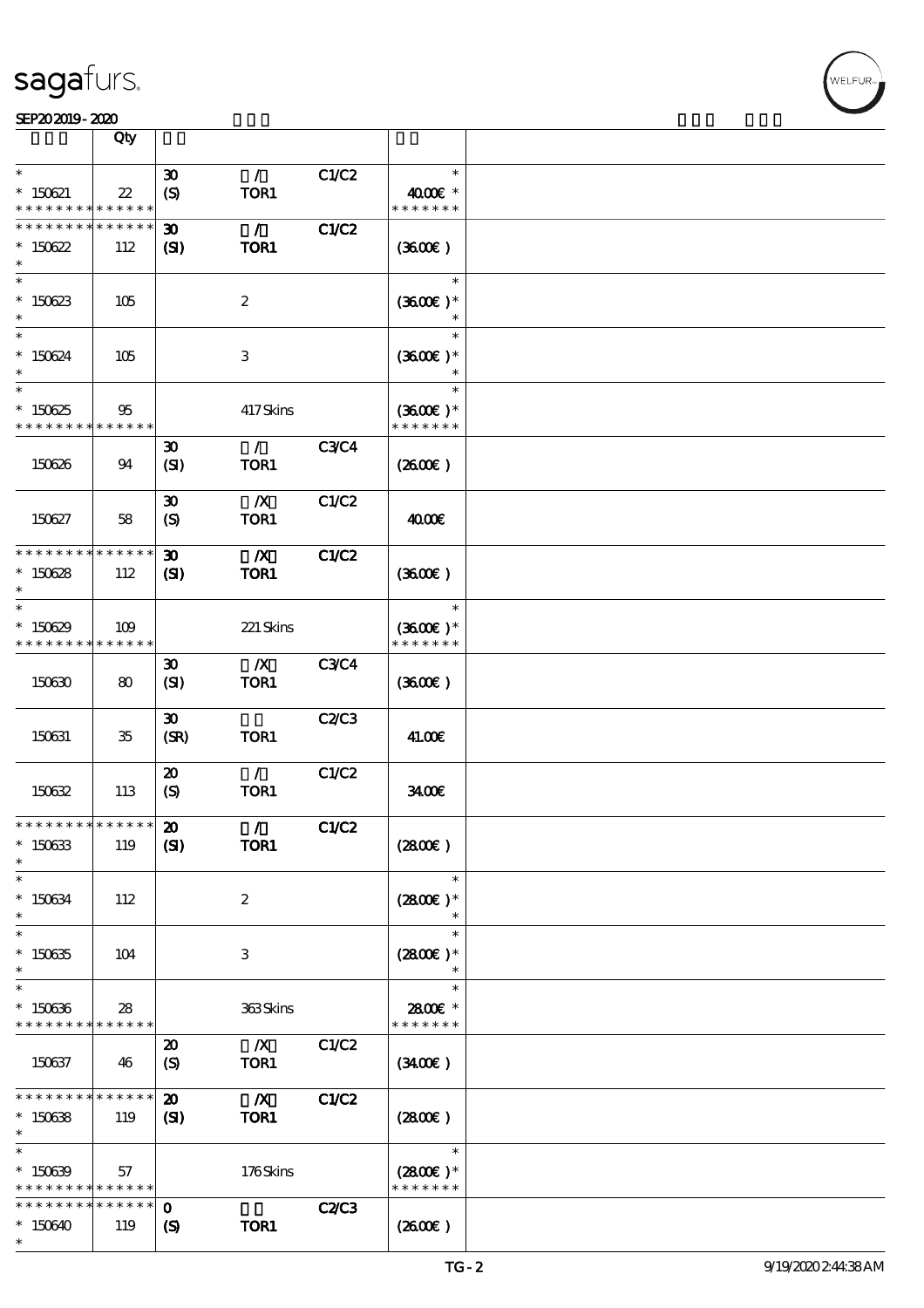|                                                                | Qty                   |                                                     |                                                 |              |                                                |  |
|----------------------------------------------------------------|-----------------------|-----------------------------------------------------|-------------------------------------------------|--------------|------------------------------------------------|--|
| $\ast$                                                         |                       | $\mathbf{o}$                                        |                                                 |              | $\ast$                                         |  |
| $*150641$<br>* * * * * * * *                                   | 35<br>* * * * * *     | (S)                                                 | TOR1                                            | C2/C3        | $(2600)$ *<br>* * * * * * *                    |  |
| 150642                                                         | 94                    | $\mathbf{O}$<br>(SI)                                | TOR1                                            | <b>C2/C3</b> | $(2400\varepsilon)$                            |  |
| * * * * * * * *<br>$*150643$<br>$\ast$                         | * * * * * *<br>$\tau$ | $\boldsymbol{\mathfrak{D}}$<br>(S)                  | $\mathcal{L}$<br>TOR <sub>2</sub>               | <b>C1/C2</b> | 5600E                                          |  |
| $\ast$<br>* 150644<br>* * * * * * * * * * * * * *              | $23\,$                |                                                     | 100Skins                                        |              | $\ast$<br>5400€ *<br>* * * * * * *             |  |
| 150645                                                         | 83                    | 50<br>$\boldsymbol{S}$                              | $\mathbf{X}$<br>TOR <sub>2</sub>                | C1/C2        | 4800€                                          |  |
| * * * * * * * * * * * * * *<br>$*150646$<br>$\ast$             | 91                    | $\boldsymbol{\omega}$<br>$\boldsymbol{\mathcal{S}}$ | $\mathcal{L}$<br>TOR <sub>2</sub>               | <b>C1/C2</b> | 41.00€                                         |  |
| $\ast$<br>$* 150647$<br>* * * * * * * * * * * * * * *          | 40                    |                                                     | 131 Skins                                       |              | $\ast$<br>41.00€ *<br>* * * * * * *            |  |
| 150648                                                         | 92                    | 40<br>(S)                                           | $\mathbf{X}$<br>TOR <sub>2</sub>                | C1/C2        | 4000E                                          |  |
| * * * * * * * * * * * * * *<br>$*150649$<br>$\ast$             | 98                    | 40<br>$\mathbf{S}$                                  | TOR <sub>2</sub>                                | <b>C2/C3</b> | 3500                                           |  |
| $\ast$<br>$*15060$<br>* * * * * * * * <mark>* * * * * *</mark> | 52                    |                                                     | 150Skins                                        |              | $\ast$<br>$3500$ $\epsilon$ *<br>* * * * * * * |  |
| * * * * * * * *<br>$*150651$<br>$\ast$                         | * * * * * *<br>105    | $\boldsymbol{\mathfrak{D}}$<br>(S)                  | $\mathcal{L}$<br>TOR <sub>2</sub>               | <b>C1/C2</b> | 3000                                           |  |
| $\ast$<br>$* 150652$<br>$\ast$                                 | 84                    |                                                     | $\boldsymbol{2}$                                |              | $\ast$<br>$3000$ $*$<br>$\ast$                 |  |
| $*$<br>$* 15063$<br>* * * * * * * *                            | 21<br>* * * * * *     |                                                     | 210Skins                                        |              | $\ast$<br>$3000$ $*$<br>* * * * * * *          |  |
| * * * * * * * *<br>$* 150654$<br>$\ast$                        | * * * * * *<br>112    | 30 <sup>°</sup><br>$\mathbf{C}$                     | $\mathcal{L} = \mathcal{L}$<br>TOR <sub>2</sub> | <b>C2/C3</b> | 2500€                                          |  |
| $\ast$<br>$* 150655$<br>* * * * * * * * * * * * * *            | 55                    |                                                     | 167Skins                                        |              | $\ast$<br>2500€ *<br>* * * * * * *             |  |
| * * * * * * * *<br>$*150656$<br>$\ast$                         | * * * * * *<br>105    | $\boldsymbol{\mathfrak{D}}$<br>(S)                  | $\mathbf{X}$<br>TOR <sub>2</sub>                | C1/C2        | 3000                                           |  |
| $\ast$<br>$*150657$<br>* * * * * * * * * * * * * *             | 34                    |                                                     | 139Skins                                        |              | $\ast$<br>$3000$ $*$<br>* * * * * * *          |  |
| 150658                                                         | 74                    | $\boldsymbol{\mathfrak{D}}$<br>(SI)                 | $\mathbf{X}$<br>TOR <sub>2</sub>                | C2/C3        | 2500E                                          |  |
| * * * * * * * *<br>$* 150659$<br>$\ast$                        | * * * * * *<br>112    | $\boldsymbol{\mathfrak{D}}$<br>$\boldsymbol{S}$     | $\mathcal{L}$<br>TOR <sub>2</sub>               | C1/C2        | 2000                                           |  |
| $\ast$<br>$*15060$<br>$\ast$                                   | 91                    |                                                     | 2                                               |              | $\ast$<br>$2000$ $*$                           |  |

VELFUR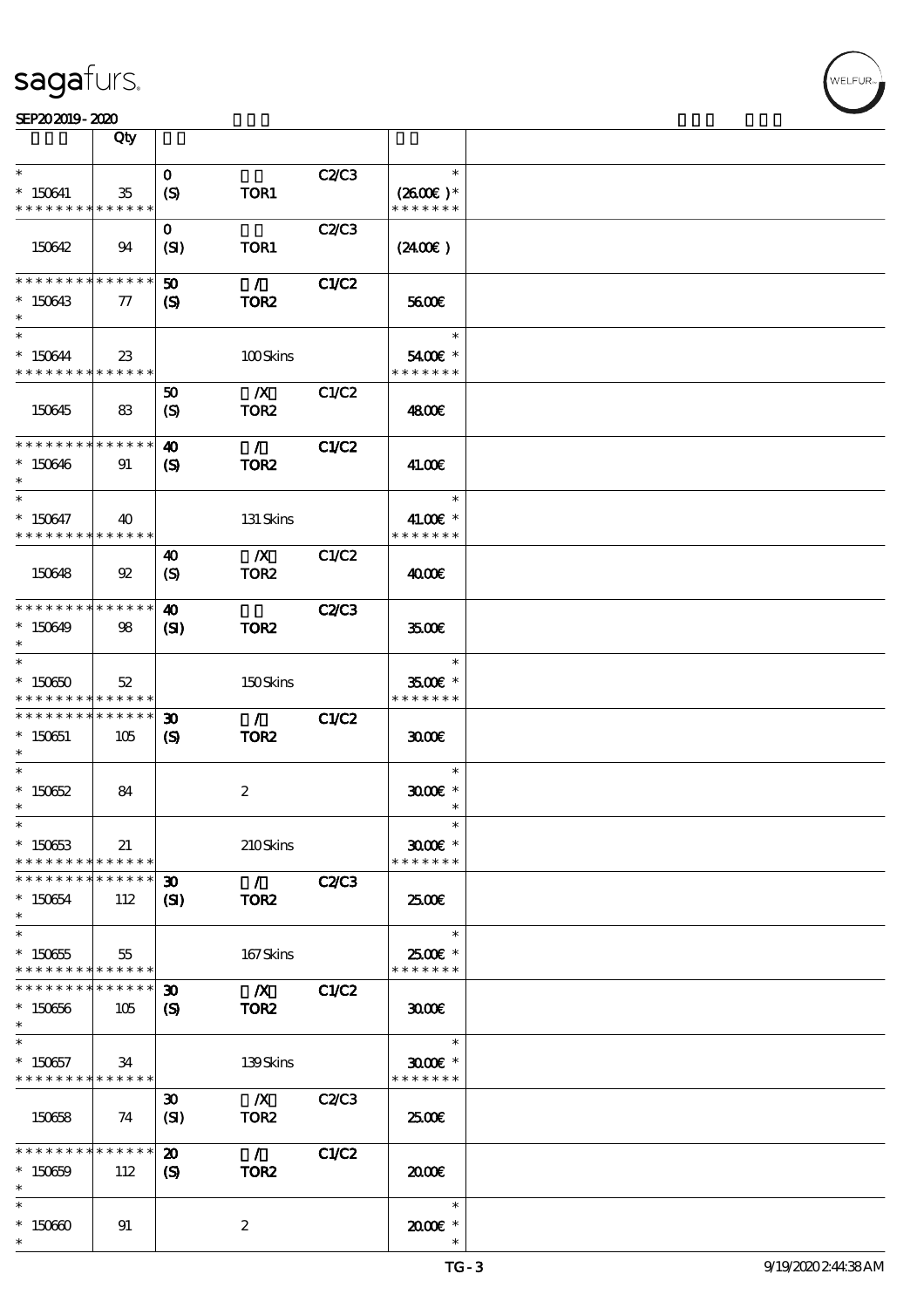|                                         | Qty                |                                                          |                                      |              |                                     |  |
|-----------------------------------------|--------------------|----------------------------------------------------------|--------------------------------------|--------------|-------------------------------------|--|
| $\ast$<br>$* 150601$<br>* * * * * * * * | 26<br>* * * * * *  | $\boldsymbol{\mathbf{z}}$<br>$\boldsymbol{\mathrm{(S)}}$ | $\mathcal{L}$<br>TOR <sub>2</sub>    | C1/C2        | $\ast$<br>2000E *<br>* * * * * * *  |  |
| 150662                                  | 83                 | $\boldsymbol{\mathfrak{D}}$<br>(S)                       | $\boldsymbol{X}$<br>TOR <sub>2</sub> | C2C3         | (200E)                              |  |
| * * * * * * * *<br>$*15063$<br>$\ast$   | * * * * * *<br>119 | $\boldsymbol{\mathbf{z}}$<br>$\mathbf{C}$                | TOR <sub>2</sub>                     | <b>C2/C3</b> | 1800E                               |  |
| $\ast$<br>* 150664<br>* * * * * * * *   | 59<br>* * * * * *  |                                                          | 178Skins                             |              | $\ast$<br>17.50€ *<br>* * * * * * * |  |
| 150665                                  | 41                 | 1/2<br>(SI)                                              | TOR <sub>2</sub>                     | C2/C3        | 600                                 |  |
| 150666                                  | $36\,$             | 50<br>(S)                                                | TOR3                                 | C2C3         | 4000€                               |  |
| 150667                                  | 59                 | $\boldsymbol{\omega}$<br>$\boldsymbol{\mathrm{(S)}}$     | TOR <sub>3</sub>                     | C2C3         | 3200E                               |  |
| 150668                                  | $\boldsymbol{\pi}$ | 40<br>(SI)                                               | TOR3                                 | C2C3         | (250)                               |  |
| 150669                                  | 85                 | $\boldsymbol{\mathfrak{D}}$<br>$\boldsymbol{S}$          | TOR <sub>3</sub>                     | C2C3         | 2000                                |  |
| 150670                                  | 41                 | $\boldsymbol{\mathfrak{D}}$<br>(S)                       | TOR <sub>3</sub>                     | C2/C3        | (1800)                              |  |
| 150671                                  | 67                 | $\boldsymbol{\mathfrak{D}}$<br>(SI)                      | TOR <sub>3</sub>                     | C2/C3        | <b>160€</b>                         |  |
| 150672                                  | 45                 | $\boldsymbol{\mathfrak{D}}$<br>(SI)                      | TOR <sub>3</sub>                     | C2/C3        | $(1400\varepsilon)$                 |  |
| 150673                                  | 74                 | $\pmb{\mathcal{Z}}$<br>(S)                               | TOR3                                 | C2C3         | 1200E                               |  |
| 150674                                  | 81                 | $\boldsymbol{\mathsf{20}}$<br>(SI)                       | TOR3                                 | C2C3         | $(1000\varepsilon)$                 |  |
| 150675                                  | 82                 | $\boldsymbol{\mathbf{z}}$<br>(SI)                        | TOR <sub>3</sub>                     | <b>C2/C3</b> | (900)                               |  |
| 150676                                  | 75                 | $\mathbf{o}$<br>(SI)                                     | TOR <sub>3</sub>                     | C2C3         | (800)                               |  |
| 150677                                  | ${\bf 32}$         | $\mathbf{1}$<br>(SI)                                     | TOR3                                 | C2C3         | 600                                 |  |
| 150678                                  | 17                 | 1/2<br>(S)                                               | TOR3                                 | C2C3         | 600                                 |  |
| 150679                                  | $\boldsymbol{9}$   | 3/4<br>(SI)                                              | TOR3                                 | C2C3         | (60E)                               |  |
| 150680                                  | $35\,$             | 5040<br>(S)                                              | TOR4                                 | C2C3         | 24.00€                              |  |

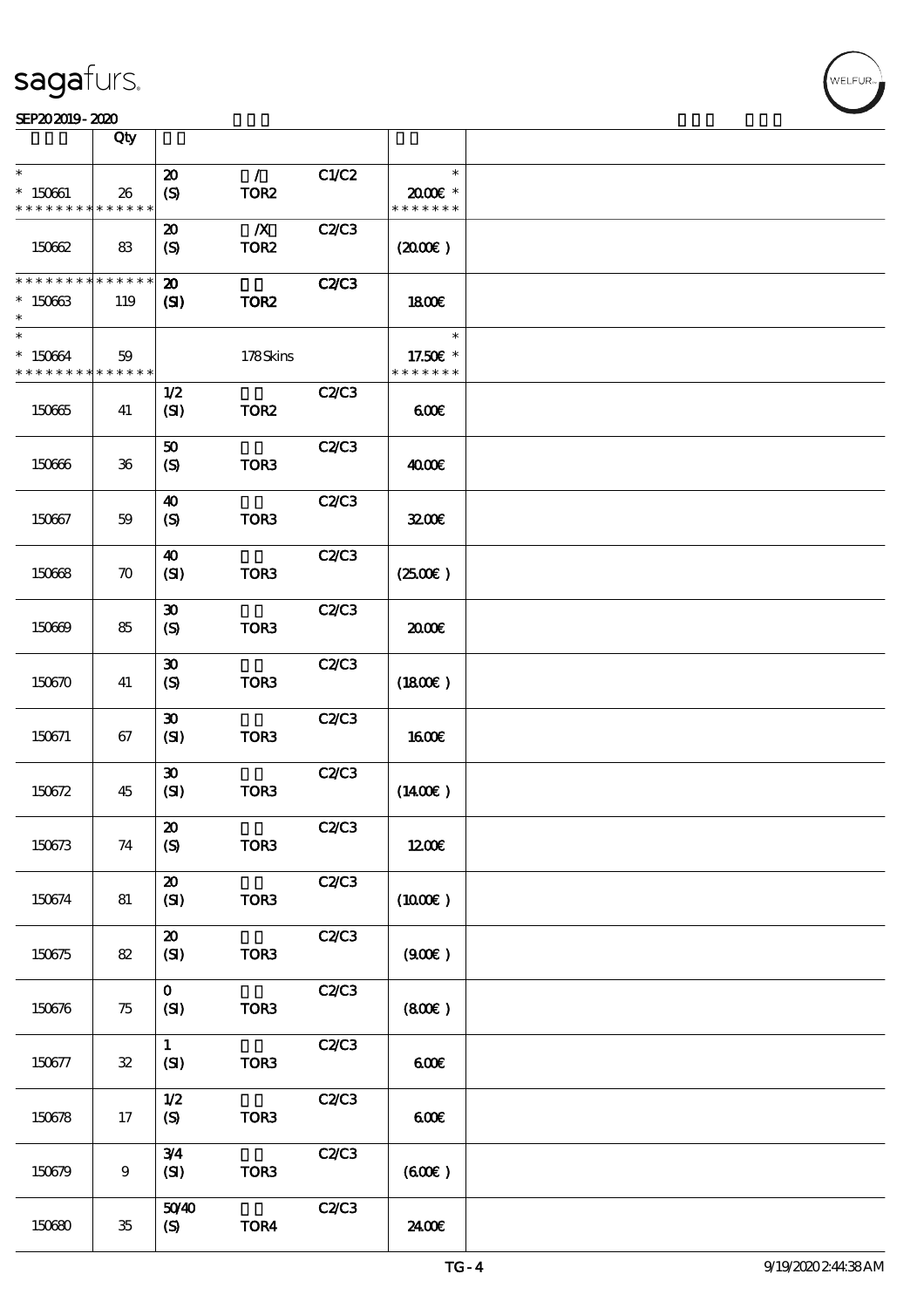#### SEP202019-2020

|                                            | Qty                                  |                             |                          |             |                             |  |
|--------------------------------------------|--------------------------------------|-----------------------------|--------------------------|-------------|-----------------------------|--|
|                                            |                                      |                             |                          |             |                             |  |
| 150681                                     | 81                                   | 3020<br>(SI)                | TOR4                     | C2/C3       | 1000E                       |  |
|                                            |                                      | 5040                        |                          | C2/C3       |                             |  |
| 150682                                     | 19                                   | (SI)                        | TOR5                     |             | 7.00E                       |  |
|                                            |                                      | 3020                        |                          | C2/C3       |                             |  |
| 150683                                     | 37                                   | (SI)                        | TOR5                     |             | 600                         |  |
|                                            |                                      | 50                          | X /                      | C1/C2       |                             |  |
| 150684                                     | 58                                   | (SR)                        | CHIP1                    |             | 5800€                       |  |
| * * * * * * * *                            | $\ast\ast\ast\ast\ast\ast$           | $\boldsymbol{\omega}$       | X /                      | C1/C2       |                             |  |
| $*150685$                                  | 84                                   | $\boldsymbol{S}$            | CHIP1                    |             | 5400€                       |  |
| $\ast$                                     |                                      |                             |                          |             | $\ast$                      |  |
| $*150666$<br>$\ast$                        | 77                                   |                             | $\boldsymbol{2}$         |             | 5400€ *<br>$\ast$           |  |
| $\overline{\ast}$                          |                                      |                             |                          |             | $\ast$                      |  |
| $* 150687$<br>$\ast$                       | 77                                   |                             | 3                        |             | 5400€ *<br>$\ast$           |  |
| $\ast$                                     |                                      |                             |                          |             | $\ast$                      |  |
| $*150688$<br>$\ast$                        | 77                                   |                             | $\bf{4}$                 |             | 5400€ *<br>$\ast$           |  |
| $\ast$                                     |                                      |                             |                          |             | $\ast$                      |  |
| $*150690$<br>$\ast$                        | $\boldsymbol{\pi}$                   |                             | $\mathbf{5}$             |             | 5400€ *<br>$\ast$           |  |
| $\ast$                                     |                                      |                             |                          |             | $\ast$                      |  |
| $*15000$<br>* * * * * * * *                | $23\,$<br>$***$ * * * *              |                             | 408Skins                 |             | 5400€ *<br>* * * * * * *    |  |
| * * * * * * * * * * * * * *                |                                      | $\boldsymbol{\omega}$       | $\mathbf{X}$ /           | <b>C3C4</b> |                             |  |
|                                            |                                      |                             | CHIP1                    |             | 5000                        |  |
| $* 150001$<br>$\ast$                       | 84                                   | $\boldsymbol{\mathcal{S}}$  |                          |             |                             |  |
| $\ast$                                     |                                      |                             |                          |             | $\overline{\phantom{a}}$    |  |
| $*$ 150692                                 | 31                                   |                             | 115Skins                 |             | $5000$ $*$                  |  |
| * * * * * * * * <mark>* * * * * * *</mark> |                                      |                             |                          |             | * * * * * * *               |  |
| * * * * * * * * <mark>* * * * * *</mark>   |                                      | $\boldsymbol{\omega}$       | $\overline{\mathbf{X}$ / | C1/C2       |                             |  |
| $*$ 150603<br>$\ast$                       | 91                                   | (S)                         | CHIP1                    |             | (4800)                      |  |
| $\ast$                                     |                                      |                             |                          |             | $\ast$                      |  |
| $* 150694$<br>$*$                          | 84                                   |                             | $\boldsymbol{2}$         |             | $(4800)$ *<br>$\ast$        |  |
| $\overline{\ast}$                          |                                      |                             |                          |             | $\ast$                      |  |
| $* 150005$<br>$\ast$                       | 84                                   |                             | 3                        |             | $(4800)$ *<br>$\ast$        |  |
| $\ast$                                     |                                      |                             |                          |             | $\ast$                      |  |
| $*150606$<br>* * * * * * * *               | $\boldsymbol{\omega}$<br>* * * * * * |                             | 319Skins                 |             | $(4800)$ *<br>* * * * * * * |  |
| * * * * * * * *                            | $\ast\ast\ast\ast\ast\ast$           | $\boldsymbol{\mathfrak{D}}$ | X /                      | <b>C3C4</b> |                             |  |
| $* 150007$<br>$\ast$                       | 77                                   | $\mathbf{C}$                | CHIP1                    |             | (460)                       |  |
| $\ast$                                     |                                      |                             |                          |             | $\ast$                      |  |
| $*150008$                                  | 21                                   |                             | 98Skins                  |             | 4600€ *                     |  |
| * * * * * * * * <mark>* * * * * * *</mark> |                                      |                             |                          |             | * * * * * * *               |  |
| * * * * * * * *                            | * * * * * *                          | $\boldsymbol{\mathfrak{D}}$ | $\mathcal{L}$            | C1/C2       |                             |  |
| $* 150699$                                 | 84                                   | $\boldsymbol{\mathcal{S}}$  | CHIP1                    |             | 5200E                       |  |
| $\ast$                                     |                                      |                             |                          |             |                             |  |
| $\ast$                                     |                                      |                             |                          |             | $\ast$                      |  |
| $*150700$                                  | 77                                   |                             | $\boldsymbol{z}$         |             | $5200$ $\varepsilon$ *      |  |
| $\ast$                                     |                                      |                             |                          |             |                             |  |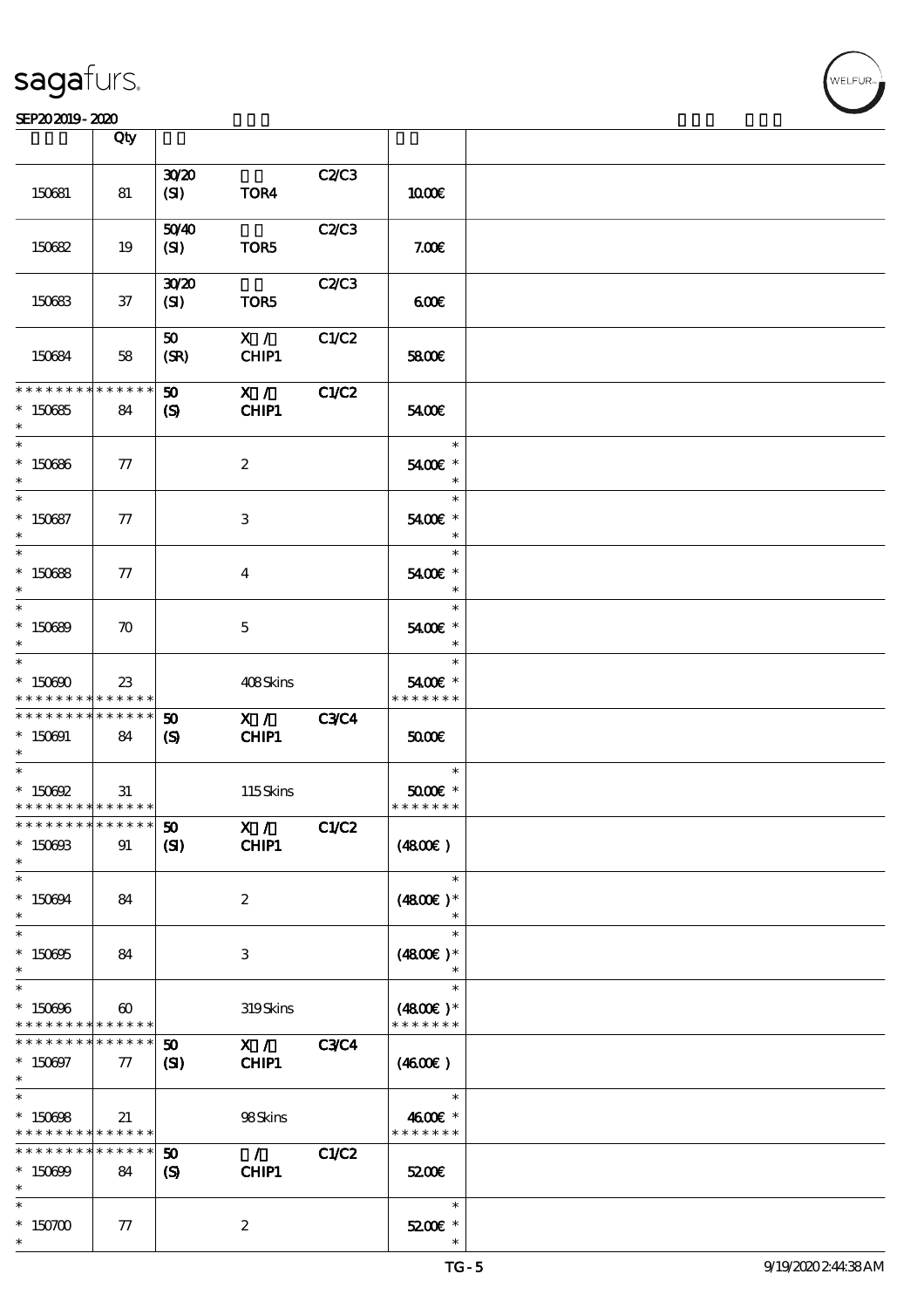

|                                                          | Qty             |                                                     |                                   |              |                             |  |
|----------------------------------------------------------|-----------------|-----------------------------------------------------|-----------------------------------|--------------|-----------------------------|--|
| $\ast$                                                   |                 | 50                                                  | $\mathcal{L}$                     | C1/C2        | $\ast$                      |  |
| $* 150701$                                               | ${\bf \pi}$     | (S)                                                 | CHIP1                             |              | 5200€ *                     |  |
| $\ast$<br>$\ast$                                         |                 |                                                     |                                   |              | $\ast$<br>$\ast$            |  |
| $*$ 150702                                               | 46              |                                                     | 284Skins                          |              | 5200€ *                     |  |
| * * * * * * * *                                          | * * * * * *     |                                                     |                                   |              | * * * * * * *               |  |
| * * * * * * * *                                          | * * * * * *     | $\boldsymbol{\mathfrak{D}}$                         | $\mathcal{L}$                     | <b>C3C4</b>  |                             |  |
| $* 15070B$<br>$\ast$                                     | 84              | (S)                                                 | CHIP1                             |              | 5200E                       |  |
| $\ast$                                                   |                 |                                                     |                                   |              | $\ast$                      |  |
| $^*$ 150704 $\,$                                         | $22\,$          |                                                     | 106Skins                          |              | $5000$ $*$                  |  |
| * * * * * * * * * * * * * *                              |                 |                                                     |                                   |              | * * * * * * *               |  |
| * * * * * * * * * * * * * *                              |                 | $\boldsymbol{\omega}$                               | $\mathcal{L}$                     | <b>C1/C2</b> |                             |  |
| $*150705$<br>$\ast$                                      | 91              | $\mathbf{S}$                                        | CHIP1                             |              | 4800€                       |  |
| $\ast$                                                   |                 |                                                     |                                   |              | $\ast$                      |  |
| $^\ast$ 150706                                           | 89              |                                                     | 180Skins                          |              | 4800€ *                     |  |
| * * * * * * * * * * * * * *                              |                 |                                                     |                                   |              | * * * * * * *               |  |
|                                                          |                 | 50                                                  | $\mathcal{L}$                     | <b>C3C4</b>  |                             |  |
| 150707                                                   | 83              | (SI)                                                | CHIP1                             |              | (460E)                      |  |
|                                                          |                 | 50                                                  | $X$ / $ZX$                        | C1/C2        |                             |  |
| 150708                                                   | 61              | (S)                                                 | CHIP1                             |              | (4800)                      |  |
|                                                          |                 |                                                     |                                   |              |                             |  |
| * * * * * * * * * * * * * *<br>$*150709$                 | 91              | $\boldsymbol{\omega}$<br>$\boldsymbol{\mathcal{S}}$ | X /<br>CHIP1                      | C1/C2        | 44.00€                      |  |
| $\ast$                                                   |                 |                                                     |                                   |              |                             |  |
| $\ast$                                                   |                 |                                                     |                                   |              | $\ast$                      |  |
| $*150710$                                                | 84              |                                                     | $\boldsymbol{2}$                  |              | 4300€ *                     |  |
|                                                          |                 |                                                     |                                   |              | $\ast$<br>$\ast$            |  |
| $*$ 150711                                               | 27              |                                                     | <b>202Skins</b>                   |              | 4300€ *                     |  |
| * * * * * * * * * * * * * *                              |                 |                                                     |                                   |              | * * * * * * *               |  |
|                                                          |                 | $\boldsymbol{\omega}$                               | X /                               | <b>C3C4</b>  |                             |  |
| 150712                                                   | $\tau$          | (S)                                                 | CHIP1                             |              | 4200E                       |  |
| ***************** 10                                     |                 |                                                     | X /                               | C1/C2        |                             |  |
| $*150713$                                                | 98              | (S)                                                 | CHIP1                             |              | (400E)                      |  |
| $\ast$                                                   |                 |                                                     |                                   |              |                             |  |
| $\ast$<br>$* 150714$                                     |                 |                                                     |                                   |              | $\ast$<br>$(4000)$ *        |  |
| $\ast$                                                   | 91              |                                                     | $\boldsymbol{z}$                  |              | $\ast$                      |  |
| $\ast$                                                   |                 |                                                     |                                   |              | $\ast$                      |  |
| $* 150715$                                               | 91              |                                                     | 3                                 |              | $(4000)$ *                  |  |
| $\ast$<br>$\ast$                                         |                 |                                                     |                                   |              | $\ast$                      |  |
| $* 150716$                                               | 84              |                                                     | $\overline{\mathbf{4}}$           |              | $(4000)$ *                  |  |
| $\ast$                                                   |                 |                                                     |                                   |              |                             |  |
| $\ast$                                                   |                 |                                                     |                                   |              | $\ast$                      |  |
| $*$ 150717<br>* * * * * * * * <mark>* * * * * * *</mark> | 24              |                                                     | 388Skins                          |              | $(4000)$ *<br>* * * * * * * |  |
| * * * * * * * *                                          | $* * * * * * *$ | $\boldsymbol{\omega}$                               | $X / \sqrt{2}$                    | <b>C3C4</b>  |                             |  |
| $* 150718$                                               | 98              | (S)                                                 | <b>CHIP1</b>                      |              | (3800)                      |  |
| $\ast$                                                   |                 |                                                     |                                   |              |                             |  |
| $\ast$                                                   |                 |                                                     |                                   |              | $\ast$                      |  |
| $*$ 150719<br>* * * * * * * * <mark>* * * * * * *</mark> | 52              |                                                     | 150Skins                          |              | $(3800)$ *<br>* * * * * * * |  |
| * * * * * * * *                                          | * * * * * *     | $\boldsymbol{\omega}$                               | $\mathcal{L} \subset \mathcal{L}$ | C1/C2        |                             |  |
| $*150720$                                                | 91              | $\boldsymbol{\mathcal{S}}$                          | CHIP1                             |              | 44.00€                      |  |
| $\ast$                                                   |                 |                                                     |                                   |              |                             |  |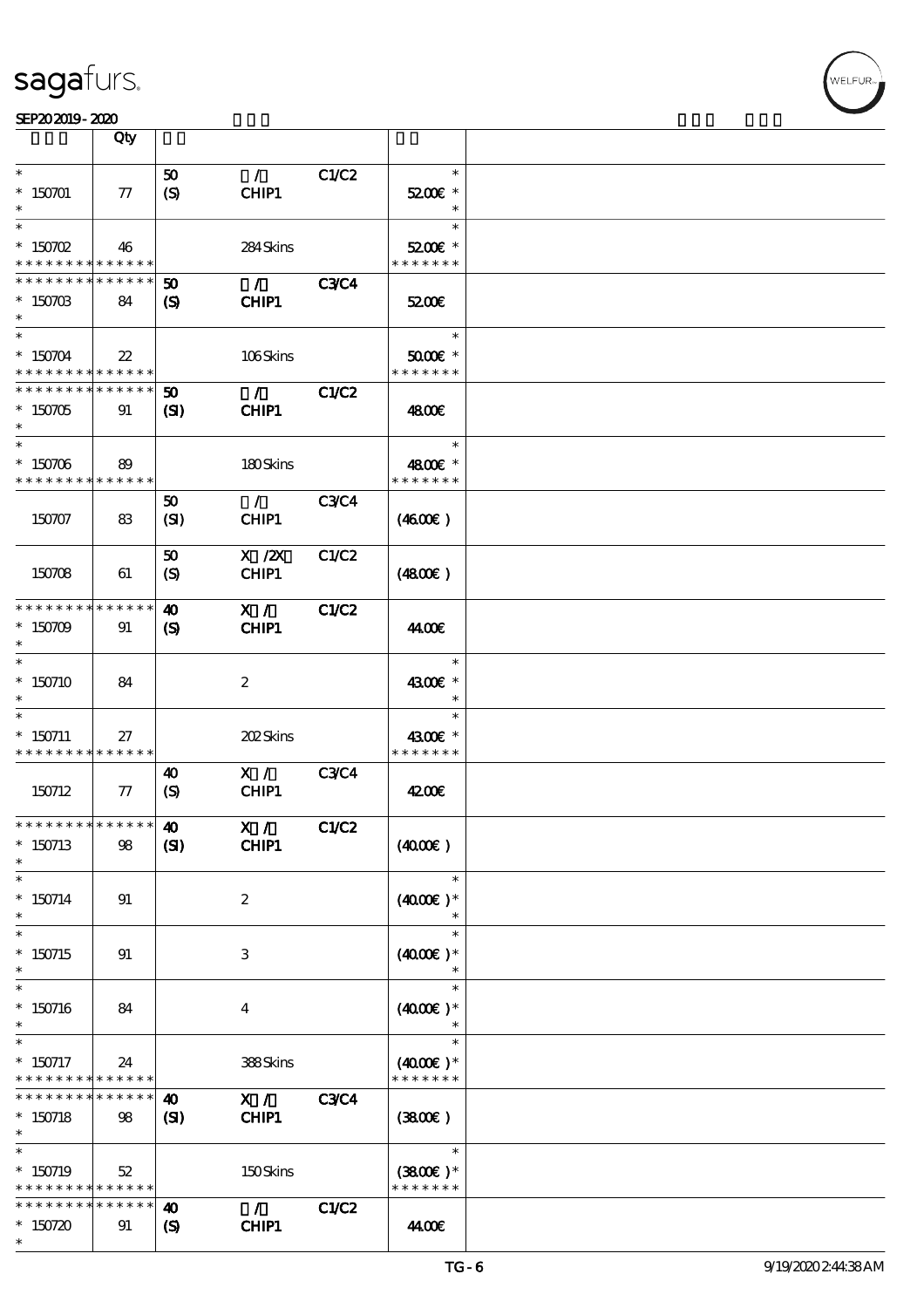# **VELFUR**

#### SEP202019-2020

|                                                                  | Qty               |                                                           |                        |              |                                        |  |
|------------------------------------------------------------------|-------------------|-----------------------------------------------------------|------------------------|--------------|----------------------------------------|--|
| $\ast$<br>$*$ 150721<br>$\ast$                                   | 84                | $\boldsymbol{\omega}$<br>$\boldsymbol{S}$                 | $\mathcal{L}$<br>CHIP1 | C1/C2        | $\ast$<br>4500€ *<br>$\ast$            |  |
| $\ast$<br>$* 150722$<br>* * * * * * * * <mark>* * * * * *</mark> | 83                |                                                           | 258Skins               |              | $\ast$<br>4400€ *<br>* * * * * * *     |  |
| 150723                                                           | 74                | $\boldsymbol{\omega}$<br>$\boldsymbol{S}$                 | $\mathcal{L}$<br>CHIP1 | <b>C3C4</b>  | (420)                                  |  |
| * * * * * * * * * * * * * *<br>$* 150724$<br>$\ast$              | 98                | $\boldsymbol{\omega}$<br>(S)                              | $\mathcal{L}$<br>CHIP1 | C1/C2        | 3800€                                  |  |
| $\overline{\ast}$<br>$* 150725$<br>$\ast$                        | 91                |                                                           | $\boldsymbol{2}$       |              | $\ast$<br>$(3800)$ *<br>$\ast$         |  |
| $\ast$<br>$* 150726$<br>$\ast$                                   | 91                |                                                           | 3                      |              | $\ast$<br>$(3800)$ *<br>$\ast$         |  |
| $\ast$<br>$* 150727$<br>$\ast$                                   | 91                |                                                           | $\bf{4}$               |              | $\ast$<br>$(3800)$ *<br>$\ast$         |  |
| $\ast$<br>$* 150728$<br>$\ast$                                   | 91                |                                                           | $\mathbf{5}$           |              | $\ast$<br>$(3800)$ *<br>$\ast$         |  |
| $\ast$<br>$*150729$<br>* * * * * * * * * * * * * *               | 79                |                                                           | 541 Skins              |              | $\ast$<br>$(3800)$ *<br>* * * * * * *  |  |
| * * * * * * * *<br>$*150730$<br>$\ast$                           | * * * * * *<br>98 | $\boldsymbol{\omega}$<br>(S)                              | $\mathcal{L}$<br>CHIP1 | <b>C3C4</b>  | (37.00)                                |  |
| $\ast$<br>$*$ 150731<br>$\ast$                                   | 91                |                                                           | $\boldsymbol{z}$       |              | $\ast$<br>$(37.00)$ *<br>$\ast$        |  |
| $\ast$<br>$* 150732$<br>* * * * * * * * * * * * * *              | 28                |                                                           | 217Skins               |              | $\ast$<br>$(37.00)$ *<br>* * * * * * * |  |
| 150733                                                           | 61                | $\boldsymbol{40}$<br>(S)                                  | $X \, /ZX$<br>CHIP1    | C2C3         | 4200€                                  |  |
| * * * * * * * * * * * * * *<br>$* 150734$<br>$\ast$              | 98                | $\boldsymbol{\omega}$<br>$\mathbf{C}$                     | X / ZX<br>CHIP1        | C2C3         | 3800€                                  |  |
| $\ast$<br>$*150735$<br>* * * * * * * * <mark>* * * * * *</mark>  | 59                |                                                           | 157Skins               |              | $\ast$<br>37.00€ *<br>* * * * * * *    |  |
| 150736                                                           | $90^{\circ}$      | $\boldsymbol{\mathfrak{D}}$<br>(SR)                       | X /<br>CHIP1           | <b>C2/C3</b> | 3600                                   |  |
| * * * * * * * * * * * * * *<br>$*$ 150737<br>$*$                 | 105               | $\boldsymbol{\mathfrak{D}}$<br>$\boldsymbol{\mathcal{S}}$ | X /<br><b>CHIP1</b>    | C1/C2        | 3400                                   |  |
| $\overline{\phantom{0}}$<br>$* 150738$<br>$*$                    | 98                |                                                           | $\boldsymbol{2}$       |              | $\ast$<br>3400€ *<br>$\ast$            |  |
| $\ast$<br>$* 150739$<br>$\ast$                                   | 98                |                                                           | $\,3$                  |              | $\ast$<br>3400€ *<br>$\ast$            |  |
| $\ast$<br>$*150740$<br>$\ast$                                    | 98                |                                                           | $\boldsymbol{4}$       |              | $\ast$<br>3400€ *<br>$\ast$            |  |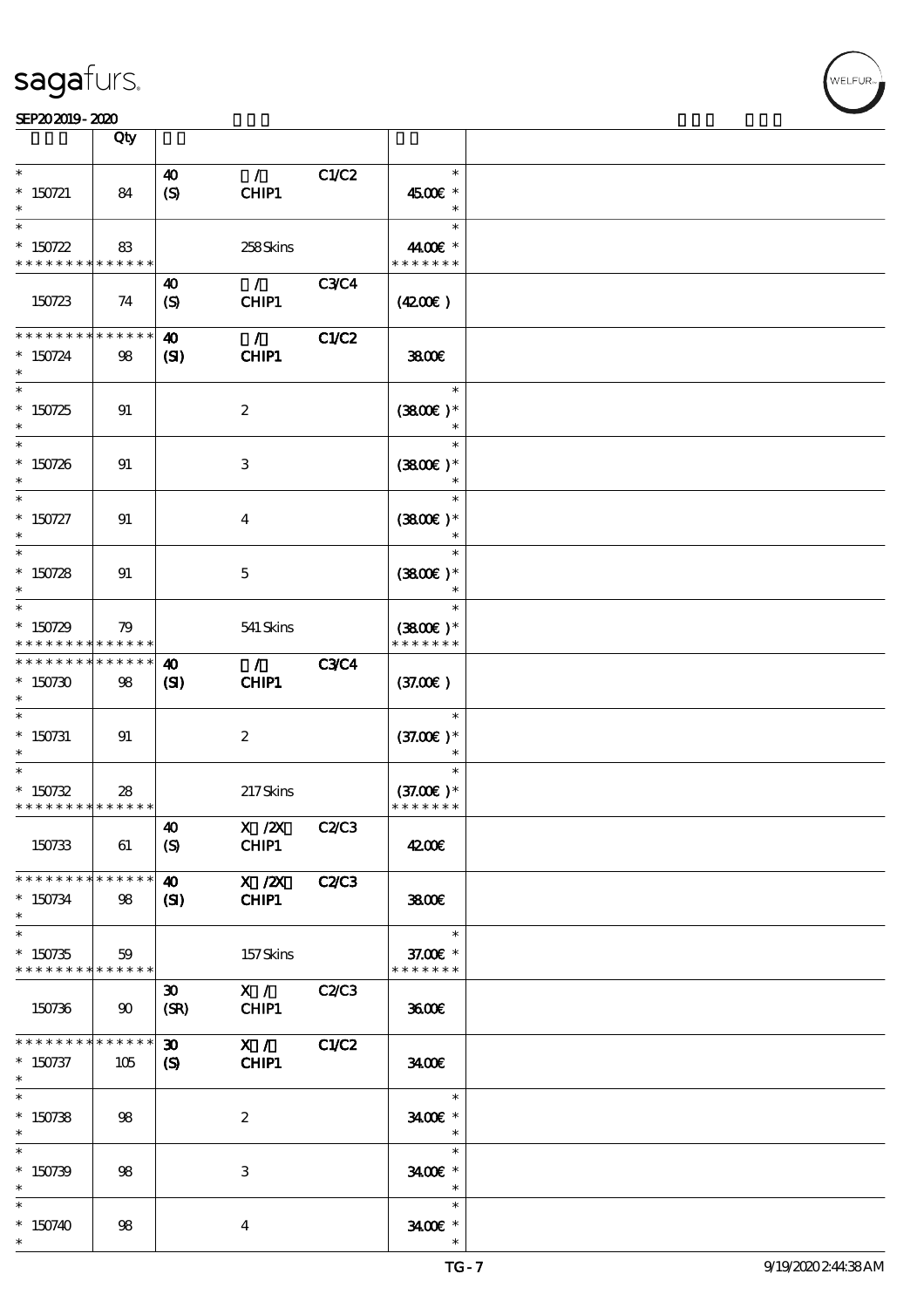



#### SEP202019-2020

|                                                                  | Qty                    |                                                           |                                          |             |                                        |  |
|------------------------------------------------------------------|------------------------|-----------------------------------------------------------|------------------------------------------|-------------|----------------------------------------|--|
| $\ast$<br>$*$ 150741<br>$\ast$                                   | 98                     | $\boldsymbol{\mathfrak{D}}$<br>$\boldsymbol{S}$           | X /<br>CHIP1                             | C1/C2       | $\ast$<br>3400€ *<br>$\ast$            |  |
| $\ast$<br>$*150742$<br>$\ast$                                    | 98                     |                                                           | 6                                        |             | $\ast$<br>3400€ *<br>$\ast$            |  |
| $\ast$<br>$*150743$<br>* * * * * * * * * * * * * *               | 41                     |                                                           | 636Skins                                 |             | $\ast$<br>3400€ *<br>* * * * * * *     |  |
| * * * * * * * *<br>$* 150744$<br>$\ast$                          | * * * * * *<br>105     | $\boldsymbol{\mathfrak{D}}$<br>$\boldsymbol{\mathsf{S}}$  | $X / \sqrt{2}$<br>CHIP1                  | <b>C3C4</b> | 3300€                                  |  |
| $\overline{\ast}$<br>$* 150745$<br>$\ast$                        | 98                     |                                                           | $\boldsymbol{2}$                         |             | $\ast$<br>3300€ *<br>$\ast$            |  |
| $\ast$<br>$* 150746$<br>$\ast$                                   | 91                     |                                                           | 3                                        |             | $\ast$<br>3300€ *<br>$\ast$            |  |
| $\ast$<br>$* 150747$<br>* * * * * * * * * * * * * *              | $23\,$                 |                                                           | 317Skins                                 |             | $\ast$<br>3300€ *<br>* * * * * * *     |  |
| * * * * * * * * <mark>* * * * * *</mark><br>$* 150748$<br>$\ast$ | 112                    | $\boldsymbol{\mathfrak{D}}$<br>$\mathbf{C}$               | X /<br>CHIP1                             | C1/C2       | (320)                                  |  |
| $\ast$<br>$*150749$<br>$\ast$                                    | 105                    |                                                           | $\boldsymbol{z}$                         |             | $\ast$<br>$(3200)$ *<br>$\ast$         |  |
| $\ast$<br>$*150750$<br>* * * * * * * * * * * * * *               | 112                    |                                                           | 329Skins                                 |             | $\ast$<br>$(3200)$ *<br>* * * * * * *  |  |
| * * * * * * * *<br>$* 150751$<br>$\ast$                          | $* * * * * * *$<br>112 | $\boldsymbol{\mathfrak{D}}$<br>$\mathbf{Z}$               | X /<br>CHIP1                             | <b>C3C4</b> | (31.00)                                |  |
| $\ast$<br>$* 150752$<br>$\ast$                                   | 105                    |                                                           | $\boldsymbol{2}$                         |             | $\ast$<br>$(31.00)$ *<br>$\ast$        |  |
| $*$<br>$*150753$<br>* * * * * * * *                              | 32<br>* * * * * *      |                                                           | 249Skins                                 |             | $\ast$<br>$(31.00)$ *<br>* * * * * * * |  |
| * * * * * * *<br>$*150754$<br>$\ast$                             | * * * * * *<br>91      | $\boldsymbol{\mathfrak{D}}$<br>(SR)                       | $\mathcal{L}$ and $\mathcal{L}$<br>CHIP1 | C1/C2       | 3600                                   |  |
| $\overline{\ast}$<br>$*150755$<br>* * * * * * * * * * * * * *    | 26                     |                                                           | 117Skins                                 |             | $\ast$<br>3600€ *<br>* * * * * * *     |  |
| 150756                                                           | 65                     | $\boldsymbol{\mathfrak{D}}$<br>(SR)                       | $\mathcal{L}$<br>CHIP1                   | <b>C3C4</b> | 3500                                   |  |
| * * * * * * * * * * * * * *<br>$*150757$<br>$*$                  | 105                    | $\boldsymbol{\mathfrak{D}}$<br>$\boldsymbol{\mathcal{S}}$ | $\mathcal{L}$<br>CHIP1                   | C1/C2       | 3400                                   |  |
| $\overline{\ast}$<br>$* 150758$<br>$\ast$                        | 98                     |                                                           | $\boldsymbol{2}$                         |             | $\ast$<br>3400€ *<br>$\ast$            |  |
| $\ast$<br>$* 150759$<br>$\ast$                                   | 98                     |                                                           | $\,3$                                    |             | $\ast$<br>3400€ *<br>$\ast$            |  |
| $\ast$<br>$*150760$<br>$\ast$                                    | 98                     |                                                           | 4                                        |             | $\ast$<br>$3400$ £ *<br>$\ast$         |  |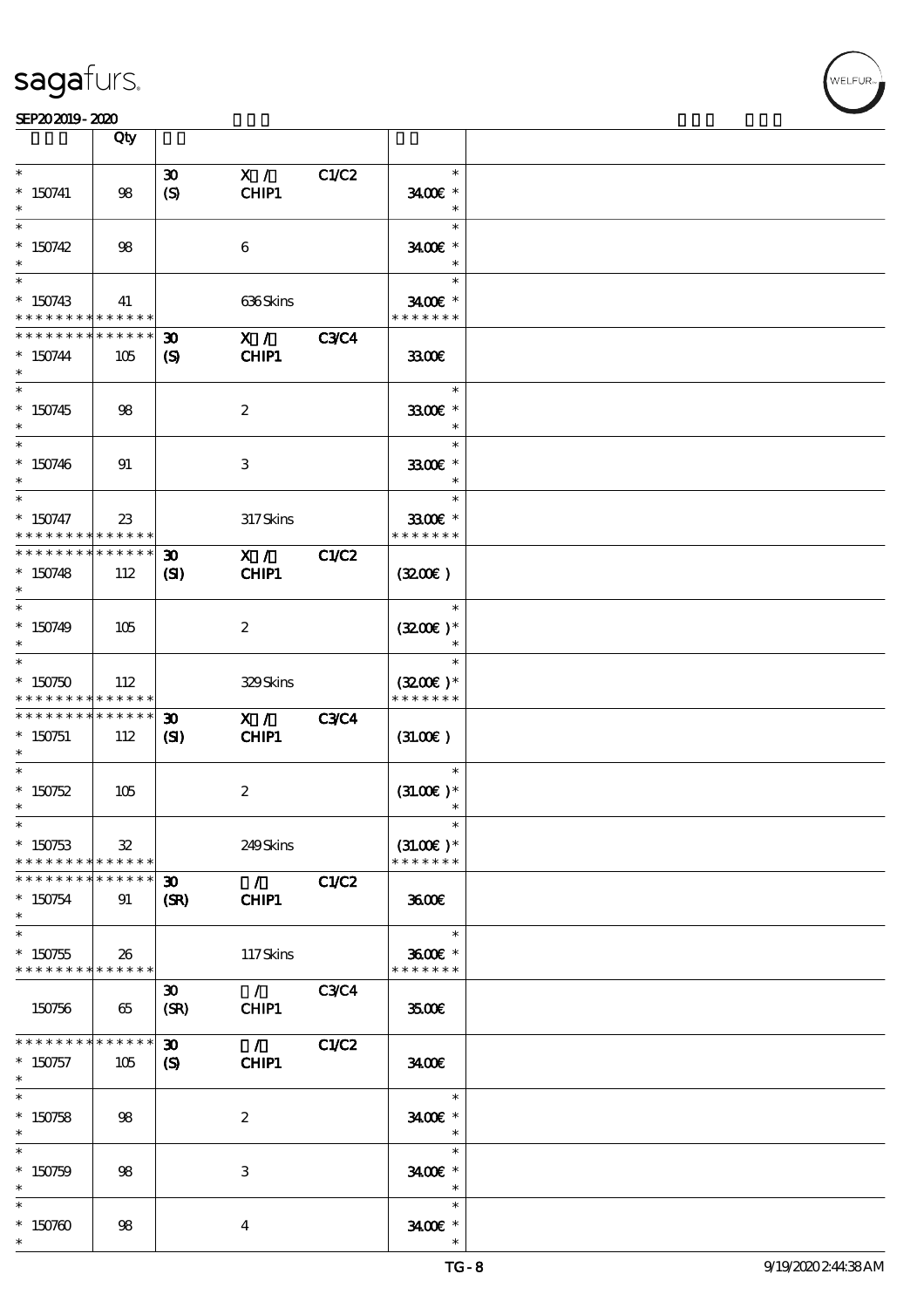

|                                                                    | Qty                                  |                                                            |                                          |              |                                        |  |
|--------------------------------------------------------------------|--------------------------------------|------------------------------------------------------------|------------------------------------------|--------------|----------------------------------------|--|
| $\ast$<br>$* 150761$<br>$\ast$                                     | 98                                   | $\boldsymbol{\mathfrak{D}}$<br>(S)                         | $\mathcal{L}$<br>CHIP1                   | C1/C2        | $\ast$<br>3400€ *<br>$\ast$            |  |
| $\ast$<br>$*150762$<br>$\ast$                                      | 98                                   |                                                            | 6                                        |              | $\ast$<br>3400€ *<br>$\ast$            |  |
| $\ast$<br>$* 150763$<br>* * * * * * * * * * * * * *                | 58                                   |                                                            | 653Skins                                 |              | $\ast$<br>3400€ *<br>* * * * * * *     |  |
| * * * * * * * *<br>$* 150764$<br>$\ast$                            | * * * * * *<br>105                   | $\boldsymbol{\mathfrak{D}}$<br>$\boldsymbol{\mathrm{(S)}}$ | $\mathcal{L}$<br>CHIP1                   | <b>C3C4</b>  | 3300                                   |  |
| $\overline{\ast}$<br>$^\ast$ 150765<br>$\ast$                      | 98                                   |                                                            | $\boldsymbol{2}$                         |              | $\ast$<br>3300€ *<br>$\ast$            |  |
| $\ast$<br>$* 150766$<br>* * * * * * * *                            | $\boldsymbol{\omega}$<br>* * * * * * |                                                            | 263Skins                                 |              | $\ast$<br>$3200$ $*$<br>* * * * * * *  |  |
| * * * * * * * *<br>$* 150767$<br>$\ast$                            | * * * * * *<br>112                   | $\boldsymbol{\mathfrak{D}}$<br>(S)                         | $\mathcal{F}$ and $\mathcal{F}$<br>CHIP1 | C1/C2        | (400E)                                 |  |
| $\ast$<br>$* 150768$<br>$\ast$                                     | 105                                  |                                                            | $\boldsymbol{2}$                         |              | $\ast$<br>$(3200)$ *<br>$\ast$         |  |
| $\ast$<br>$* 150769$<br>* * * * * * * * * * * * * *                | 95                                   |                                                            | 312Skins                                 |              | $\ast$<br>$(3200)$ *<br>* * * * * * *  |  |
| * * * * * * * * <mark>* * * * * *</mark> *<br>$* 150770$           | 112                                  | $\boldsymbol{\mathfrak{D}}$<br>(S)                         | $\mathcal{F}$<br>CHIP1                   | <b>C3C4</b>  | (31.00)                                |  |
| $* 150771$<br>* * * * * * * * * * * * * *                          | 63                                   |                                                            | 175Skins                                 |              | $\ast$<br>$(31.00)$ *<br>* * * * * * * |  |
| 150772                                                             | 63                                   | $\boldsymbol{\mathfrak{D}}$<br>(SR)                        | $X$ / $ZX$<br>CHIP1                      | C2C3         | 4000E                                  |  |
| $x******** ******* $ 30<br>$* 150773$<br>$\ast$                    | 105                                  | $\boldsymbol{S}$                                           | X / ZX<br>CHIP1                          | <b>C1/C2</b> | 3400                                   |  |
| $\ast$<br>$* 150774$<br>$\ast$                                     | 98                                   |                                                            | $\boldsymbol{2}$                         |              | $\ast$<br>3400€ *<br>$\ast$            |  |
| $\ast$<br>$* 150775$<br>$\ast$                                     | 98                                   |                                                            | 3                                        |              | $\ast$<br>3400E *<br>$\ast$            |  |
| $\ast$<br>$* 150776$<br>* * * * * * * * <mark>* * * * * * *</mark> | 28                                   |                                                            | 329Skins                                 |              | $\ast$<br>3400€ *<br>* * * * * * *     |  |
| 150777                                                             | 85                                   | $\boldsymbol{\mathfrak{D}}$<br>$\boldsymbol{\mathrm{(S)}}$ | $X \, /ZX$<br>CHIP1                      | <b>C3C4</b>  | 3300                                   |  |
| * * * * * * * *<br>$* 150778$<br>$\ast$                            | * * * * * *<br>112                   | $\boldsymbol{\mathfrak{D}}$<br>(S)                         | $X$ / $ZX$<br>CHIP1                      | C1/C2        | (320)                                  |  |
| $\ast$<br>$* 150779$<br>* * * * * * * * * * * * * *                | $\boldsymbol{\mathfrak{D}}$          |                                                            | 142Skins                                 |              | $\ast$<br>$(3200)$ *<br>* * * * * * *  |  |
| 150780                                                             | 63                                   | $\boldsymbol{\mathfrak{D}}$<br>(SI)                        | X / ZX<br>CHIP1                          | <b>C3C4</b>  | (31.00)                                |  |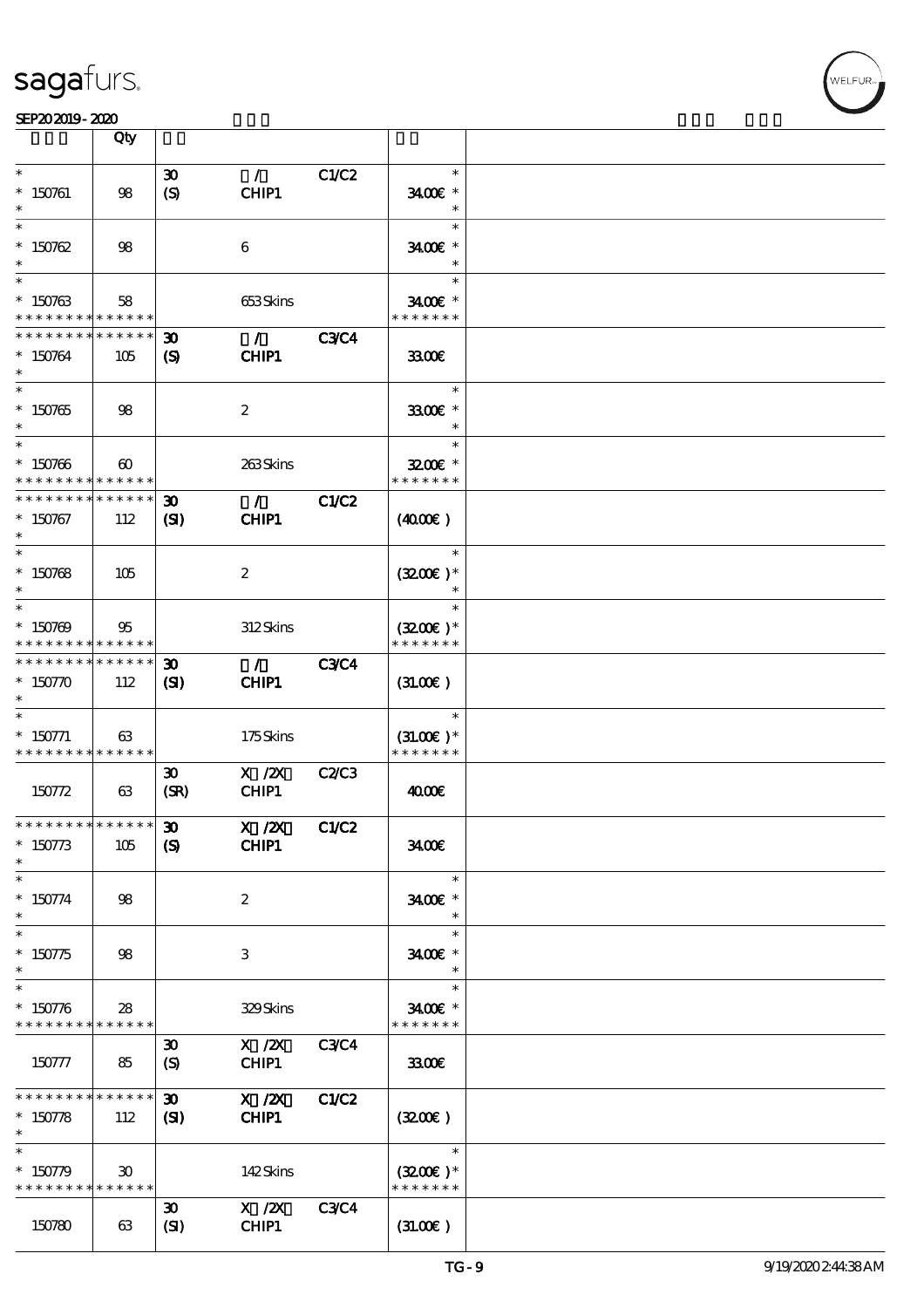#### SEP202019-2020

|                                          | Qty                      |                             |                  |              |                             |  |
|------------------------------------------|--------------------------|-----------------------------|------------------|--------------|-----------------------------|--|
|                                          |                          | $\boldsymbol{\mathfrak{D}}$ | X /              | C1/C2        |                             |  |
| 150781                                   | 99                       | $\boldsymbol{S}$            | CHIP1            |              | 3000                        |  |
| * * * * * * * *                          | * * * * * *              | $\boldsymbol{\mathfrak{D}}$ | X /              | C1/C2        |                             |  |
| $* 150782$                               | 119                      | (S)                         | <b>CHIP1</b>     |              | 2400E                       |  |
| $\ast$                                   |                          |                             |                  |              | $\ast$                      |  |
| $* 150783$<br>$\ast$                     | 112                      |                             | $\boldsymbol{2}$ |              | 2400€ *<br>$\ast$           |  |
| $\ast$                                   |                          |                             |                  |              | $\ast$                      |  |
| * 150784<br>* * * * * * * *              | 44<br>* * * * * *        |                             | 275Skins         |              | 2400E *<br>* * * * * * *    |  |
| * * * * * * * * <mark>* * * * * *</mark> |                          | $\boldsymbol{\mathbf{z}}$   | X /              | <b>C3C4</b>  |                             |  |
| $*150785$<br>$\ast$                      | 98                       | $\mathbf{S}$                | CHIP1            |              | 24.00E                      |  |
| $\ast$                                   |                          |                             |                  |              | $\ast$                      |  |
| $*150786$<br>* * * * * * * *             | 27<br>******             |                             | 125Skins         |              | 2400E *<br>* * * * * * *    |  |
|                                          |                          | $\boldsymbol{\mathfrak{D}}$ | $\mathcal{L}$    | C2/C3        |                             |  |
| 150787                                   | 84                       | (S)                         | CHIP1            |              | (260E)                      |  |
| * * * * * * * * <mark>* * * * * *</mark> |                          | $\boldsymbol{\mathfrak{D}}$ | $\mathcal{F}$    | C1/C2        |                             |  |
| $*150788$                                | 119                      | $\mathbf{C}$                | CHIP1            |              | 2400€                       |  |
| $\ast$                                   |                          |                             |                  |              | $\ast$                      |  |
| $*150789$<br>* * * * * * * *             | 111<br>$* * * * * * *$   |                             | 230Skins         |              | 2400E *<br>* * * * * * *    |  |
|                                          |                          | 20                          | $\mathcal{L}$    | <b>C3C4</b>  |                             |  |
| 150790                                   | $\boldsymbol{\omega}$    | (SI)                        | CHIP1            |              | 2300E                       |  |
|                                          |                          | $\boldsymbol{\mathfrak{D}}$ | $X$ / $ZX$       | C2C3         |                             |  |
| 150791                                   | 121                      | (SI)                        | CHIP1            |              | (230)                       |  |
| * * * * * * * *                          | * * * * * *              | 50                          | X /              | C1/C2        |                             |  |
| $* 150792$<br>$\ast$                     | 84                       | $\boldsymbol{\mathcal{S}}$  | CHIP2            |              | 5000                        |  |
| $\ast$                                   |                          |                             |                  |              | $\ast$                      |  |
| $*$ 150793<br>$\ast$                     | 77                       |                             | $\boldsymbol{2}$ |              | $5000$ $*$                  |  |
| $\ast$                                   |                          |                             |                  |              | $\ast$                      |  |
| $*150794$<br>* * * * * * * *             | $2\!2$<br>* * * * * *    |                             | 183Skins         |              | $5000$ $*$<br>* * * * * * * |  |
|                                          |                          | 50                          | X /              | <b>C3C4</b>  |                             |  |
| 150795                                   | 80                       | (S)                         | CHIP2            |              | 50000                       |  |
|                                          |                          | 50                          | X /              | <b>C2/C3</b> |                             |  |
| 150796                                   | 57                       | (SI)                        | CHIP2            |              | (4200)                      |  |
| * * * * * * * *                          | * * * * * *              | $\boldsymbol{\mathfrak{D}}$ | $\mathcal{L}$    | C1/C2        |                             |  |
| $* 150797$<br>$\ast$                     | 84                       | (S)                         | CHIP2            |              | 400E                        |  |
| $\overline{\ast}$                        |                          |                             |                  |              | $\ast$                      |  |
| $*150798$<br>$\ast$                      | $\tau$                   |                             | $\boldsymbol{2}$ |              | 4000 £*<br>$\ast$           |  |
| $\ast$                                   |                          |                             |                  |              | $\ast$                      |  |
| $*150799$<br>* * * * * * * *             | $\mathfrak{B}$<br>****** |                             | 193Skins         |              | 4000 £*<br>* * * * * * *    |  |
|                                          |                          | 50                          | $\mathcal{L}$    | <b>C3C4</b>  |                             |  |
| 150800                                   | 85                       | (S)                         | CHIP2            |              | 4000E                       |  |

ℸ

.<br>FUR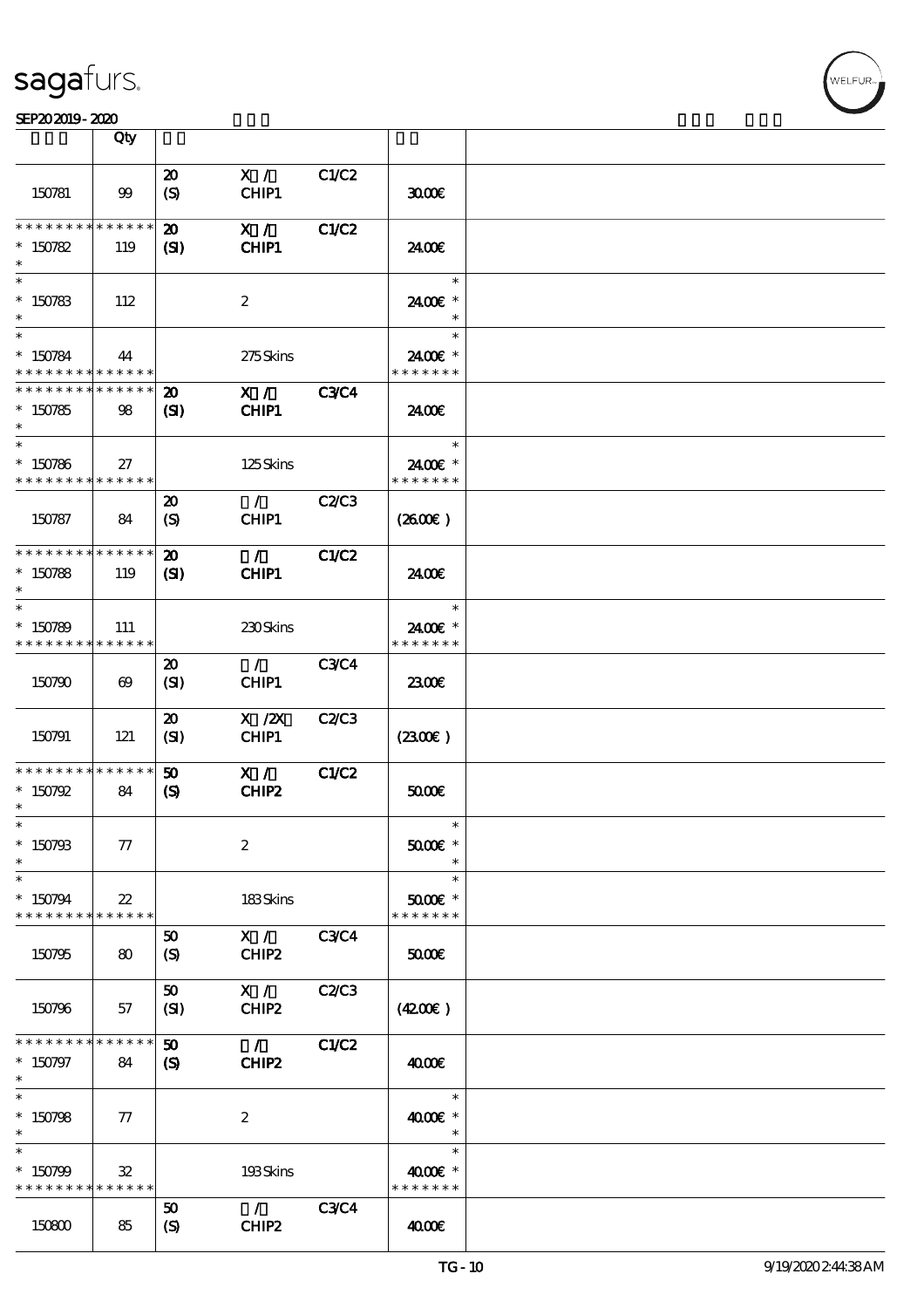#### SEP202019-2020 EXP = 2020 EXP = 2020 EXP = 2020 EXP = 2020 EXP = 2020 EXP = 2020 EXP = 2020 EXP = 2020 EXP = 2

|                              | Qty                   |                             |                                        |              |                             |  |
|------------------------------|-----------------------|-----------------------------|----------------------------------------|--------------|-----------------------------|--|
|                              |                       |                             |                                        |              |                             |  |
| 150801                       | 53                    | 50                          | $X$ / $ZX$<br>CHIP2                    | C1/C2        | 4000€                       |  |
|                              |                       | (S)                         |                                        |              |                             |  |
|                              |                       | 50                          | $X$ / $ZX$                             | C2/C3        |                             |  |
| 150802                       | 74                    | (SI)                        | CHIP2                                  |              | (380)                       |  |
|                              |                       |                             |                                        |              |                             |  |
| * * * * * * * *              | * * * * * *           | 40                          | $X / \sqrt{2}$                         | C1/C2        |                             |  |
| $*$ 150803                   | 91                    | (S)                         | CHIP2                                  |              | 3200                        |  |
| $\ast$                       |                       |                             |                                        |              |                             |  |
| $\overline{\phantom{0}}$     |                       |                             |                                        |              | $\ast$                      |  |
| $*150804$                    | 58                    |                             | 149Skins                               |              | $3200$ $*$                  |  |
| * * * * * * * * * * * * * *  |                       |                             |                                        |              | * * * * * * *               |  |
| * * * * * * * * * * * * * *  |                       | $\boldsymbol{\omega}$       | X /                                    | <b>C1/C2</b> |                             |  |
| $*150805$                    | 98                    | $\mathbf{C}$                | CHIP2                                  |              | 2800€                       |  |
| $*$                          |                       |                             |                                        |              |                             |  |
| $\overline{\phantom{0}}$     |                       |                             |                                        |              | $\ast$                      |  |
| $* 150806$                   | 21                    |                             | 119Skins                               |              | 27.00 £*                    |  |
| * * * * * * * *              | * * * * * *           |                             |                                        |              | * * * * * * *               |  |
|                              |                       | $\boldsymbol{\omega}$       | X /                                    | <b>C3C4</b>  |                             |  |
| 150807                       | $\boldsymbol{\omega}$ | (SI)                        | CHIP2                                  |              | 27.00E                      |  |
|                              |                       |                             |                                        |              |                             |  |
| * * * * * * * * * * * * * *  |                       | 40                          | $\mathcal{L}$                          | C1/C2        |                             |  |
| $*150808$                    | 91                    | $\boldsymbol{\mathcal{S}}$  | CHIP <sub>2</sub>                      |              | 31.00                       |  |
| $\ast$<br>$\ast$             |                       |                             |                                        |              |                             |  |
|                              |                       |                             |                                        |              | $\ast$                      |  |
| $* 150809$<br>$\ast$         | 84                    |                             | $\boldsymbol{2}$                       |              | $31.005*$                   |  |
| $\ast$                       |                       |                             |                                        |              | $\ast$<br>$\ast$            |  |
|                              |                       |                             |                                        |              |                             |  |
| $*150810$<br>* * * * * * * * | 41<br>* * * * * *     |                             | 216Skins                               |              | $31.00E$ *<br>* * * * * * * |  |
| * * * * * * * *              | * * * * * *           | 40                          | $\mathcal{L}$                          | C1/C2        |                             |  |
| $* 150811$                   | 98                    | $\mathbf{C}$                | CHIP <sub>2</sub>                      |              | $(2800\varepsilon)$         |  |
| $\ast$                       |                       |                             |                                        |              |                             |  |
| $\ast$                       |                       |                             |                                        |              | $\ast$                      |  |
| $*150812$                    | 91                    |                             | $\boldsymbol{2}$                       |              | $(2800)$ *                  |  |
| $\ast$                       |                       |                             |                                        |              | $\ast$                      |  |
| $\ast$                       |                       |                             |                                        |              | $\ast$                      |  |
| $*150813$                    | 29                    |                             | 218Skins                               |              | $(2800)$ *                  |  |
| * * * * * * * *              | * * * * * *           |                             |                                        |              | * * * * * * *               |  |
|                              |                       | 40                          | $\mathcal{L}$                          | <b>C3C4</b>  |                             |  |
| 150814                       | 51                    | (SI)                        | CHIP <sub>2</sub>                      |              | (27.00)                     |  |
|                              |                       |                             |                                        |              |                             |  |
|                              |                       | $\boldsymbol{\omega}$       | $X$ / $ZX$                             | C2C3         |                             |  |
| 150815                       | 62                    | (S)                         | CHIP2                                  |              | 31.00E                      |  |
|                              |                       |                             |                                        |              |                             |  |
|                              |                       | 40                          | $\boldsymbol{\mathrm{X}}$ / <b>Z</b> X | C2/C3        |                             |  |
| 150816                       | 64                    | (SI)                        | CHIP2                                  |              | 2800E                       |  |
| * * * * * * * *              | * * * * * *           | $\boldsymbol{\mathfrak{D}}$ | X /                                    | <b>C1/C2</b> |                             |  |
| $*150817$                    | 98                    | $\boldsymbol{\mathcal{S}}$  | CHIP2                                  |              | 22.00 <del>€</del>          |  |
| $\ast$                       |                       |                             |                                        |              |                             |  |
| $\overline{\ast}$            |                       |                             |                                        |              | $\ast$                      |  |
| $*150818$                    | 21                    |                             | 119Skins                               |              | 22.00€ *                    |  |
| * * * * * * * *              | * * * * * *           |                             |                                        |              | * * * * * * *               |  |
|                              |                       | $\boldsymbol{\mathfrak{D}}$ | X /                                    | <b>C3C4</b>  |                             |  |
| 150819                       | 76                    | $\boldsymbol{S}$            | CHIP2                                  |              | 2200                        |  |
|                              |                       |                             |                                        |              |                             |  |
|                              |                       | $\boldsymbol{\mathfrak{D}}$ | X /                                    | C1/C2        |                             |  |
| 150820                       | 35                    | (SI)                        | CHIP2                                  |              | 2000                        |  |
|                              |                       |                             |                                        |              |                             |  |

 $\overline{\mathbf{r}}$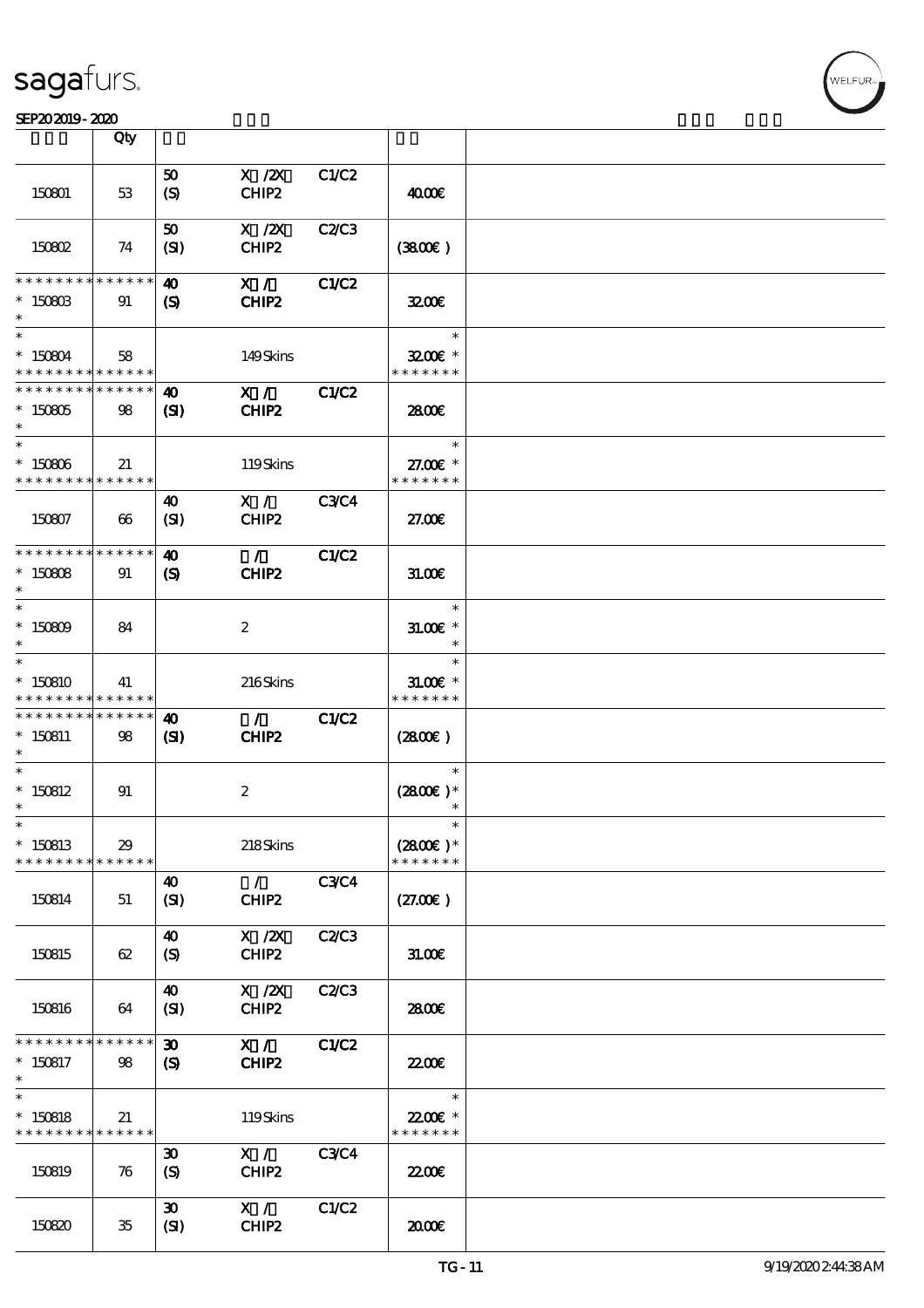|                                            | Qty          |                                     |                   |              |                           |  |
|--------------------------------------------|--------------|-------------------------------------|-------------------|--------------|---------------------------|--|
|                                            |              |                                     |                   |              |                           |  |
| 150821                                     | 44           | $\boldsymbol{\mathfrak{D}}$<br>(SI) | X /<br>CHIP2      | <b>C3C4</b>  | 1900E                     |  |
| * * * * * * * *                            | ******       | $\boldsymbol{\mathfrak{D}}$         | $\mathcal{L}$     | C1/C2        |                           |  |
| $*150822$                                  | 105          | (S)                                 | CHIP2             |              | 22.00 <del>€</del>        |  |
| $\ast$                                     |              |                                     |                   |              | $\ast$                    |  |
| $*150823$<br>* * * * * * * * * * * * * * * | 45           |                                     | 150Skins          |              | 22.00 £*<br>* * * * * * * |  |
|                                            |              | $\boldsymbol{\mathfrak{D}}$         | $\mathcal{L}$     | <b>C3C4</b>  |                           |  |
| 150824                                     | 83           | (S)                                 | CHIP2             |              | 2200                      |  |
|                                            |              | $\boldsymbol{\mathfrak{D}}$         | $\mathcal{L}$     | C1/C2        |                           |  |
| 150825                                     | 41           | (SI)                                | CHIP2             |              | (200E)                    |  |
|                                            |              | $\boldsymbol{\mathfrak{D}}$         | $\mathcal{L}$     | <b>C3C4</b>  |                           |  |
| 150826                                     | 38           | (SI)                                | CHIP <sub>2</sub> |              | (200)                     |  |
|                                            |              | $\boldsymbol{\mathfrak{D}}$         | $X$ / $ZX$        | C1/C2        |                           |  |
| 150827                                     | 80           | (S)                                 | CHIP2             |              | 2200                      |  |
|                                            |              | $\boldsymbol{\mathfrak{D}}$         | $X$ / $ZX$        | <b>C3C4</b>  |                           |  |
| 150828                                     | 43           | (S)                                 | CHIP2             |              | <b>22006</b>              |  |
|                                            |              | $\boldsymbol{\mathfrak{D}}$         | $X$ / $ZX$        | C2C3         |                           |  |
| 150829                                     | 35           | (SI)                                | CHIP <sub>2</sub> |              | (200E)                    |  |
|                                            |              | $\boldsymbol{\mathfrak{D}}$         | X /               | C1/C2        |                           |  |
| 150830                                     | 56           | (S)                                 | CHIP2             |              | <b>1500€</b>              |  |
| * * * * * * * * * * * * * * *              |              | $\boldsymbol{\mathfrak{D}}$         | $X / \sqrt{2}$    | <b>C2/C3</b> |                           |  |
| $* 150831$                                 | 119          | (S)                                 | CHIP2             |              | 1400E                     |  |
| $\ast$                                     |              |                                     |                   |              | $\ast$                    |  |
|                                            |              |                                     |                   |              |                           |  |
| $*15082$                                   | 34           |                                     | 153Skins          |              | 1400E *                   |  |
| * * * * * * * * <mark>* * * * * *</mark>   |              |                                     |                   |              | * * * * * * *             |  |
|                                            |              | $\boldsymbol{\mathsf{20}}$          | $\mathcal{L}$     | C2C3         |                           |  |
| 150833                                     | $36\,$       | $\boldsymbol{S}$                    | CHIP2             |              | 1400€                     |  |
| * * * * * * * * <mark>* * * * * *</mark>   |              | $\boldsymbol{\mathfrak{D}}$         | $\mathcal{L}$     | <b>C2/C3</b> |                           |  |
| $*150834$<br>$\ast$                        | 119          | $\mathbf{C}$                        | CHIP2             |              | 1300E                     |  |
| $\ast$                                     |              |                                     |                   |              | $\ast$                    |  |
| $*150835$<br>* * * * * * * *               | 95<br>****** |                                     | 214Skins          |              | 1200E *<br>* * * * * * *  |  |
|                                            |              | $\mathbf 0$                         |                   | C2/C3        |                           |  |
| 150836                                     | 83           | (SI)                                | CHIP2             |              | 60E                       |  |
|                                            |              | $\mathbf{1}$                        |                   | C2C3         |                           |  |
| 150837                                     | $33\,$       | (SI)                                | CHIP2             |              | (60E)                     |  |
|                                            |              | 50                                  | X /               | C2/C3        |                           |  |
| 150838                                     | 82           | (S)                                 | CHIP3             |              | 3000                      |  |
|                                            |              | 50                                  | X /               | C2/C3        |                           |  |
| 150839                                     | 77           | (SI)                                | CHIP3             |              | 2500€                     |  |
|                                            |              | 50                                  | $\mathcal{L}$     | C2C3         |                           |  |
| 150840                                     | 62           | (S)                                 | CHIP3             |              | 3000                      |  |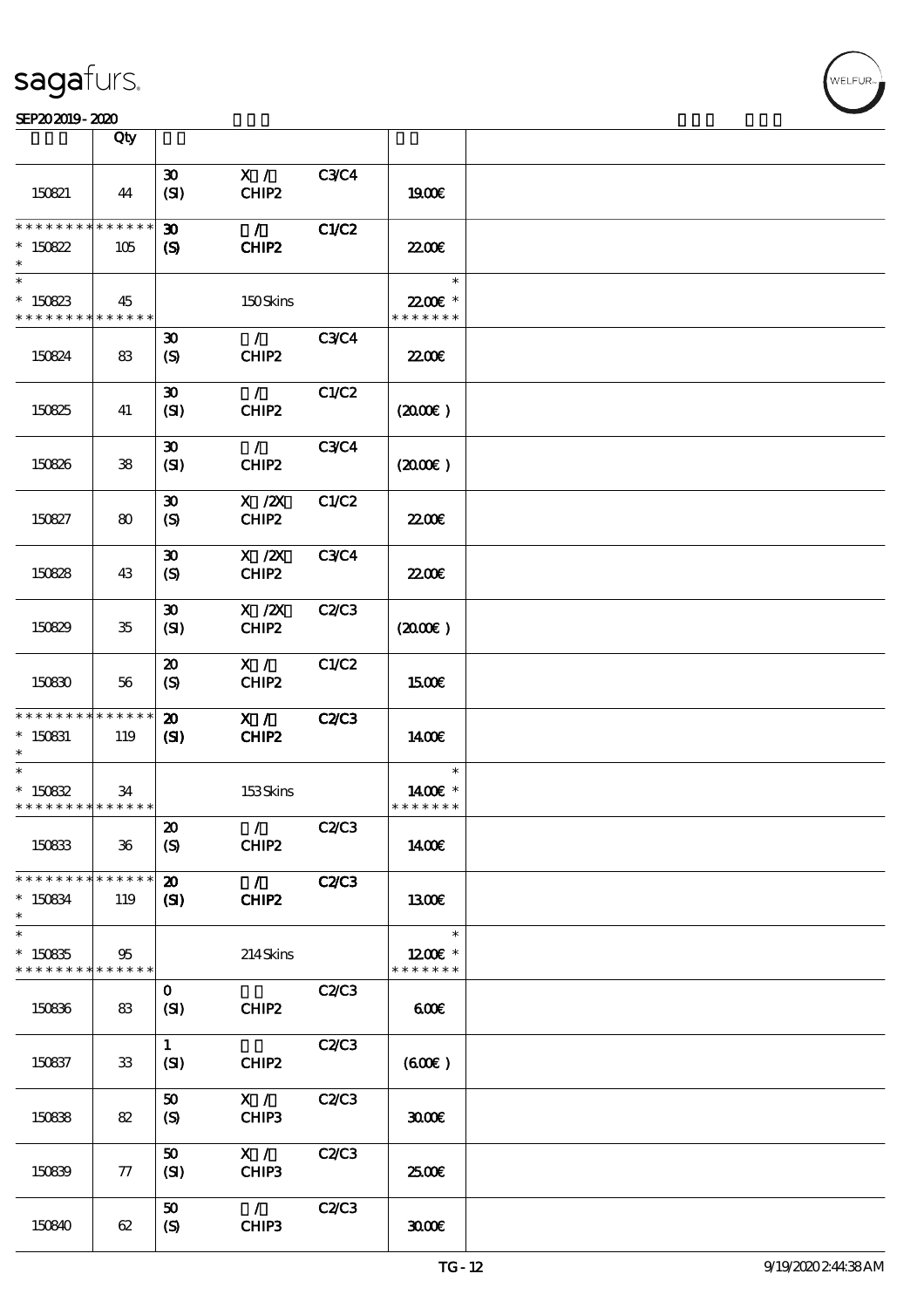### SEP202019-2020

|                                        | Qty                   |                                                 |                        |              |                                      |  |
|----------------------------------------|-----------------------|-------------------------------------------------|------------------------|--------------|--------------------------------------|--|
| 150841                                 | 62                    | 50<br>(SI)                                      | $\mathcal{L}$<br>CHIP3 | <b>C2/C3</b> | 2500€                                |  |
| 150842                                 | 81                    | ${\bf 50}$<br>(S)                               | CHIP3                  | C2C3         | 2500€                                |  |
| 150843                                 | 72                    | 40<br>(S)                                       | X /<br>CHIP3           | C2C3         | (21.00)                              |  |
| 150844                                 | 82                    | 40<br>(SI)                                      | X /<br>CHIP3           | C2C3         | (200E)                               |  |
| 150845                                 | 61                    | 40<br>(S)                                       | $\mathcal{L}$<br>CHIP3 | C2C3         | (21.00)                              |  |
| 150846                                 | 94                    | $\boldsymbol{\omega}$<br>(SI)                   | $\mathcal{L}$<br>CHIP3 | C2C3         | (1900E)                              |  |
| 150847                                 | 29                    | 40<br>(S)                                       | CHIP3                  | <b>C2/C3</b> | 17.00€                               |  |
| 150848                                 | 66                    | $\pmb{\mathfrak{D}}$<br>(S)                     | CHIP3                  | C2C3         | 1200E                                |  |
| 150849                                 | 85                    | $\boldsymbol{\mathbf{z}}$<br>(SI)               | X /<br>CHIP3           | C2C3         | (600)                                |  |
| 150850                                 | 65                    | $\boldsymbol{\mathfrak{D}}$<br>(SI)             | $\mathcal{L}$<br>CHIP3 | C2C3         | (60E)                                |  |
| 150851                                 | 46                    | $\boldsymbol{\mathbf{z}}$<br>(S)                | CHIP3                  | C2C3         | 600                                  |  |
| 150852                                 | 54                    | $\mathbf{o}$<br>(SI)                            | CHIP3                  | C2C3         | 600                                  |  |
| 150853                                 | 56                    | ${\bf 50}$<br>(S)                               | CHIP4                  | C2C3         | (1800)                               |  |
| 150854                                 | 55                    | 50<br>(SI)                                      | CHIP4                  | C2C3         | $(1000\varepsilon)$                  |  |
| 150855                                 | 62                    | $\boldsymbol{\omega}$<br>$\boldsymbol{S}$       | X /<br>CHIP4           | C2/C3        | $(1000\varepsilon)$                  |  |
| 150856                                 | 77                    | 40<br>(S)                                       | $\mathcal{L}$<br>CHIP4 | C2C3         | (800)                                |  |
| 150857                                 | 77                    | $\boldsymbol{\mathfrak{D}}$<br>$\boldsymbol{S}$ | X / ZX<br>CHIP4        | C2C3         | (900)                                |  |
| * * * * * * * *<br>$*150858$<br>$\ast$ | * * * * * *<br>112    | $\boldsymbol{\mathfrak{D}}$<br>(S)              | CHIP4                  | <b>C2/C3</b> | (60E)                                |  |
| $\ast$<br>$*150859$<br>* * * * * * * * | 24<br>$* * * * * * *$ |                                                 | 136Skins               |              | $\ast$<br>$(600)$ *<br>* * * * * * * |  |
| 150860                                 | 29                    | $\mathbf{O}$<br>(SI)                            | CHIP4                  | C2/C3        | (60E)                                |  |